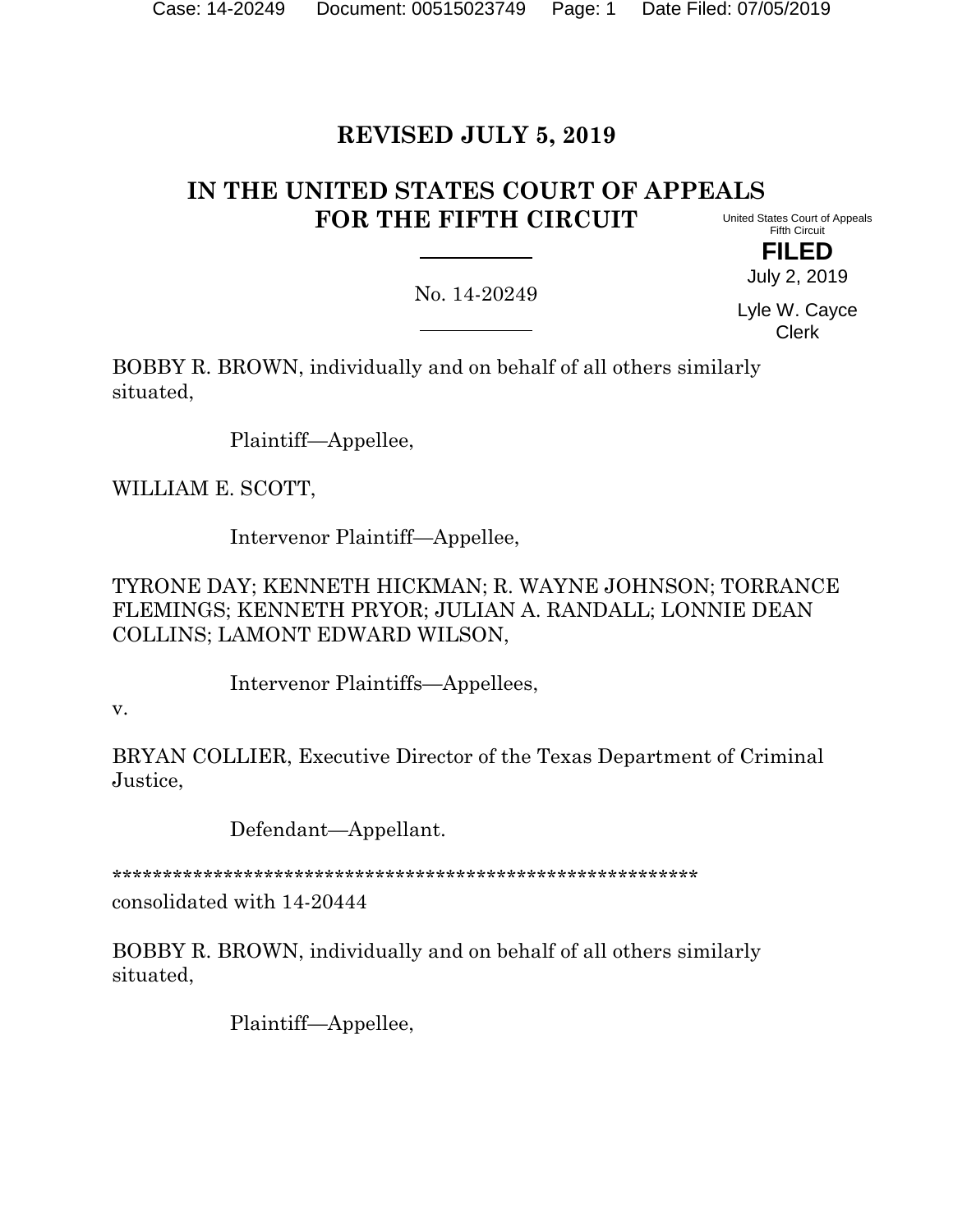### TYRONE DAY; KENNETH HICKMAN; R. WAYNE JOHNSON; TORRANCE FLEMINGS; KENNETH PRYOR; JULIAN A. RANDALL; LONNIE DEAN COLLINS; LAMONT EDWARD WILSON,

Intervenor Plaintiffs—Appellees,

v.

BRYAN COLLIER, Executive Director of the Texas Department of Criminal Justice,

Defendant—Appellant.

Appeals from the United States District Court for the Southern District of Texas

Before KING, DENNIS, and OWEN, Circuit Judges.

PRISCILLA R. OWEN, Circuit Judge, joined by KING, Circuit Judge, in Parts I, II, III, IV, V and VII:

Pursuant to a provision of the Prison Litigation Reform Act (PLRA),<sup>[1](#page-1-0)</sup> the Texas Department of Criminal Justice (TDCJ) seeks to terminate a consent decree entered in 1977, which exempts Muslim inmates from the requirement that all religious gatherings and activities in Texas state prisons attended by more than four inmates must be directly supervised by either prison staff or a prison-approved outside volunteer. The district court denied the motion in part, concluding that a portion of the consent decree remains necessary to correct current and ongoing violations of the Religious Land Use and

<span id="page-1-0"></span><sup>1</sup> 18 U.S.C. § 3626(b).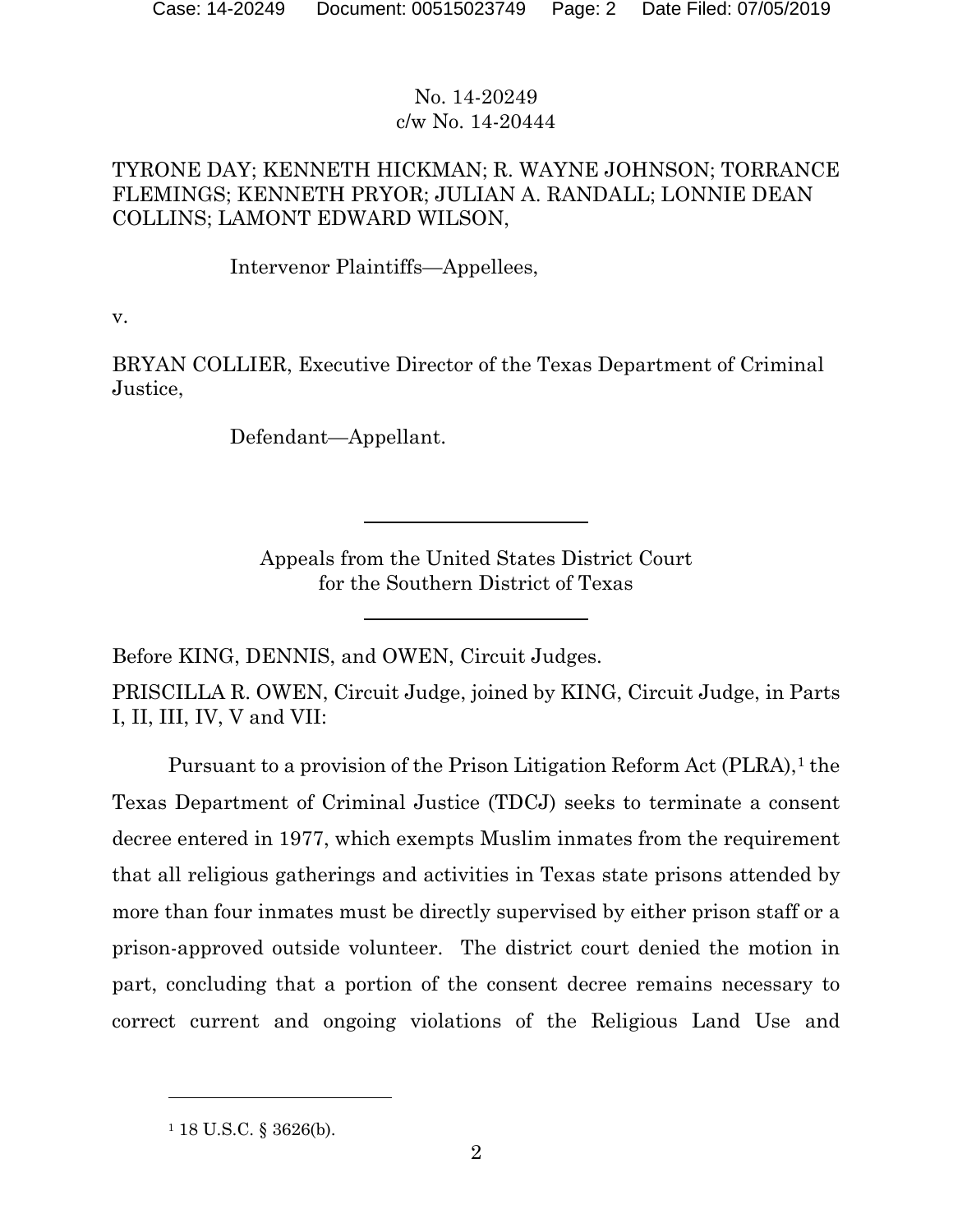Institutionalized Persons Act (RLUIPA),<sup>[2](#page-2-0)</sup> the Free Exercise Clause of the First Amendment, and the Establishment Clause of the First Amendment. We reverse and terminate the 1977 consent decree.

**I**

More than forty years ago, Bobby Brown (Brown), a Muslim, initiated a class action against the executive director of TDCJ that resulted in the 1977 consent decree. That decree required TDCJ to make an exception for Muslim inmates to a policy that otherwise applied to those attending religious activities. TDCJ's rules and policies have required religious worship services or study gatherings attended by more than four inmates to be "directly" supervised by either prison staff, which would include a chaplain employed by TDCJ, or a prison-approved outside volunteer.[3](#page-2-1) Direct supervision means that either a TDCJ employee or a qualified volunteer is in the room during the religious activities at all times and is supervising only those activities, with no responsibility for supervising other areas of the prison or other inmates until the activities have concluded.[4](#page-2-2) However, when a volunteer is supervising or leading the religious gathering, a TDCJ officer "will be roving the hallways checking on the offenders, checking on the volunteers."[5](#page-2-3) If an officer is not available, the service or activity will be cancelled, even if a volunteer is scheduled to be present.<sup>[6](#page-2-4)</sup>

The 1977 consent decree afforded Muslim inmates the right to participate in group religious services and studies that were "indirectly" supervised if no prison staff member or outside volunteer was available for

<span id="page-2-0"></span><sup>2</sup> 42 U.S.C. § 2000cc, *et seq*.

<span id="page-2-1"></span><sup>3</sup> *Brown v. Livingston*, 17 F. Supp. 3d 616, 619 (S.D. Tex. 2014).

<span id="page-2-2"></span><sup>4</sup> ROA 1432.

<span id="page-2-3"></span><sup>5</sup> ROA 2488-89.

<span id="page-2-4"></span><sup>6</sup> ROA 2489.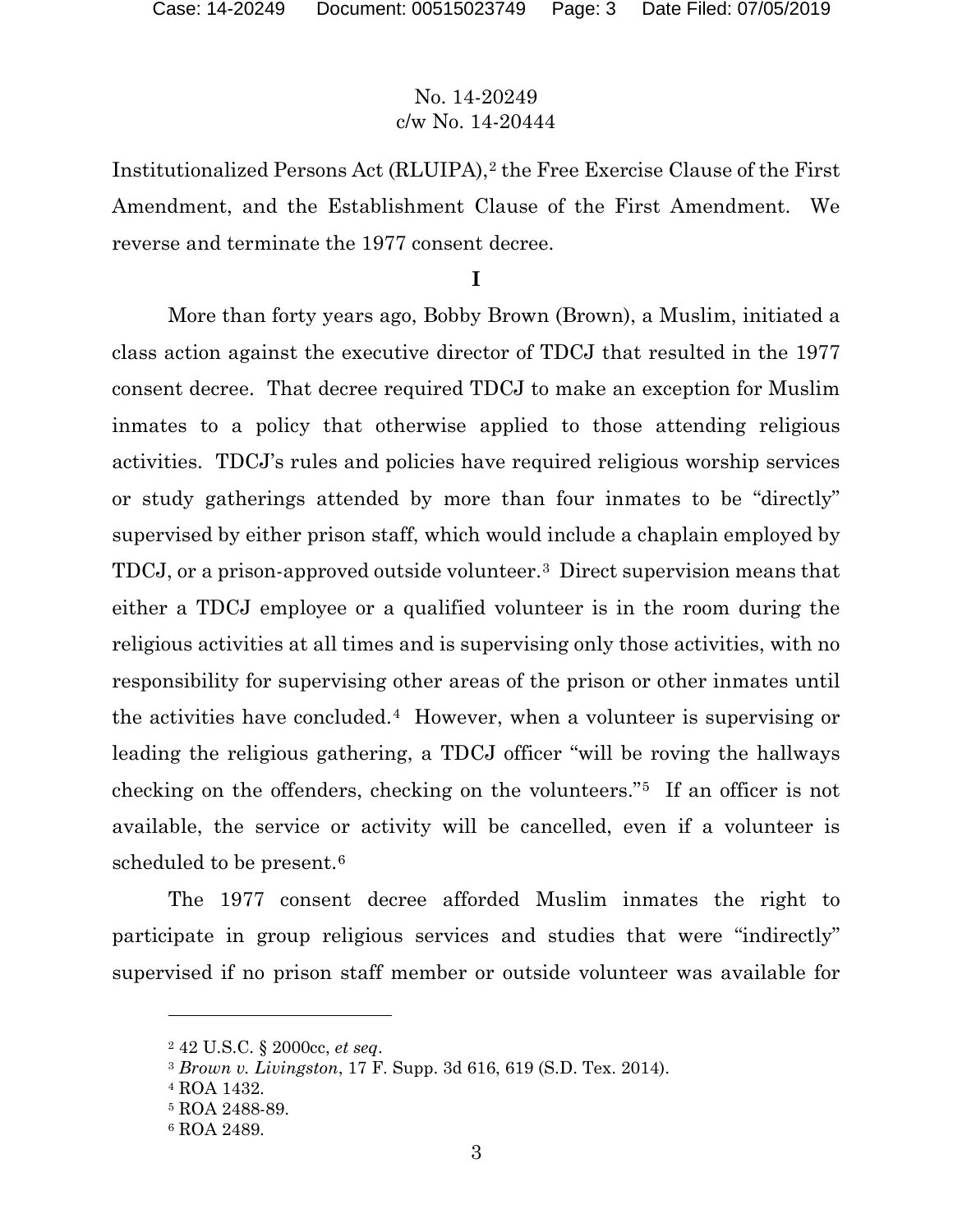direct supervision.[7](#page-3-0) Indirect supervision means that a prison staff member is in the vicinity and observes the religious gathering intermittently, through windows or by the use of audio or video equipment, but does not remain present in the room or area where the activity is occurring.[8](#page-3-1) The consent decree also provided that adherents to the Religion of Islam must be allowed "equal time for worship services and other religious activities each week as is enjoyed by adherents to the Catholic, Jewish and Protestant faiths," and the decree said that TDCJ must "specifically, allow adherents to the Religion of Islam at least two (2) full hours of time for worship services or other religious activities each week, rather than the one (1) hour previously permitted."[9](#page-3-2) In the present proceedings, the district court found that from 1977 until January 1, 2013, Muslim, Jewish, Catholic, Protestant, and Native American inmates could engage in an average of six hours of religious activities each week at units in which members of each of these faith groups were housed.<sup>[10](#page-3-3)</sup>

However, members of other faiths were not permitted to gather as frequently due to the lack of civilian volunteers. William Scott, a Jehovah's Witness, sued the director of TDCJ in federal district court in 2009, seeking an injunction ordering prison officials to allow him and other members of the Jehovah's Witness faith to meet without volunteers, just as Muslims were permitted to do as a result of the consent decree. The district court's 2012 opinion and order in the *Scott* suit reflected that there were 217 offender faith preferences represented in the TDCJ system, and 59 designated faith groups

<span id="page-3-0"></span><sup>7</sup> *See Brown*, 17 F. Supp. 3d at 620.

<span id="page-3-1"></span><sup>8</sup> *Id*. at 621.

<span id="page-3-2"></span><sup>&</sup>lt;sup>9</sup> ROA 40.

<span id="page-3-3"></span><sup>10</sup> *Brown*, 17 F. Supp. 3d at 621.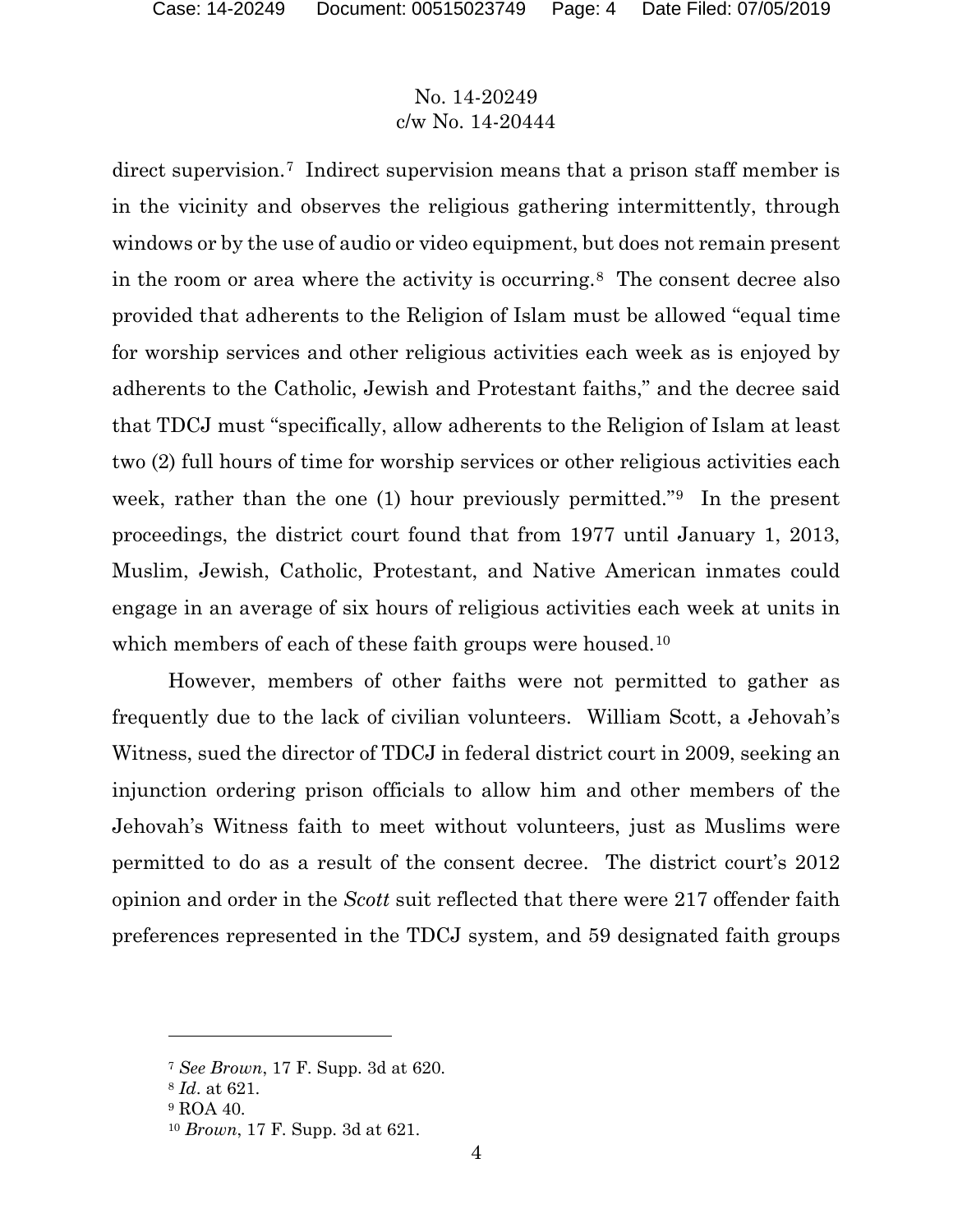at the Huntsville Unit, where Scott had been confined for a period of time.[11](#page-4-0) TDCJ asserted that it did not have sufficient staff to provide adequate supervision of all offender faith groups if they were allowed to meet without volunteers present.[12](#page-4-1) The district court held in *Scott* that the Establishment Clause requires "denominational neutrality," its "prohibition against preferential treatment of religion is 'absolute,'" and that Muslim inmates "are preferred to Jehovah's Witnesses with respect to the volunteer policy."[13](#page-4-2) The court concluded "[i]f alternative means exist to treat Muslim and Jehovah's Witness prisoners without favoritism, then the Establishment Clause demands them."[14](#page-4-3) The district court concluded that injunctive relief based on the Establishment Clause violation was warranted but did not enter an injunction at that time. It instead ordered the Executive Director of TDCJ "to propose a method of compliance" within sixty days.[15](#page-4-4) The district court's opinion in *Scott* observed that "if Muslims regularly engage in communal worship without an approved religious volunteer present, evidence exists that the government's rule against Jehovah's Witnesses' meetings is not 'closely fitted' to the government's compelling interest in enforcing the [*Brown*] consent decree."[16](#page-4-5)

In the *Scott* litigation, Scott had also requested injunctive relief under RLUIPA. The district denied that request, reasoning that "the accommodation of an offender's religious or spiritual needs does not outweigh a prison's need

<span id="page-4-5"></span><span id="page-4-4"></span><span id="page-4-3"></span><span id="page-4-2"></span><span id="page-4-1"></span><span id="page-4-0"></span><sup>11</sup> *Scott v. Pierce*, No. 4:09-CV-3991, 2012 WL 12535442, at \*1 (S.D. Tex. May 7, 2012) (unpublished).

<sup>12</sup> *Id.* at \*2. <sup>13</sup> *Id.* at \*3. <sup>14</sup> *Id*. at \*8.

<sup>15</sup> *Id.* at \*5.

<sup>16</sup> *Id.* at \*4.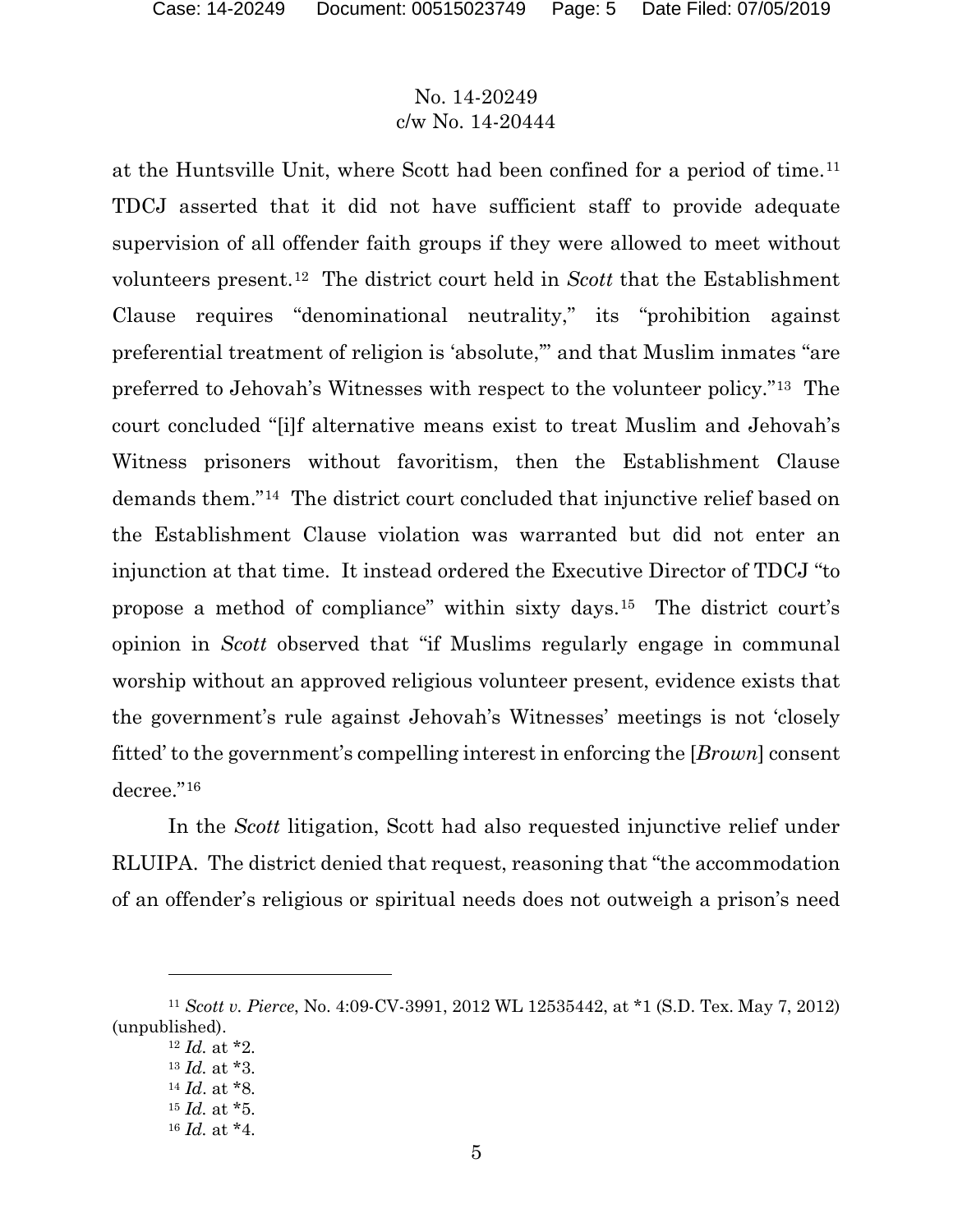to maintain order and safety,"[17](#page-5-0) that "due deference" is to be given to prison administrators regarding "good order, security and discipline, consistent with consideration of costs and limited resources," and "that a rational connection exists between" requiring directly supervised religious gatherings "and the government's legitimate interest in prison security."[18](#page-5-1)

TDCJ responded to the district court's decision in *Scott* by promulgating Administrative Directive AD-07.30 (rev. 7) (June 30, 2014), which the parties refer to as the "Scott Plan." Under the Scott Plan, all religious gatherings of more than four inmates require direct supervision, including worship and studies by more than four Muslim inmates.[19](#page-5-2) The Scott Plan conflicts with the 1977 consent decree that permitted Muslim inmates to congregate with only indirect supervision. Under the Scott Plan, each religious group is permitted to have a group worship service for one hour per week that is directly supervised by prison staff. Additional group religious activities are permitted if supervised by an outside, authorized volunteer.[20](#page-5-3)

In the present case, and as a result of the district court's conclusion in the *Scott* case that TDCJ had violated the Establishment clause by preferring adherents to the Religion of Islam over the Jehovah's Witness faith group, TDCJ moved to terminate the 1977 *Brown* consent decree pursuant to the PLRA.[21](#page-5-4) The PLRA provides that "in any civil action with respect to prison conditions in which prospective relief is ordered, such relief shall be terminable upon the motion of any party or intervenor," if the order has been in effect for a certain period of time, unless "the court makes written findings based on the

<span id="page-5-0"></span><sup>17</sup> *Id.* at \*6.

<span id="page-5-1"></span><sup>18</sup> *Id*. at \*6.

<span id="page-5-2"></span><sup>19</sup> *Brown v. Livingston*, 17 F. Supp. 3d 616, 619 (S.D. Tex. 2014).

<span id="page-5-3"></span><sup>20</sup> *Id*. at 623; *see* ROA 3080, 3284-85, 4105.

<span id="page-5-4"></span><sup>21</sup> ROA 72-82.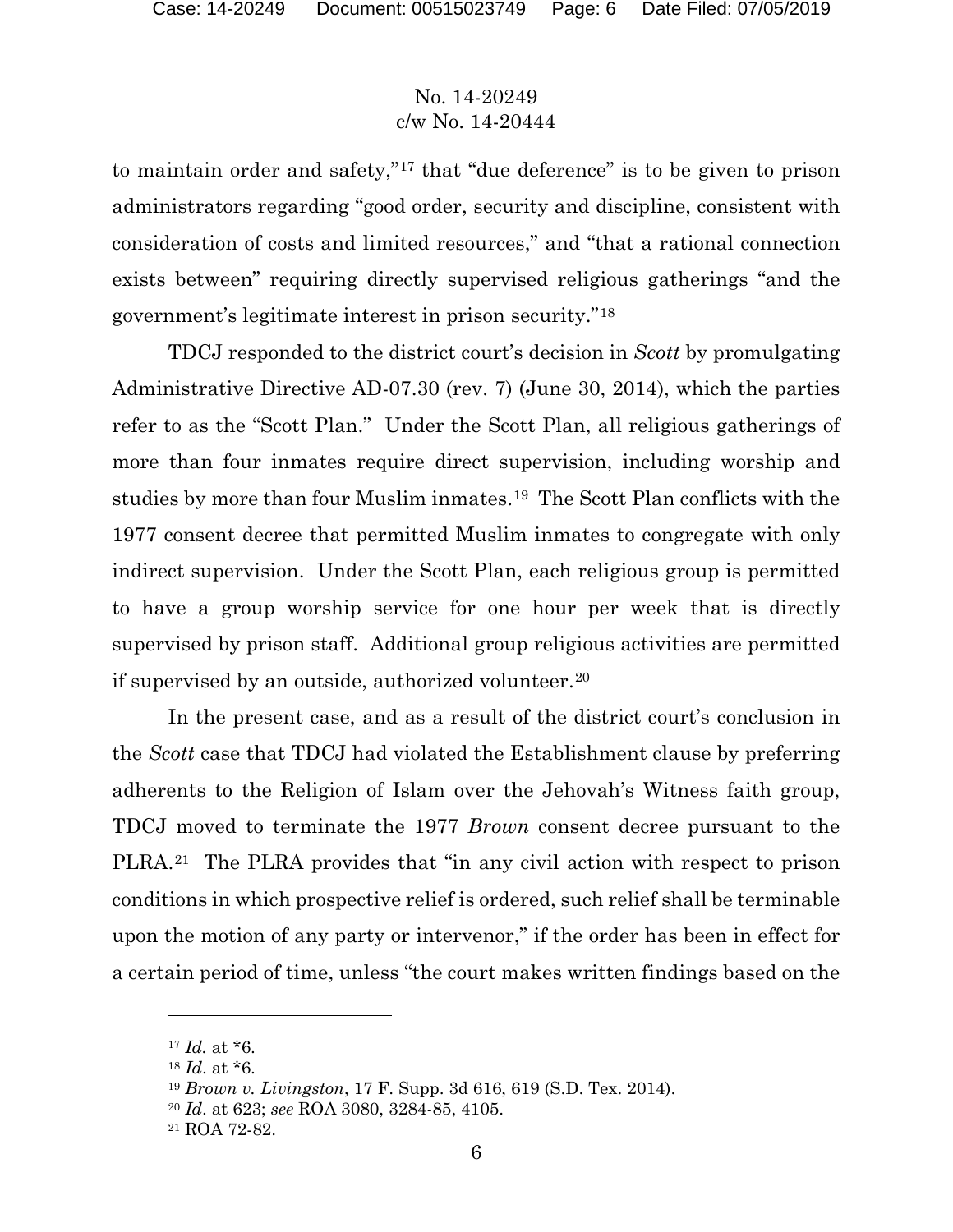record that prospective relief remains necessary to correct a current and ongoing violation of the Federal right, extends no further than necessary to correct the violation of the Federal right, and that the prospective relief is narrowly drawn and the least intrusive means to correct the violation."[22](#page-6-0) 

Pursuant to provisions of the PLRA, TDCJ's motion operated as an automatic stay of the 1977 *Brown* consent decree,<sup>[23](#page-6-1)</sup> allowing TDCJ to implement the Scott Plan pending further proceedings in the district court. Accordingly, the direct supervision requirement for all religious groups in TDCJ prisons, including members of the Religion of Islam, went into effect in 2013.[24](#page-6-2)

After the implementation of the Scott Plan, Muslim inmates may attend a weekly, one-hour Jumu'ah service directly supervised by TDCJ chaplains or employees, but opportunities for Muslim prisoners to participate in other communal worship or studies diminished due to a dearth of Muslim volunteers from outside the prison system.[25](#page-6-3) Protestant and Catholic prisoners, by contrast, maintained the ability to engage in group worship or study in addition to the one-hour, weekly service directly supervised by TDCJ-employees because of a relative abundance of outside volunteers.<sup>[26](#page-6-4)</sup>

The district court held an evidentiary hearing on TDCJ's motion to dissolve the 1977 decree. That decree had twenty-two specific provisions, twenty of which the district court terminated without objection by any party. But the district concluded that two provisions were necessary to correct current and ongoing violations of the federal Constitution and to give effect to statutory

<span id="page-6-0"></span><sup>22</sup> 18 U.S.C. § 3626(b)(2)-(3).

<span id="page-6-2"></span><span id="page-6-1"></span><sup>23</sup> *Id*. § 3626(e).

<sup>24</sup> ROA 3077.

<span id="page-6-3"></span><sup>25</sup> ROA 1951, 1953.

<span id="page-6-4"></span><sup>26</sup> ROA 1953.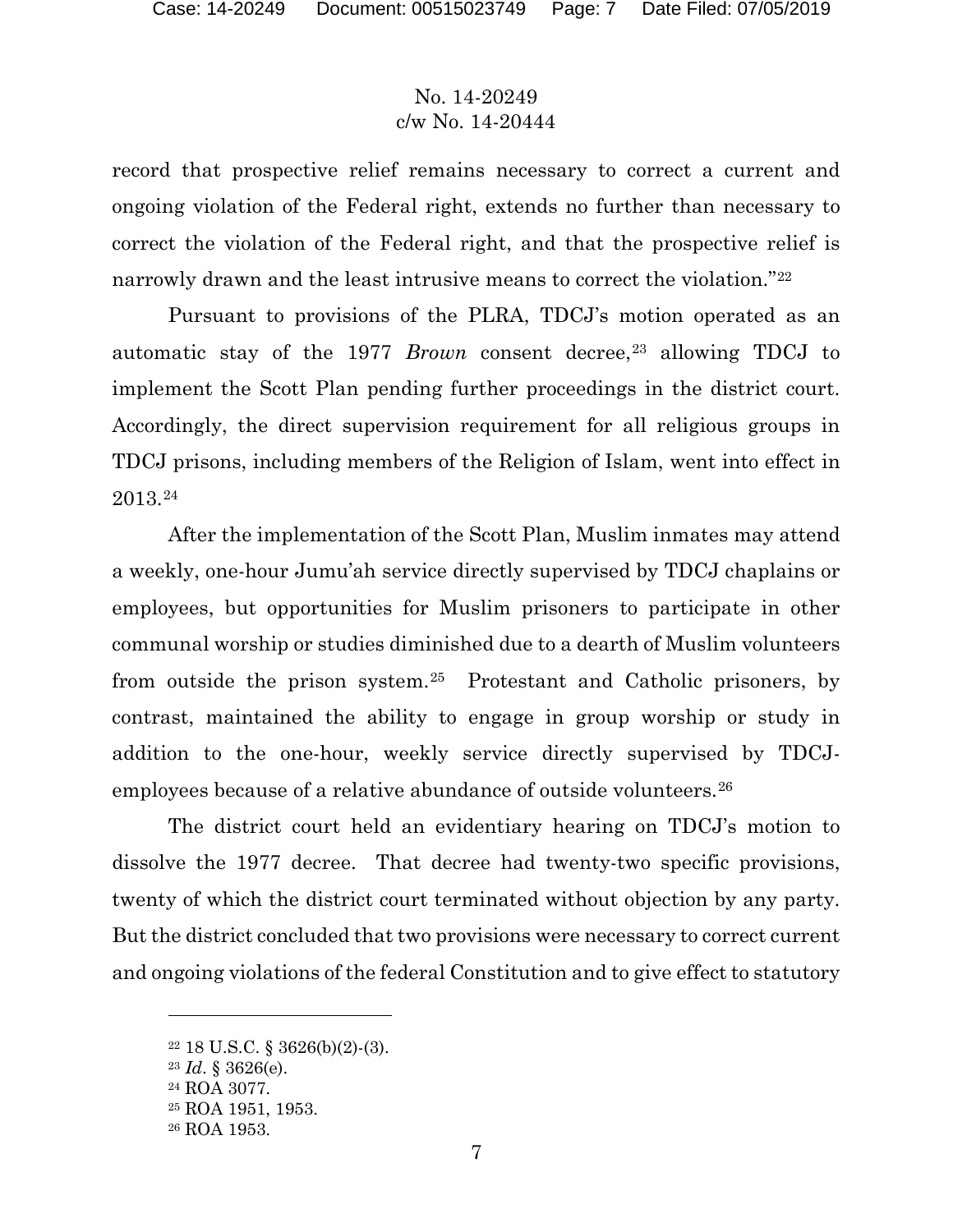rights of Muslim inmates, effectively rejecting the Scott Plan as it applies to Muslim inmates.<sup>27</sup> One of the two provisions of the 1977 consent decree that the district court refused to dissolve, found in section III(15) of the decree, required TDCJ officials to "[a]llow adherents to the Religion of Islam at each unit of the Texas Department of Corrections equal time for worship services and other religious activities each week as is enjoyed by adherents to the Catholic, Protestant and Jewish faiths."[28](#page-7-1) The other provision that the district court ordered be left intact is found in section III(8) of the consent decree, which required TDCJ officials to permit inmates professing adherence to the Religion of Islam to congregate for worship, study, and other religious functions and activities under the supervision of an inmate leader whenever an ordained Islamic minister is unavailable at a regularly scheduled time for worship and study.[29](#page-7-2)

The district court focused on three required practices of the Islamic faith—Jumu'ah, Taleem, and Qur'anic studies—that necessitate group gathering.[30](#page-7-3) The district court concluded that the one hour of direct supervision per week allotted to the roughly 6,775 Muslim inmates in Texas state prisons by TDCJ staff under the Scott Plan is not enough time to meet the requirements of Jumu'ah, Taleem, and Qur'anic studies,  $31$  and that the number of Muslim chaplains employed by the TDCJ, and of available Muslim volunteers, is insufficient to provide adequate group study and worship.[32](#page-7-5) The district court found that by contrast, Christian inmates are able to attend an

<span id="page-7-0"></span><sup>27</sup> *See* ROA 1979-80.

<span id="page-7-1"></span><sup>28</sup> ROA 40

<span id="page-7-2"></span><sup>29</sup> ROA 36-37.

<span id="page-7-3"></span><sup>30</sup> ROA 1956-58.

<span id="page-7-4"></span><sup>31</sup> ROA 1951, 1958.

<span id="page-7-5"></span><sup>32</sup> ROA 1951, 1958.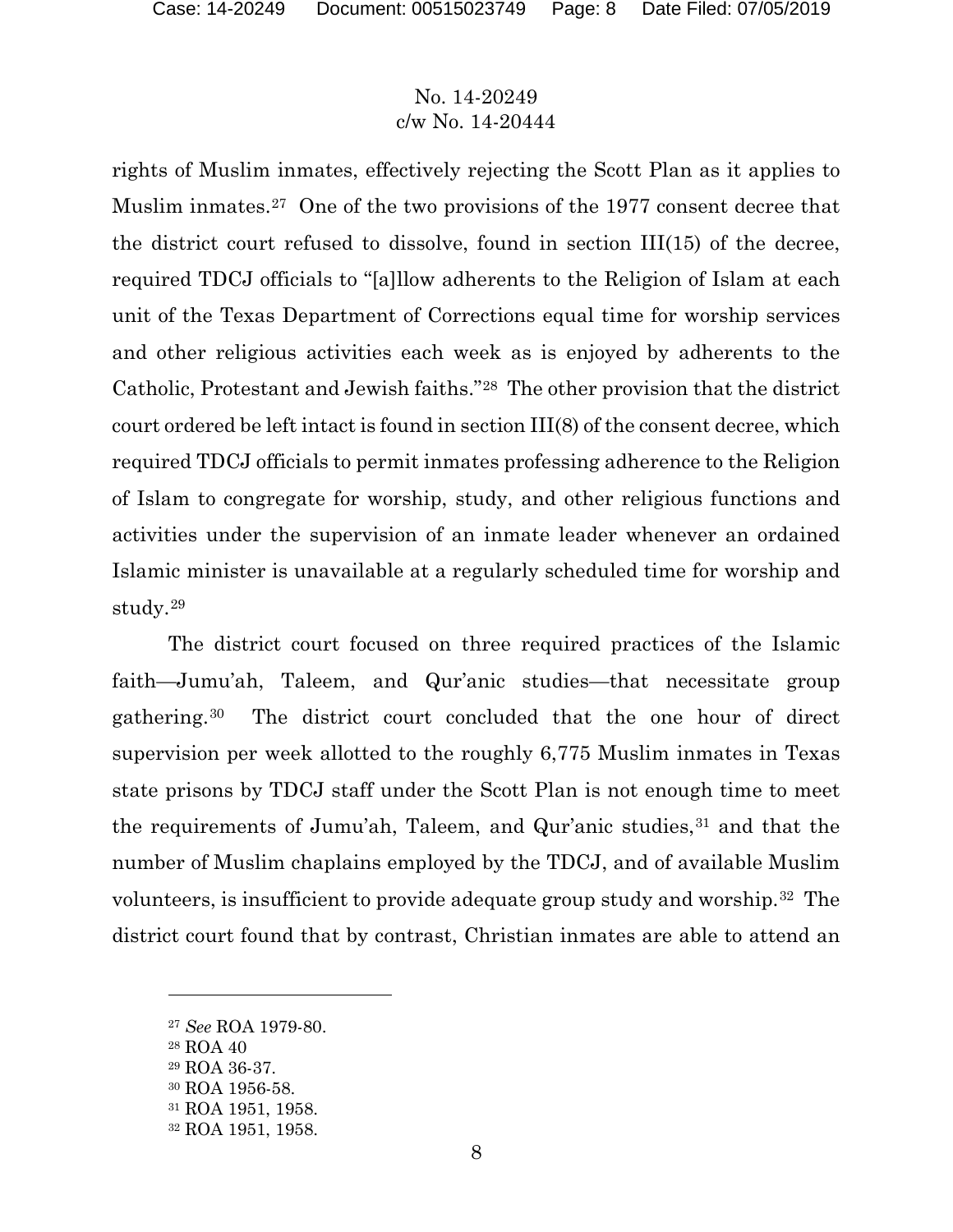average of six hours of religious gatherings per week, due to the large number of Christian volunteers available to supervise such assemblages directly.[33](#page-8-0) The court concluded that "Jewish inmates are specifically assigned to units" that are in closer proximity to prospective volunteers, and Native American inmates are assigned to a specifically designated unit to facilitate access to one another and to enhance Native American religious activities.[34](#page-8-1) The TDCJ has not assigned Muslim prisoners to specifically designated units.[35](#page-8-2)

The district court held that the Scott Plan and its direct supervision requirement result in violations of three different federal rights. Specifically, the district court held that the Scott Plan (1) unjustifiably imposes a substantial burden on Muslim inmates' religious exercise, thereby violating RLUIPA;[36](#page-8-3) (2) restricts Islamic religious exercise in violation of the Free Exercise Clause of the First Amendment;[37](#page-8-4) and (3) disfavors Islam and favors other faiths, violating the Establishment Clause of the First Amendment.[38](#page-8-5) Subsequently, the district court awarded attorneys' fees in favor of Brown and a group of Muslim inmates who intervened in the case (the Inmate Intervenors) as prevailing parties.[39](#page-8-6)

The TDCJ appeals both the district court's denial of its motion to terminate the consent decree and the award of attorneys' fees. A motions panel

<span id="page-8-0"></span><sup>33</sup> ROA 1953.

<span id="page-8-1"></span><sup>34</sup> ROA 1964-65.

<span id="page-8-2"></span><sup>35</sup> ROA 1965.

<span id="page-8-3"></span><sup>36</sup> ROA 1975-77.

<span id="page-8-4"></span><sup>37</sup> ROA 1970-75.

<span id="page-8-5"></span><sup>38</sup> ROA 1966-70.

<span id="page-8-6"></span><sup>39</sup> ROA 2021.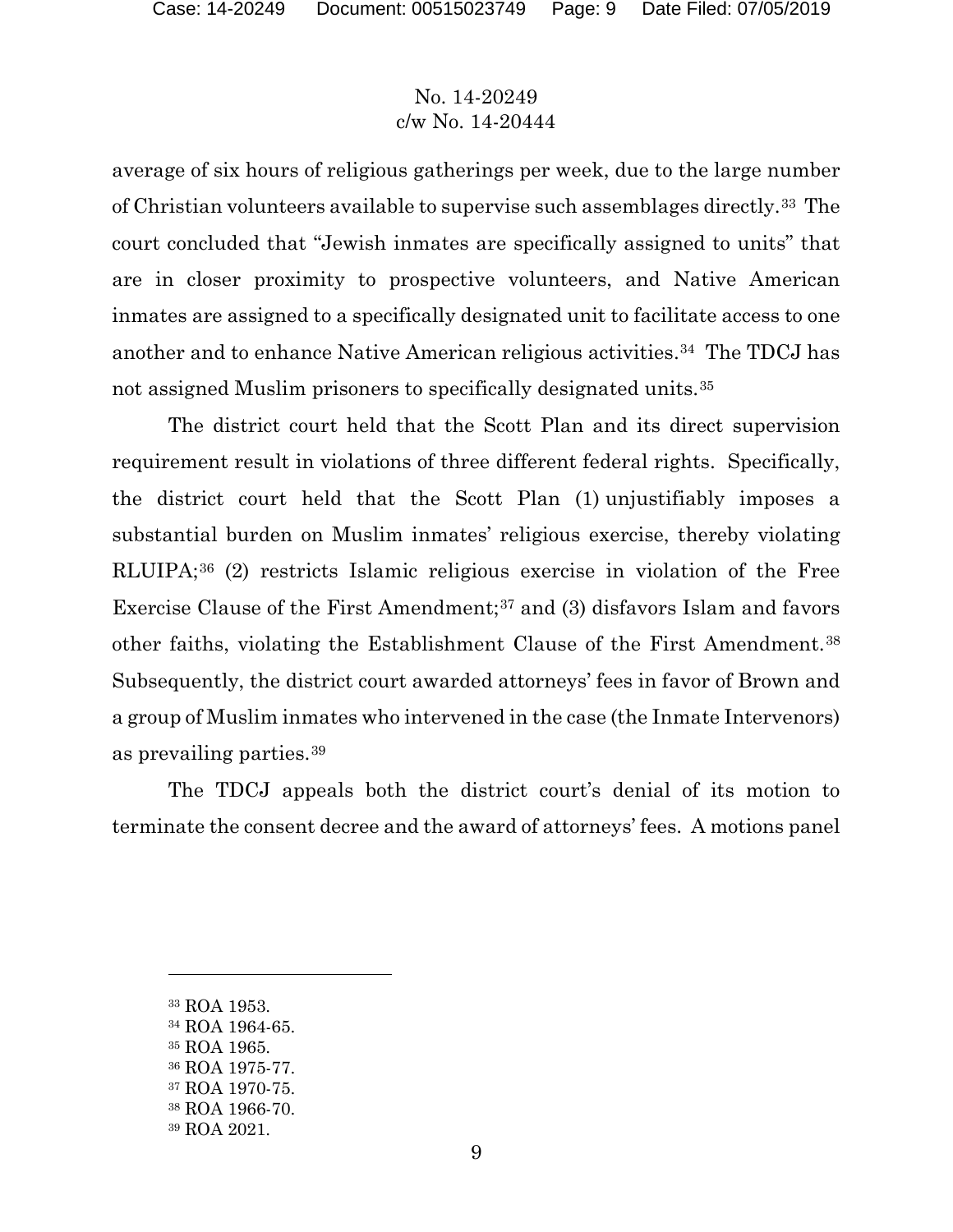of this court ordered that the district court's judgment on the merits be stayed pending appeal.[40](#page-9-0)

#### **II**

We have held that "[t]he application of the relevant sections of the PLRA requires the district court to make a finding of an ongoing constitutional violation, which is a mixed question of law and fact,"[41](#page-9-1) and that "[w]e review mixed questions of law and fact de novo."[42](#page-9-2)

#### **III**

"The PLRA strongly disfavors continuing relief through the federal courts; indeed, its fundamental purpose was to extricate them from managing state prisons."[43](#page-9-3) As noted above, prospective relief like the consent decree at issue in this case must be terminated on the motion of any party unless such relief "remains necessary to correct a current and ongoing violation of the Federal right, extends no further than necessary to correct the violation of the Federal right, and . . . is narrowly drawn and the least intrusive means to correct the violation."[44](#page-9-4) The 1977 consent decree applies to the entire TDCJ prison system and "terminates unless the district court makes [the requisite] findings" and "also finds ongoing, system-wide violations."[45](#page-9-5) We have held that

<span id="page-9-0"></span><sup>40</sup> *Brown v. Livingston*, No. 14-20249, Doc. No. 32 (5th Cir. May 20, 2014); *see also Brown v. Livingston*, No. 14-20249, Doc. No. 61 (5th Cir. June 5, 2014) (denying reconsideration).

<span id="page-9-1"></span><sup>41</sup> *Castillo v. Cameron Cty.*, 238 F.3d 339, 347 (5th Cir.2001) (citing *Inmates of Suffolk Cty. Jail v. Rouse*, 129 F.3d 649, 661 (1st Cir. 1997)); *see also Ruiz v. United States*, 243 F.3d 941, 950 (5th Cir. 2001).

<span id="page-9-2"></span><sup>42</sup> *Castillo*, 238 F.3d at 347 (citing *Cargill, Inc. v. United States*, 173 F.3d 323, 333 n.13 (5th Cir. 1999)).

<span id="page-9-5"></span><span id="page-9-4"></span><span id="page-9-3"></span><sup>43</sup> *Guajardo v. Tex. Dep't of Criminal Justice*, 363 F.3d 392, 394 (5th Cir. 2004) (per curiam) (citation and internal quotation marks omitted).

<sup>44</sup> 18 U.S.C. § 3626(b)(2)-(3).

<sup>45</sup> *Guajardo*, 363 F.3d at 395.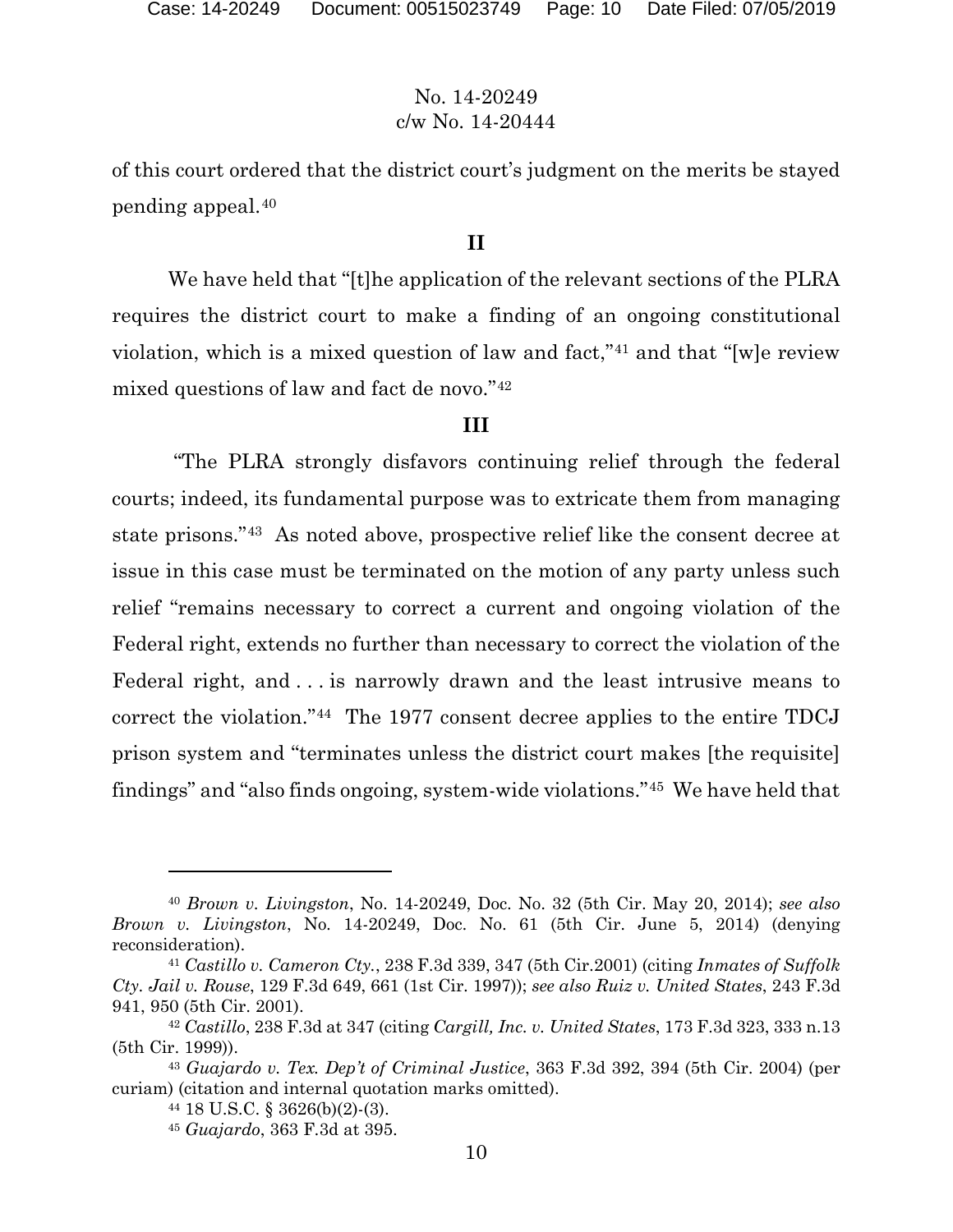"the burden of proof to support these findings is obviously on the party opposing termination."[46](#page-10-0) 

The district court found violations of RLUIPA, the Free Exercise Clause, and the Establishment Clause. It is important to bear in mind in our analysis that our focus ultimately remains on the PLRA. No inmate has brought a freestanding claim that he is entitled to injunctive relief under RLUIPA or the Constitution.

The relief granted by the district court was not limited to continuing the 1977 Consent Decree in effect. The PLRA does not authorize the district court to expand the consent decree. The district court erred in doing so. The remaining inquiry under the PLRA is whether there is an ongoing violation of a federal right.

#### **IV**

We first consider RLUIPA. It states, in relevant part:

No government shall impose a substantial burden on the religious exercise of a person residing in or confined to an institution, as defined in section 1997 of this title, even if the burden results from a rule of general applicability, unless the government demonstrates that imposition of the burden on that person—

(1) is in furtherance of a compelling governmental interest; and

(2) is the least restrictive means of furthering that compelling governmental interest.[47](#page-10-1)

RLUIPA prevents government practices that substantially burden the religious exercise of an inmate unless the practice furthers a compelling governmental interest and is the least restrictive means of doing so.

<span id="page-10-0"></span><sup>46</sup> *Id*. at 396.

<span id="page-10-1"></span><sup>47</sup> 42 U.S.C. § 2000cc-1(a).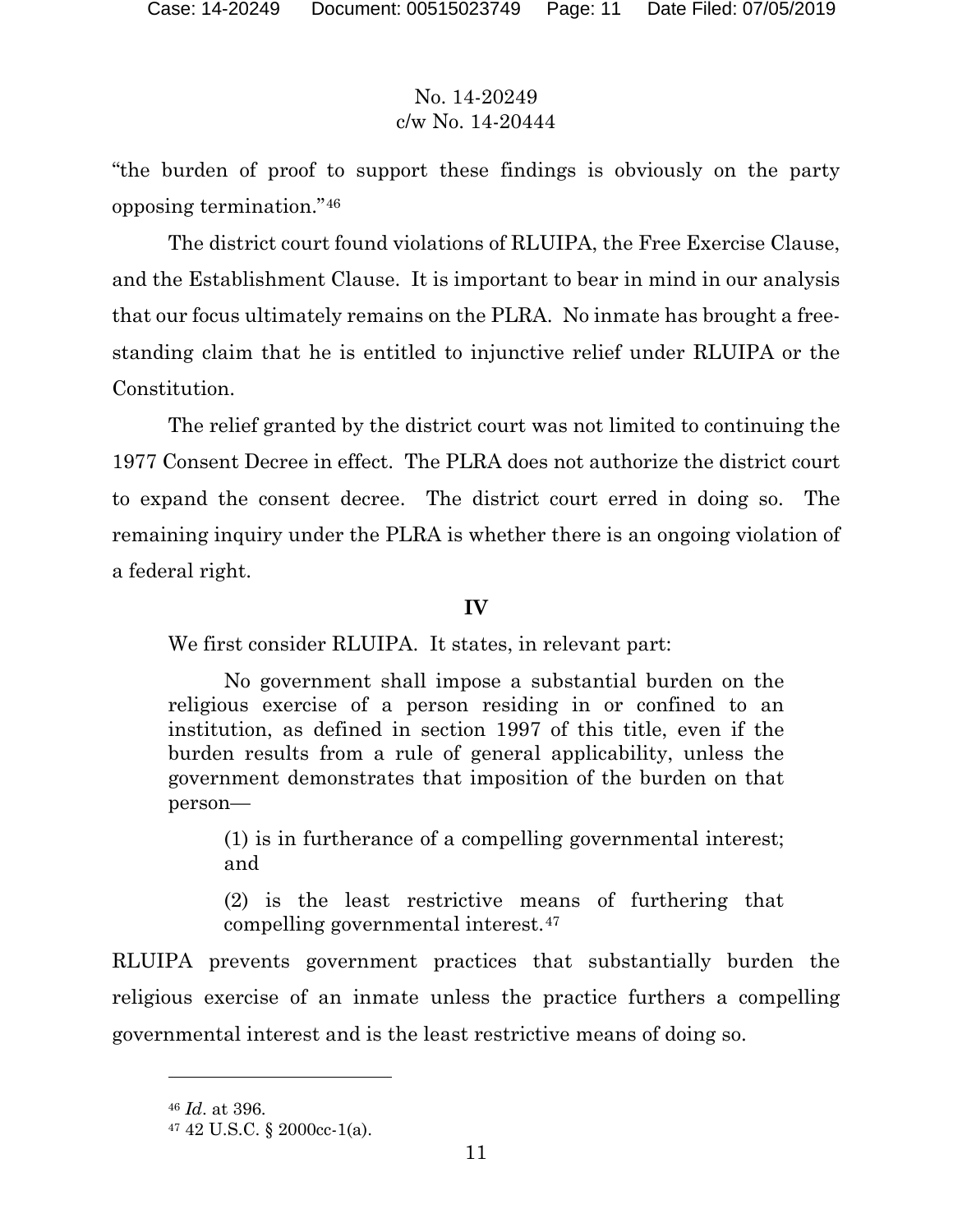Initially, "it falls to the plaintiff to demonstrate that the government practice complained of imposes a 'substantial burden' on his religious exercise."[48](#page-11-0) To demonstrate a substantial burden, "the plaintiff must show that the challenged action 'truly pressures the adherent to significantly modify his religious behavior and significantly violate his religious beliefs.'"[49](#page-11-1) If the inmate makes this showing, the burden shifts to the government "to show that its action or policy is the least restrictive means of furthering a compelling interest."[50](#page-11-2) In making this assessment, we must give "due deference to the experience and expertise of prison and jail administrators in establishing necessary regulations and procedures to maintain good order, security and discipline, consistent with consideration of costs and limited resources."[51](#page-11-3) However, the Supreme Court has made clear that even when prison regulations are at issue, "RLUIPA requires [courts] to 'scrutiniz[e] the asserted harm of granting specific exemptions to particular religious claimants' and 'to look to the marginal interest in enforcing' the challenged government action in that particular context."[52](#page-11-4)

The district court held that (1) Muslim prisoners' religious exercise is "substantially burdened" by the Scott Plan's direct supervision requirement because it causes them to forgo group religious practices that they sincerely believe are required by their faith,<sup>[53](#page-11-5)</sup> (2) the State has failed to prove that the policy's application to Muslim prisoners actually advances prison security or

<sup>48</sup> *Adkins v. Kaspar*, 393 F.3d 559, 567 (5th Cir. 2004) (citing 42 U.S.C. § 2000cc-2).

<span id="page-11-2"></span><span id="page-11-1"></span><span id="page-11-0"></span><sup>49</sup> *Garner v. Kennedy*, 713 F.3d 237, 241 (5th Cir. 2013) (quoting *Adkins*, 393 F.3d at 570).

<sup>50</sup> *Chance v. Tex. Dep't of Criminal Justice*, 730 F.3d 404, 410 (5th Cir. 2013).

<sup>51</sup> *Id*. (quoting *Cutter v. Wilkinson*, 544 U.S. 709, 723 (2005)).

<span id="page-11-5"></span><span id="page-11-4"></span><span id="page-11-3"></span><sup>52</sup> *Holt v. Hobbs*, 135 S.Ct. 853, 863 (2015) (quoting *Burwell v. Hobby Lobby Stores, Inc.*, 573 U.S. 682, 726-27 (2014)).

<sup>53</sup> ROA 1975-76.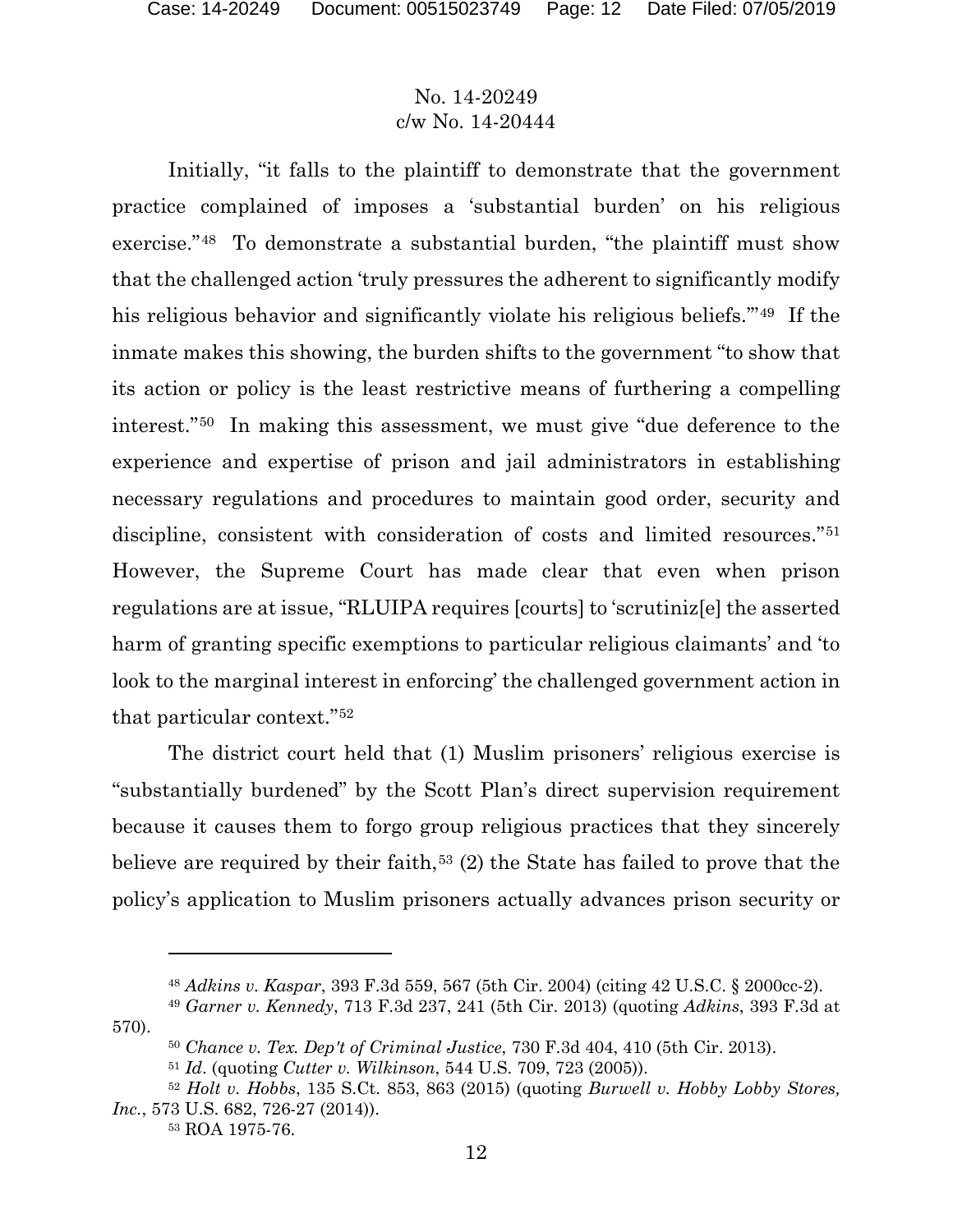any other "compelling governmental interest,"[54](#page-12-0) and (3) even if direct supervision does advance a compelling interest, it is not the least restrictive means of doing so.[55](#page-12-1) Brown, the Inmate Intervenors, and several *amici* contend on appeal that the Scott Plan's direct supervision requirement imposes a substantial burden because it limits Muslim inmates to one hour of group religious services per week, which, they assert, is insufficient time to complete weekly Jumu'ah, Taleem, and Qur'anic studies as required by their religious beliefs. They also assert that permitting indirect supervision of these services does not raise security issues and that TDCJ could provide direct supervision at little additional cost.

TDCJ contends that it is not the direct supervision policy that limits opportunities for Muslim inmates to participate in Taleem and Qur'an Studies but instead, it is a lack of volunteers to supplement the teaching and worship opportunities supervised by TDCJ Muslim chaplains and TDCJ staff. Precedent from this court supports such a conclusion. TDCJ's policy allows Muslim volunteers to conduct services and studies for and with inmates. But, as the district court expressly found, "despite specific and concerted efforts over the past years to recruit volunteers to participate in Muslim religious activities at the prison, TDCJ has been unsuccessful in securing a significant number of Muslim religious volunteers."[56](#page-12-2)

This court has considered several challenges under RLUIPA to TDCJ's policy that religious worship and study when more than four inmates are involved must be directly supervised by a TDCJ employee or a TDCJ-approved

<span id="page-12-0"></span><sup>54</sup> ROA 1976-77.

<span id="page-12-1"></span><sup>55</sup> ROA 1977.

<span id="page-12-2"></span><sup>56</sup> ROA 1953.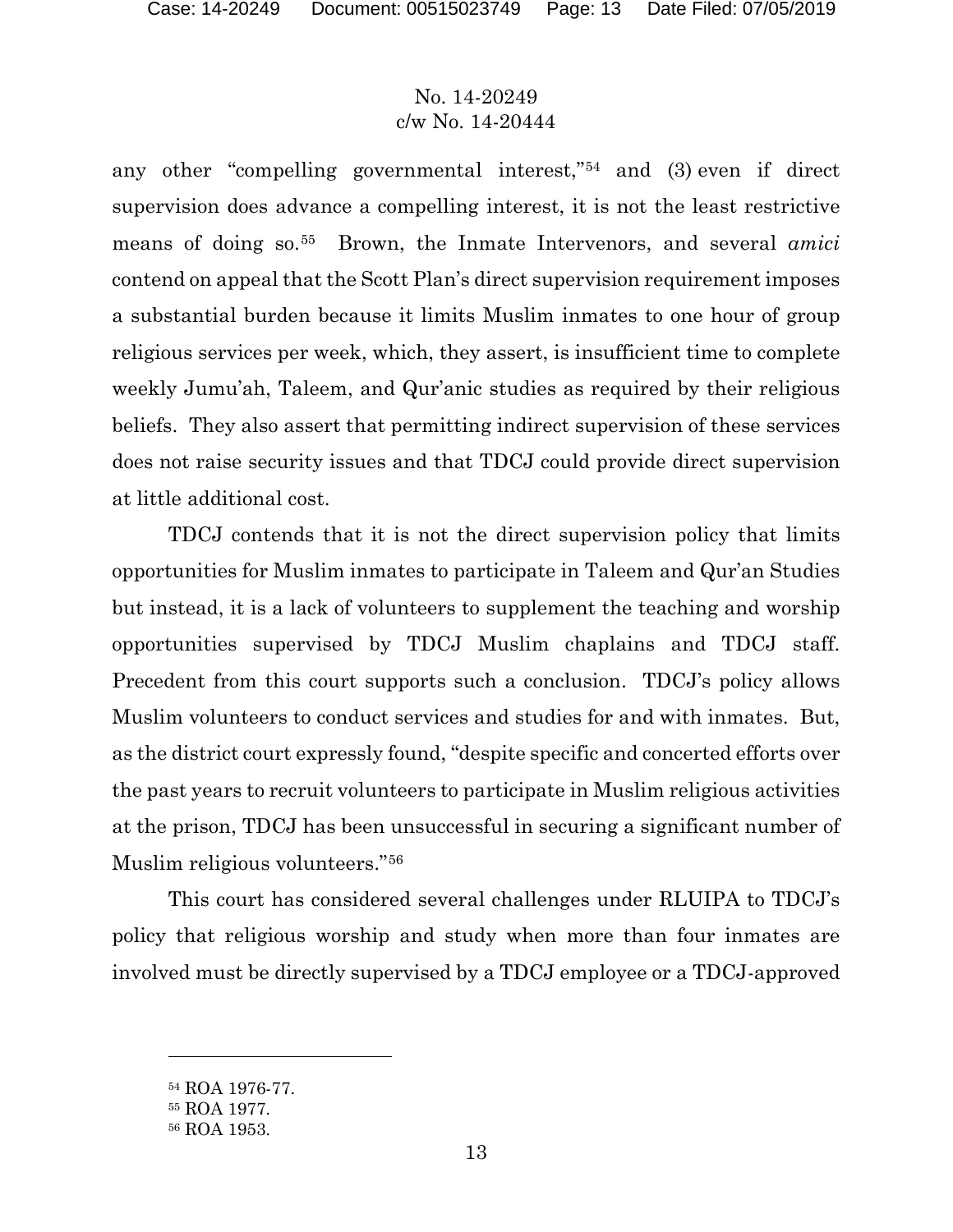volunteer.[57](#page-13-0) In *Adkins v. Kaspar*, the plaintiff was a member of the Yahweh Evangelical Assembly (YEA).[58](#page-13-1) Like the Muslim inmates in the present case, he complained that the direct supervision requirement, together with a shortage of outside YEA volunteers, deprived him of adequate opportunities for group religious practice.[59](#page-13-2) This court held that the lack of opportunity for group religious practice resulted "not from some rule or regulation that directly prohibits such gatherings" but instead "from a dearth of qualified outside volunteers available to go to [the prison]."[60](#page-13-3) We concluded in *Adkins* that the TDCJ's policies had not imposed a substantial burden on the plaintiff.[61](#page-13-4)

Subsequently, in *Baranowski v. Hart*, an inmate had protested the recurring failure of one of the TDCJ's prisons to allow for group religious services on Jewish holy days.<sup>62</sup> This court took note of the fact that on each of the days on which religious services were not held, "no rabbi or approved religious volunteer was available to lead the services."[63](#page-13-6) As in *Adkins*, the court held that the lack of volunteers, and not the direct supervision requirement, caused the religious gatherings to be infrequent, such that "the acts of Defendants regarding religious services have not placed a substantial burden on Baranowski's free exercise of his Jewish faith, within the contemplation of RLUIPA."[64](#page-13-7)

<span id="page-13-2"></span><span id="page-13-1"></span><span id="page-13-0"></span><sup>57</sup> *See, e.g.*, *Mayfield v. Tex. Dep't Crim. Justice*, 529 F.3d 599 (5th Cir. 2008); *Baranowski v. Hart*, 486 F.3d 112 (5th Cir. 2007); *Adkins v. Kaspar*, 393 F.3d 559, 571 (5th Cir. 2004).

<sup>58</sup> 393 F.3d at 562.

<sup>59</sup> *Id*. at 562, 571.

<sup>60</sup> *Id*. at 571.

<sup>61</sup> *Id*.

<sup>62</sup> 486 F.3d at 124-25.

<sup>63</sup> *Id*. at 124.

<span id="page-13-7"></span><span id="page-13-6"></span><span id="page-13-5"></span><span id="page-13-4"></span><span id="page-13-3"></span><sup>64</sup> *Id*. at 125 (citing *Adkins*, 393 F.3d at 571); *see also Odneal v. Pierce*, 324 F. App'x 297, 302 (5th Cir. 2009) (unpublished) (affirming grant of summary judgment because "the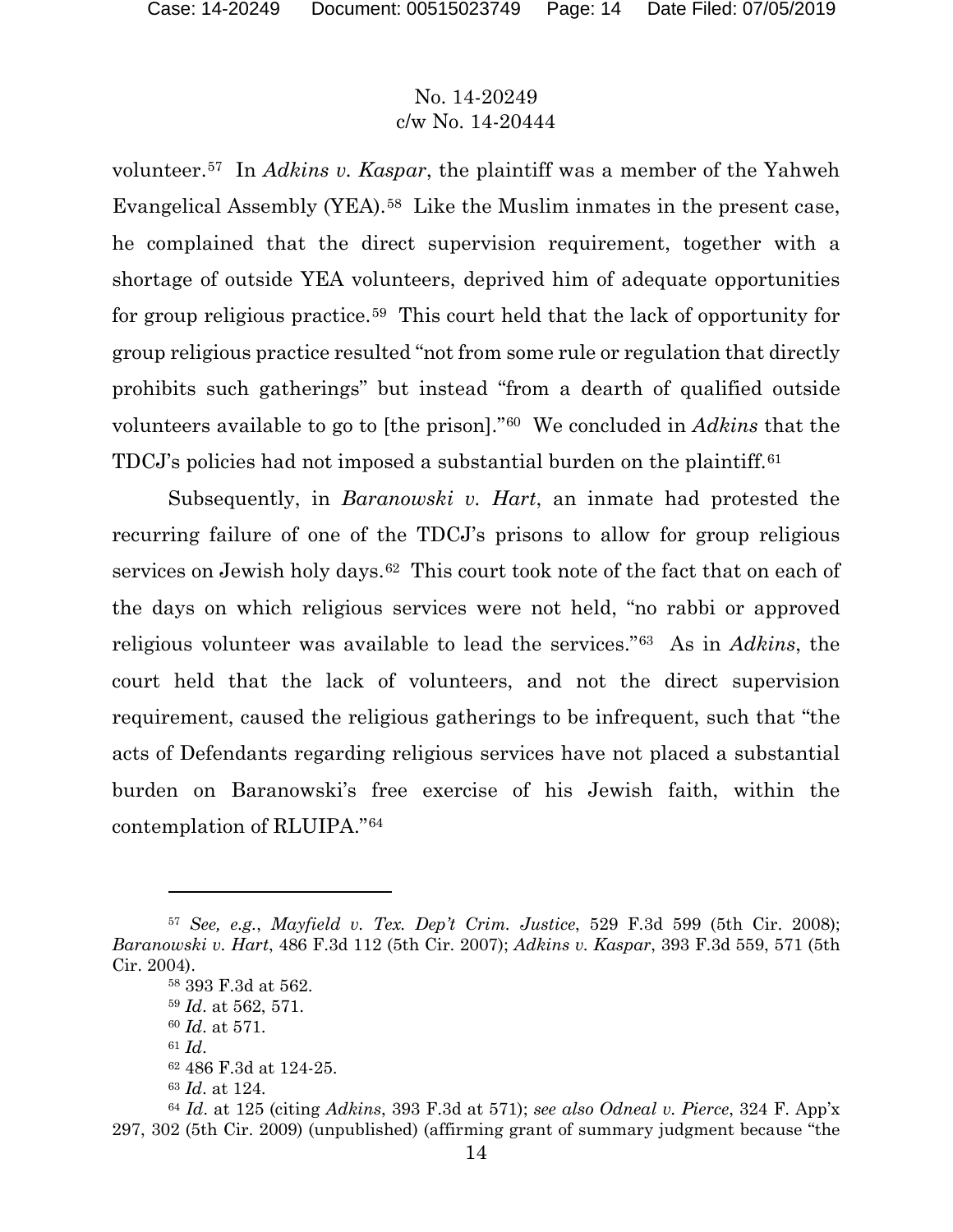These decisions did not adopt a per se rule. We said in *Adkins* that "whether the government action or regulation in question imposes a substantial burden on an adherent's religious exercise" "requires a case-bycase, fact-specific inquiry."[65](#page-14-0) In *Mayfield v. Texas Department of Criminal Justice*,<sup>[66](#page-14-1)</sup> an Odinist submitted affidavits averring that group worship meetings known as Blotar should be conducted on a monthly basis at a minimum.<sup>[67](#page-14-2)</sup> There was evidence that outside volunteers came only once every 18 months to conduct Blotar, and Odinists inmates were "unable to conduct Blotar on a regular basis because the TDCJ requires that they have a securitytrained, religious volunteer present for their group meeting."[68](#page-14-3) But there was also evidence in *Mayfield* that the volunteer policy was not imposed uniformly because an exception was made for Muslim inmates in order to comply with the consent decree that is at issue in the case now before us.[69](#page-14-4) Pertinent to our analysis in the present case, we said in *Mayfield* that "[b]ecause the volunteer policy was implemented uniformly in the *Adkins* case, it was not the policy imposing the burden on Adkins' religious practice, but instead the lack of qualified volunteers."[70](#page-14-5)

The present case differs materially from *Mayfield* because in the case before us, there is no evidence that "calls into question the uniformity of the policy's application."[71](#page-14-6) The direct supervision requirement under the Scott

<span id="page-14-4"></span><span id="page-14-3"></span><span id="page-14-2"></span><span id="page-14-1"></span><span id="page-14-0"></span>infrequency of Native American services at the McConnell Unit is due to a dearth of outside volunteers rather than any regulation directly prohibiting these ceremonies").

<sup>65</sup> 393 F.3d at 571.

<sup>66</sup> 529 F.3d 599 (5th Cir. 2008).

<sup>67</sup> *Id*. at 602.

<sup>68</sup> *Id*.

<sup>69</sup> *Id*. at 608.

<span id="page-14-5"></span><sup>70</sup> *Id*. at 614.

<span id="page-14-6"></span><sup>71</sup> *Id*.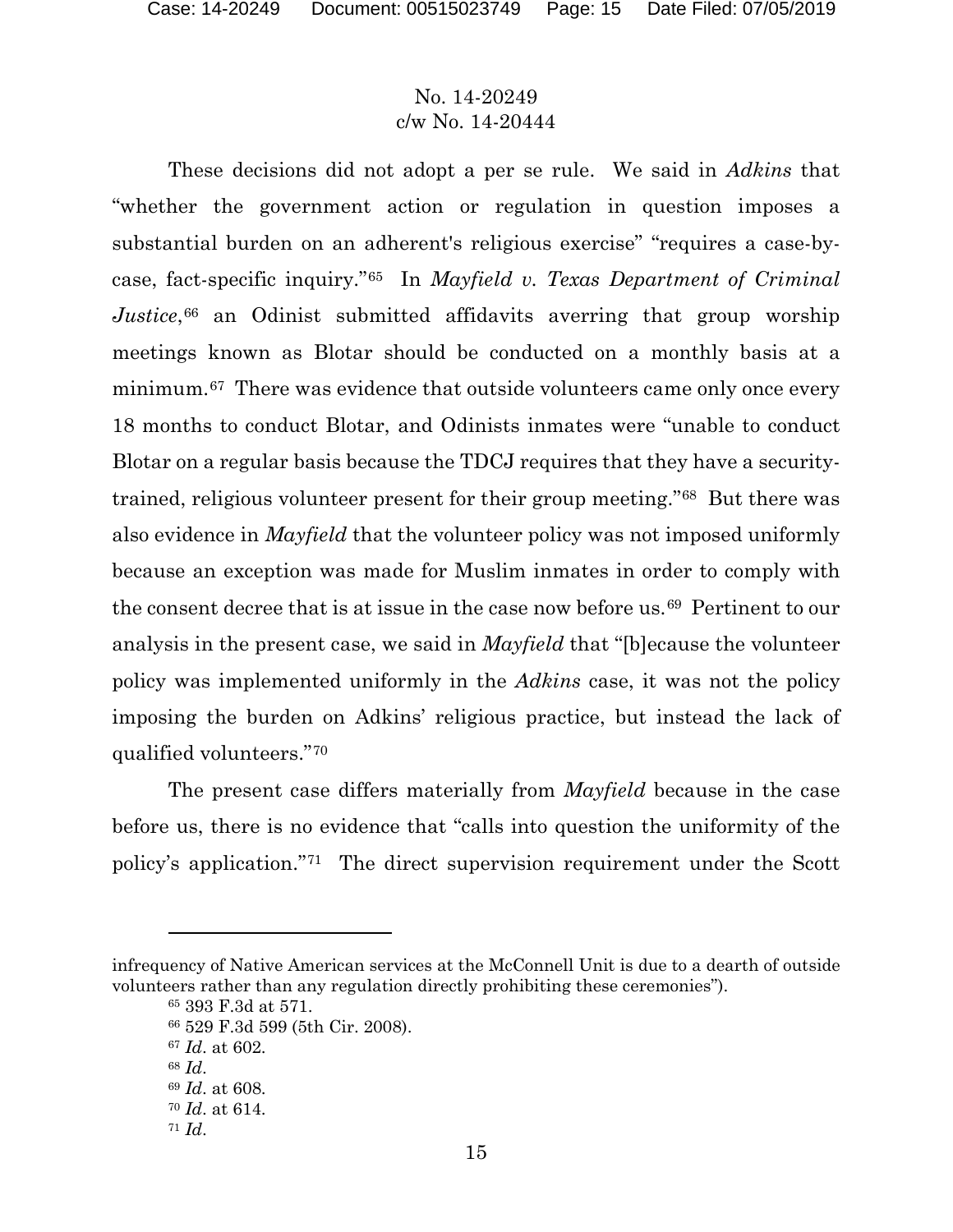Plan has been imposed uniformly, as it was in *Adkins*. Accordingly, applying our precedent as we are bound to do, it is not the Scott Plan that has imposed a burden on Muslim inmates' religious exercise. It is the lack of volunteers who adhere to the faith of Islam.

# **V**

The district court also held that the Consent Decree remains necessary to remedy ongoing violations of the Free Exercise Clause.[72](#page-15-0) The district court recognized that "the Fifth Circuit Court of Appeals has upheld TDCJ's volunteer policy," citing *Baranowski*, *Adkins*, and an unpublished opinion,[73](#page-15-1) but concluded that we had done so "on a record very different from the ones in the present case."[74](#page-15-2) We disagree with the district court's conclusions in that regard.

The district court did not discuss or cite the Supreme Court's decision in *O'Lone v. Estate of Shabazz*,<sup>[75](#page-15-3)</sup> in which Muslim inmates brought challenges based on the Free Exercise clause to "policies adopted by prison officials which resulted in their inability to attend Jumu'ah, a weekly Muslim congregational service regularly held in the main building" of the prison on Fridays.<sup>[76](#page-15-4)</sup> The prison officials in *O'Lone* refused to exempt Muslim inmates from working outside the main building on Friday afternoons, and therefore, they were unable to attend Jumu'ah. The Supreme Court held that this "did not violate respondents' rights under the Free Exercise Clause of the First Amendment."[77](#page-15-5)

<sup>72</sup> *Brown v. Livingston*, 17 F. Supp. 3d 616, 632-33 (S.D. Tex. 2014).

<span id="page-15-5"></span><span id="page-15-4"></span><span id="page-15-3"></span><span id="page-15-2"></span><span id="page-15-1"></span><span id="page-15-0"></span><sup>73</sup> *Id*. (citing *Baranowski v. Hart*, 486 F.3d 112 (5th Cir. 2007); *Adkins v. Kaspar*, 393 F.3d 559 (5th Cir. 2004); and *Odneal v. Pierce*, 324 Fed. App'x 297 (5th Cir. 2009)).

<sup>74</sup> *Id*.

<sup>75</sup> 482 U.S. 342 (1987).

<sup>76</sup> *Id*. at 345.

<sup>77</sup> *Id*.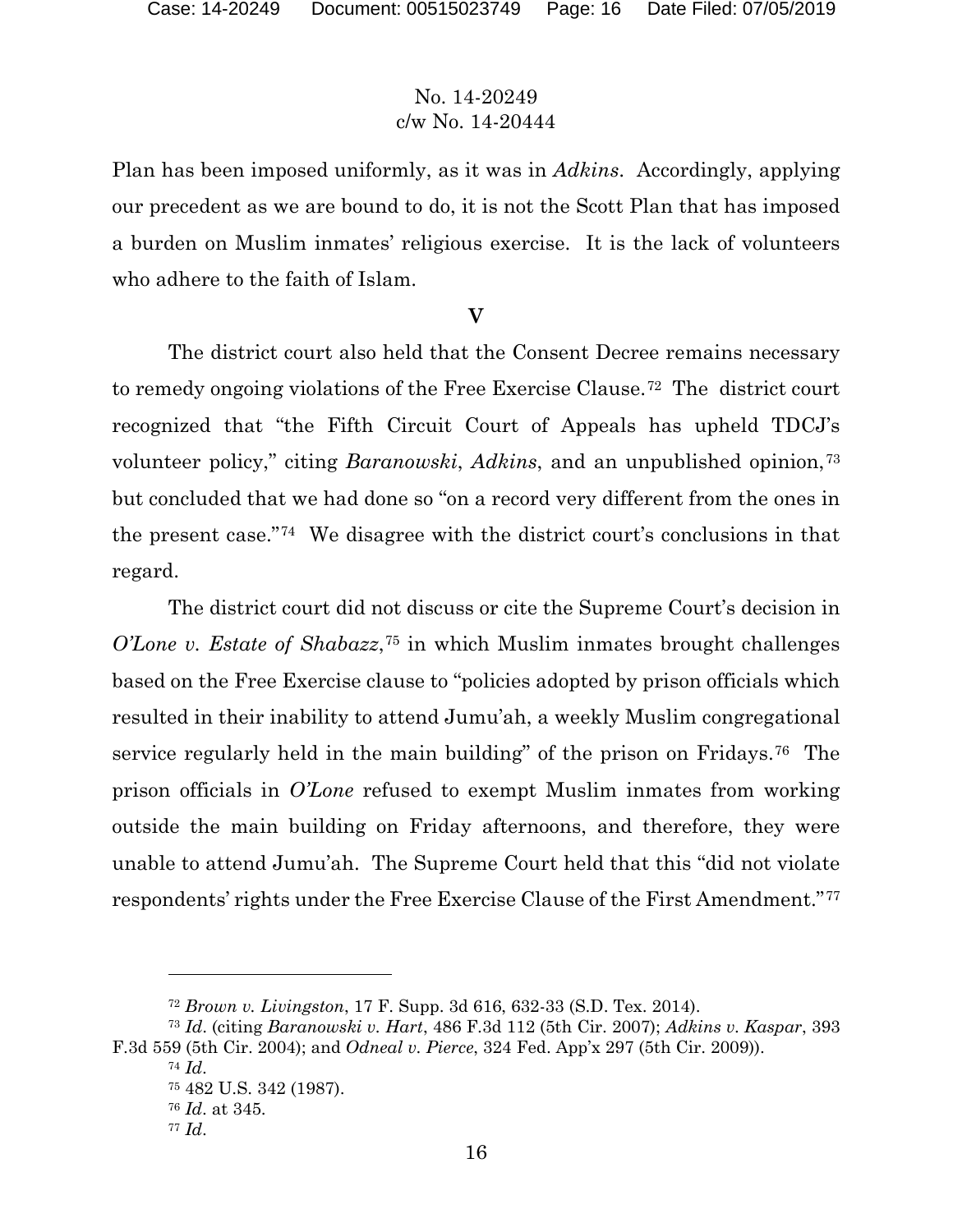The Supreme Court applied the standard of review set forth in *Turner v. Safley*,[78](#page-16-0) ultimately concluding that "[w]e take this opportunity to reaffirm our refusal, even where claims are made under the First Amendment, to 'substitute our judgment on . . . difficult and sensitive matters of institutional administration . . . for the determinations of those charged with the formidable task of running a prison."[79](#page-16-1)

Under *Turner*, we consider:

(1) whether a "valid, rational connection exists between the prison regulation and the legitimate governmental interest put forward to justify it," (2) whether there exist "alternative means of exercising the fundamental right that remain open to prison inmates," (3) what "impact accommodation of the asserted constitutional right will have on guards and other inmates, and on the allocation of prison resources generally," and (4) whether there is an "absence of ready alternatives" to the regulation in question.[80](#page-16-2)

Applying these factors to the case presently before us, we cannot agree with the district court that the TDCJ's direct supervision requirement fails *Turner*'s rationality review and violates the Free Exercise clause.

# **A**

The Supreme Court explained in *Turner* that in analyzing whether there is a "'valid, rational connection' between the prison regulation and the legitimate governmental interest put forward to justify it, . . . the governmental objective must be a legitimate and neutral one."[81](#page-16-3) The Court continued, "[w]e have found it important to inquire whether prison regulations

<sup>78</sup> 482 U.S. 78 (1987).

<sup>79</sup> *O'Lone*, 482 U.S. at 353.

<span id="page-16-3"></span><span id="page-16-2"></span><span id="page-16-1"></span><span id="page-16-0"></span><sup>80</sup> *Adkins v. Kaspar*, 393 F.3d 559, 564 (5th Cir. 2004) (alteration omitted) (quoting *Turner*, 482 U.S. at 89-90).

<sup>81</sup> *Turner*, 482 U.S. at 89-90.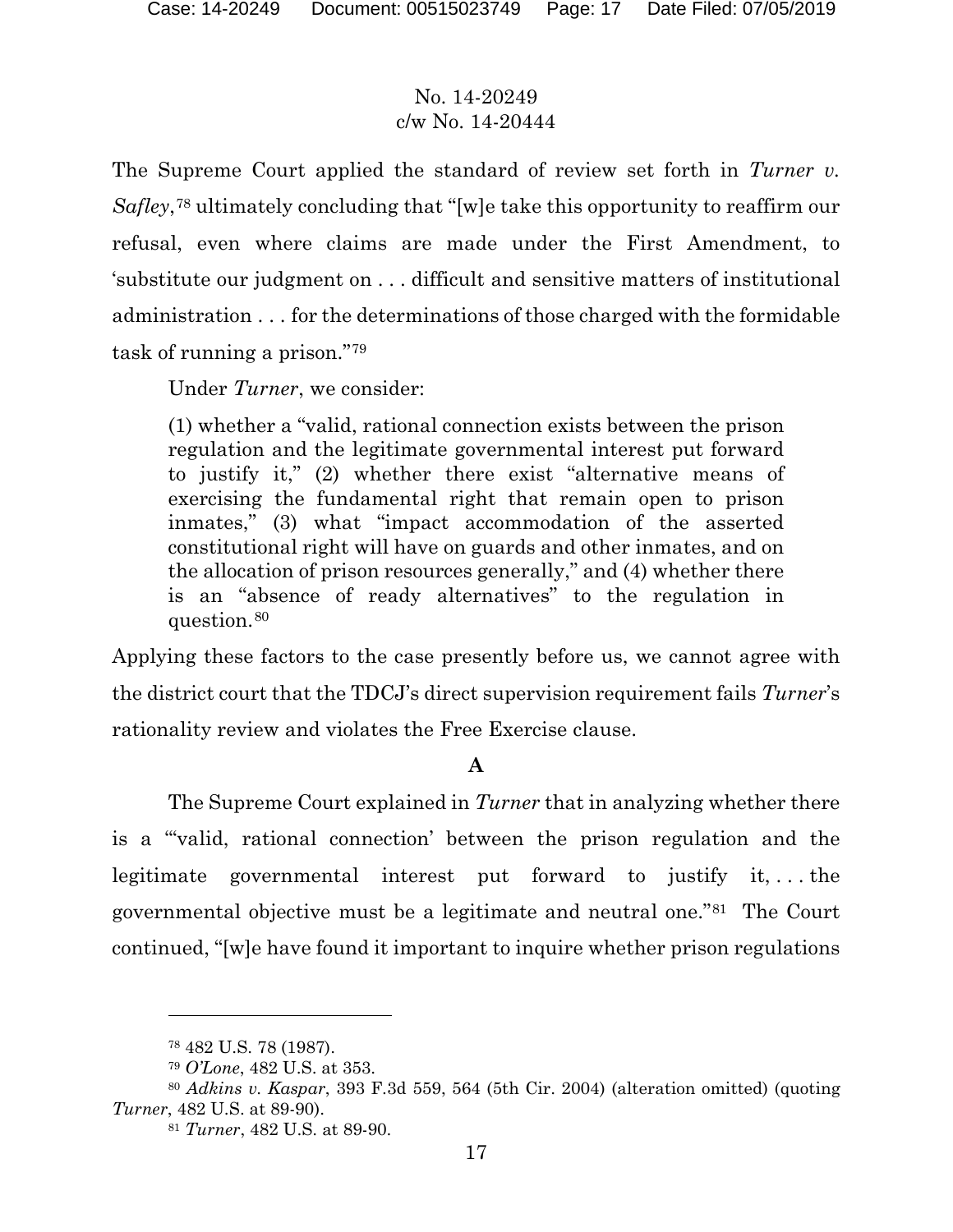restricting inmates' First Amendment rights operated in a neutral fashion, without regard to the content of the expression."<sup>82</sup> The Scott Plan is uniform. It applies to all religions, without regard to the what beliefs or principles are held or espoused.<sup>[83](#page-17-1)</sup>

The TDCJ contends that the legitimate government interest at stake in imposing the direct supervision requirement is ensuring prison security, especially in light of the TDCJ's limited resources. It asserts that direct supervision, including that undertaken by volunteers, deters wrongful behavior, and that the direct supervision provided by volunteers differs from that provided by inmates. Volunteers are more likely to report violations than inmates. These common-sense justifications are sufficient to establish a rational connection between direct supervision and prison security.<sup>84</sup> "[I]t cannot seriously be maintained that 'the logical connection between the regulation and the asserted goal is so remote as to render the policy arbitrary or irrational.'"[85](#page-17-3) 

These justifications are also amply supported by the record, notwithstanding the district court's conclusion that direct supervision of *Muslim* services is not necessary to promote safety. The district court's focus solely on *Muslim* services was in error. The question is whether the TDCJ's policy, which applies to *all* inmates, not just Muslim inmates, is rationally connected to prison security and safety. There is unrefuted evidence that

<sup>82</sup> *Id.* at 90.

<span id="page-17-1"></span><span id="page-17-0"></span><sup>83</sup> *See Mayfield v. Tex. Dep't of Criminal Justice*, 529 F.3d 599, 608 (5th Cir. 2008) ("In prior cases where we have affirmed summary judgment on similar § 1983 claims, we have relied on the neutrality of the prison's policy in doing so.").

<span id="page-17-2"></span><sup>84</sup> *Cf. Jones v. Brown*, 461 F.3d 353, 361 (3d Cir. 2006) ("[W]here the connection is obvious, common sense may suffice[.]").

<span id="page-17-3"></span><sup>85</sup> *O'Lone v. Estate of Shabazz*, 482 U.S. 342, 351 (1987) (quoting *Turner v. Safley*, 482 U.S. 78, 89-90 (1987)).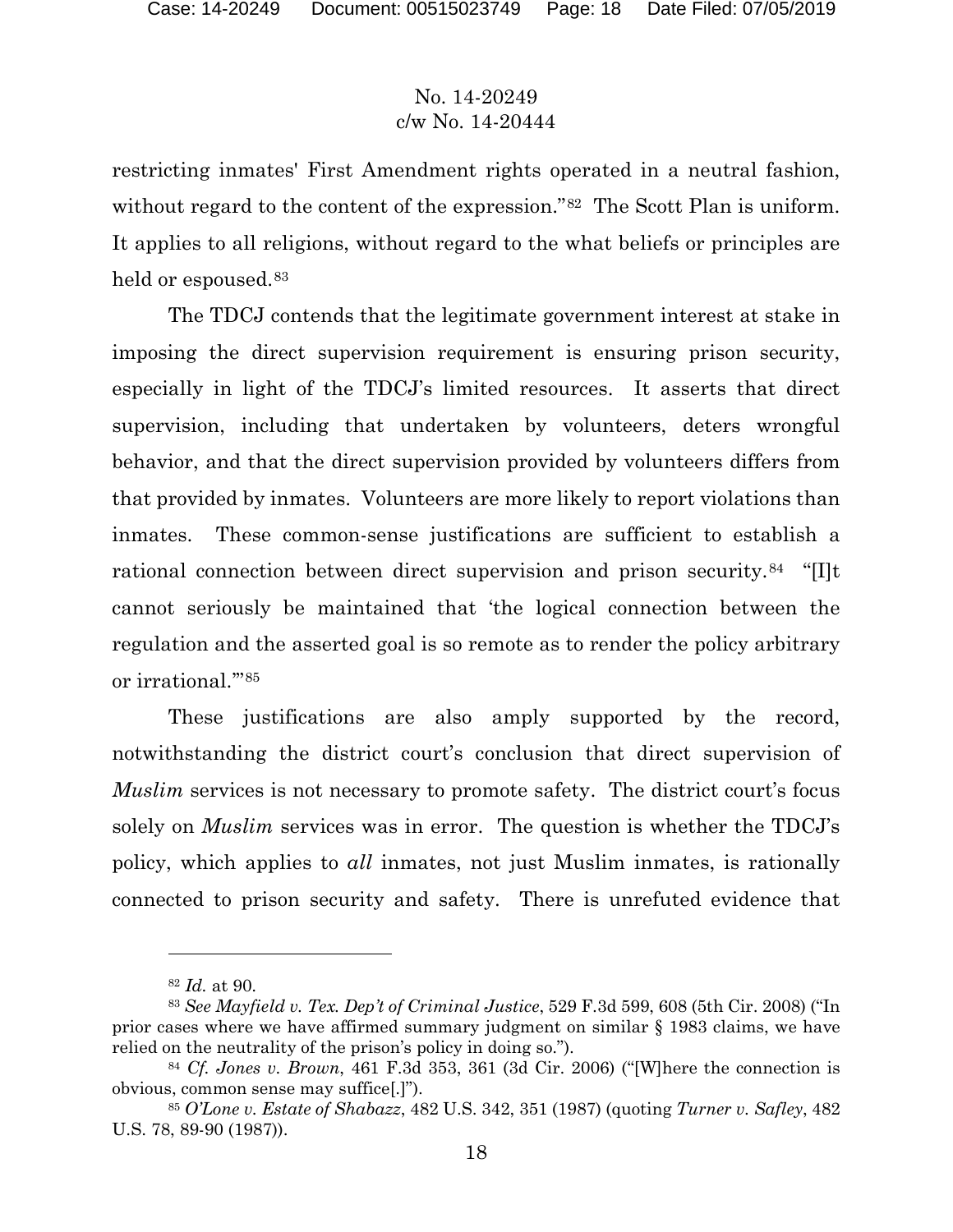security issues arise during *directly* supervised worship. It stands to reason that opportunities for disruption or violence would increase if worship services were only indirectly supervised. Though the district court refused to permit TDCJ to offer evidence that fights or assaults at services other than Muslim services had occurred,<sup>[86](#page-18-0)</sup> the record nevertheless establishes that direct supervision of inmate religious gatherings of more than four individuals furthers legitimate government interests. The district court's findings and conclusions to the contrary are not supported by the record or common sense.

It is undisputed that when the consent decree regarding Muslim inmates was in effect, "[a] the other faith groups were [directly] supervised," which meant a chaplain, volunteer or a correctional officer was in the room with the inmates, "not just someone roving, walking by, checking on them frequently."<sup>[87](#page-18-1)</sup> When the consent decree was in effect, TDCJ required direct supervision of the more than 132,000 non-Muslim inmates. Presently, under the Scott Plan, TDCJ requires direct supervision of all inmates when worshiping because otherwise, as a TDCJ employee testified, "we'd have large amounts of offenders meeting without direct supervision, and anything can happen in a prison," such as "escape attempts," "staff assaults," and "inmate assaults."[88](#page-18-2) The evidence is undisputed that offenders with histories of serious criminal conduct attend worship services. "Some of these offenders are G4 offenders that have escape histories, they have assault histories, they're confirmed gang members even though they're out in the offender population, they have a history of staff assaults, inmate assaults. You've got all these offenders coming into one area of the facility to congregate, and anytime you have a large group of offenders

<span id="page-18-0"></span><sup>86</sup> ROA 2699.

<span id="page-18-1"></span><sup>87</sup> ROA 4079-80.

<span id="page-18-2"></span><sup>88</sup> ROA 4081.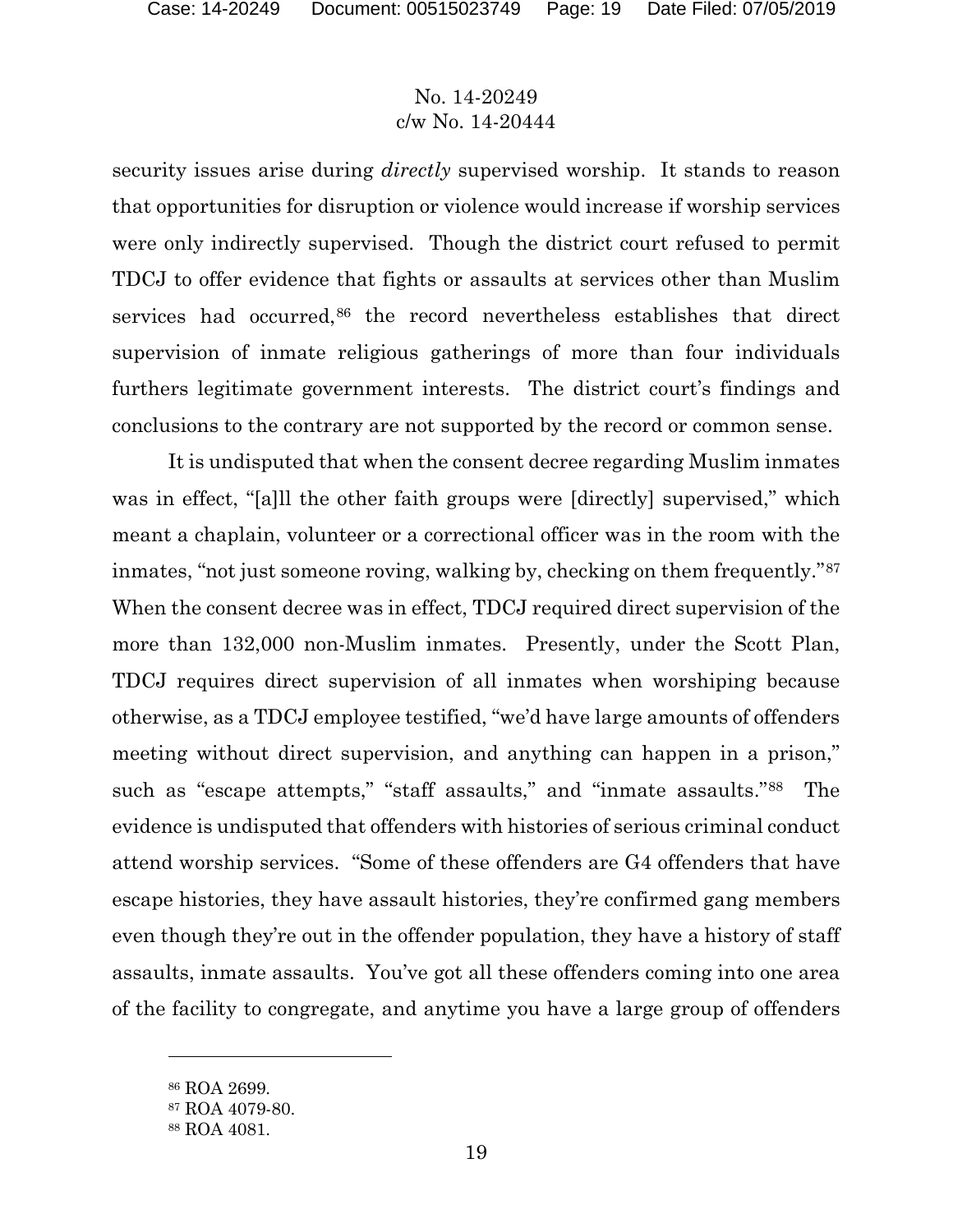and even sometimes a small group of offenders, that's areas that we need to directly supervise for public safety, for the safety of staff and the safety of the inmate population."[89](#page-19-0)

There was testimony that having personnel "in there to respond to that when something's happening during a service,"[90](#page-19-1) rather than camera surveillance, is necessary because a person in the room is "getting the tone of the service or the cell block and watching the offenders, if they're grouping up or, you know, just how the offenders are acting that particular day," and "[y]ou're not going to get that through a video surveillance system."[91](#page-19-2)

An expert witness who was formerly a warden in Florida testified that altercations occurred during religious services in the units he supervised, some of which involved "a serious incident of bodily harm."[92](#page-19-3) This witness also testified that if inmates are leading a service, security is needed, and having a person in the room observing them is the "best form" of security.[93](#page-19-4) He also confirmed that "some offenders have custody levels that make them dangerous"; when they are present in religious services, it is important to have security; and that the "best way" of supervision in those cases is direct supervision.<sup>94</sup> But more broadly, he testified that in light of his experience, a security presence in the form of a volunteer or a chaplain observing and directly supervising the inmates in the service "needs to be there in a religious

<span id="page-19-0"></span><sup>89</sup> ROA 4078.

- <span id="page-19-1"></span><sup>90</sup> ROA 4081.
- <span id="page-19-3"></span><span id="page-19-2"></span><sup>91</sup> ROA 4042.
- <sup>92</sup> ROA 2821.
- <span id="page-19-4"></span><sup>93</sup> ROA 2894.
- <span id="page-19-5"></span><sup>94</sup> ROA 2894-95.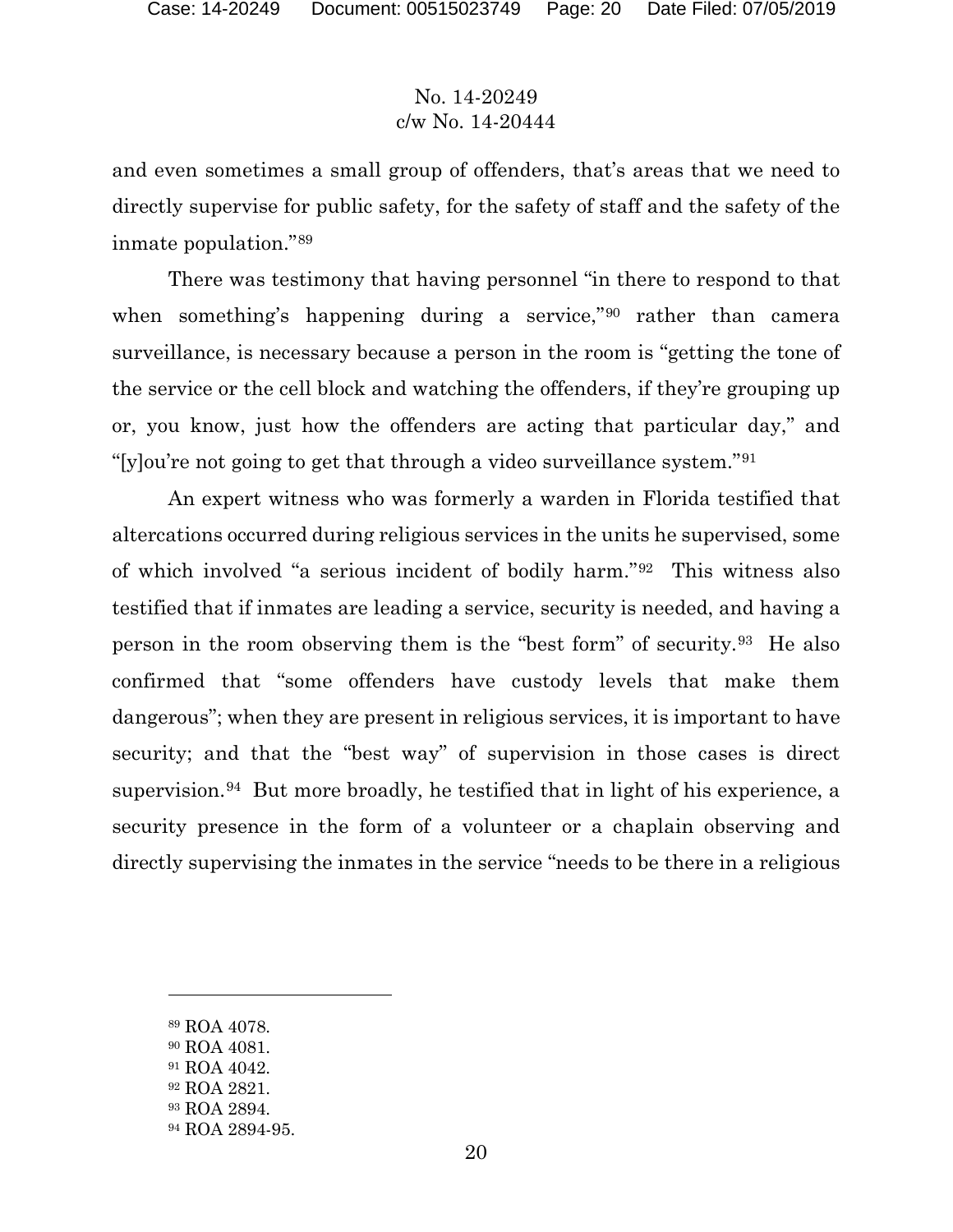service to prevent inmates from conducting any disruptive or criminal activity in a service."[95](#page-20-0)

A TDCJ Muslim inmate who testified at the hearing confirmed that he has seen "fights break out" at "church services" other than Muslim services, and that the prison in which he was incarcerated was "locked down" as a result of "fights [that] have taken place in church services."[96](#page-20-1)

There was also unrefuted testimony from TDCJ that "we have a Prison Rape Elimination Act that we have to come into compliance with. There are almost 50 standards that we're trying to come into compliance with, and the only way we can come in compliance with that is to make sure that we have appropriate supervision of our offender population."[97](#page-20-2) Relatedly, the National Prison Rape Elimination Commission Report 6 (June 2009) recommends direct supervision of inmates should be used "wherever possible" "because it is the most effective mode of supervision for preventing sexual abuse and other types of violence and disorder."[98](#page-20-3) That Commission made the following finding and recommendation:

Supervision is the core practice of any correctional agency, and it must be carried out in ways that protect individuals from sexual abuse. The Commission believes it is possible to meet this standard in any facility, regardless of design, through appropriate deployment of staff. Direct supervision, which features interaction between staff and prisoners, should be used wherever possible because it is the most effective mode of supervision for preventing sexual abuse and other types of violence and disorder.<sup>[99](#page-20-4)</sup>

<sup>95</sup> ROA 2903.

<sup>96</sup> ROA 2697-98.

<sup>97</sup> ROA 4078.

<span id="page-20-4"></span><span id="page-20-3"></span><span id="page-20-2"></span><span id="page-20-1"></span><span id="page-20-0"></span><sup>98</sup> Nat'l Prison Rape Elimination Commission Report, 6 (2009), available at https://www.ncjrs.gov/pdffiles1/226680.pdf.

<sup>99</sup> *Id*.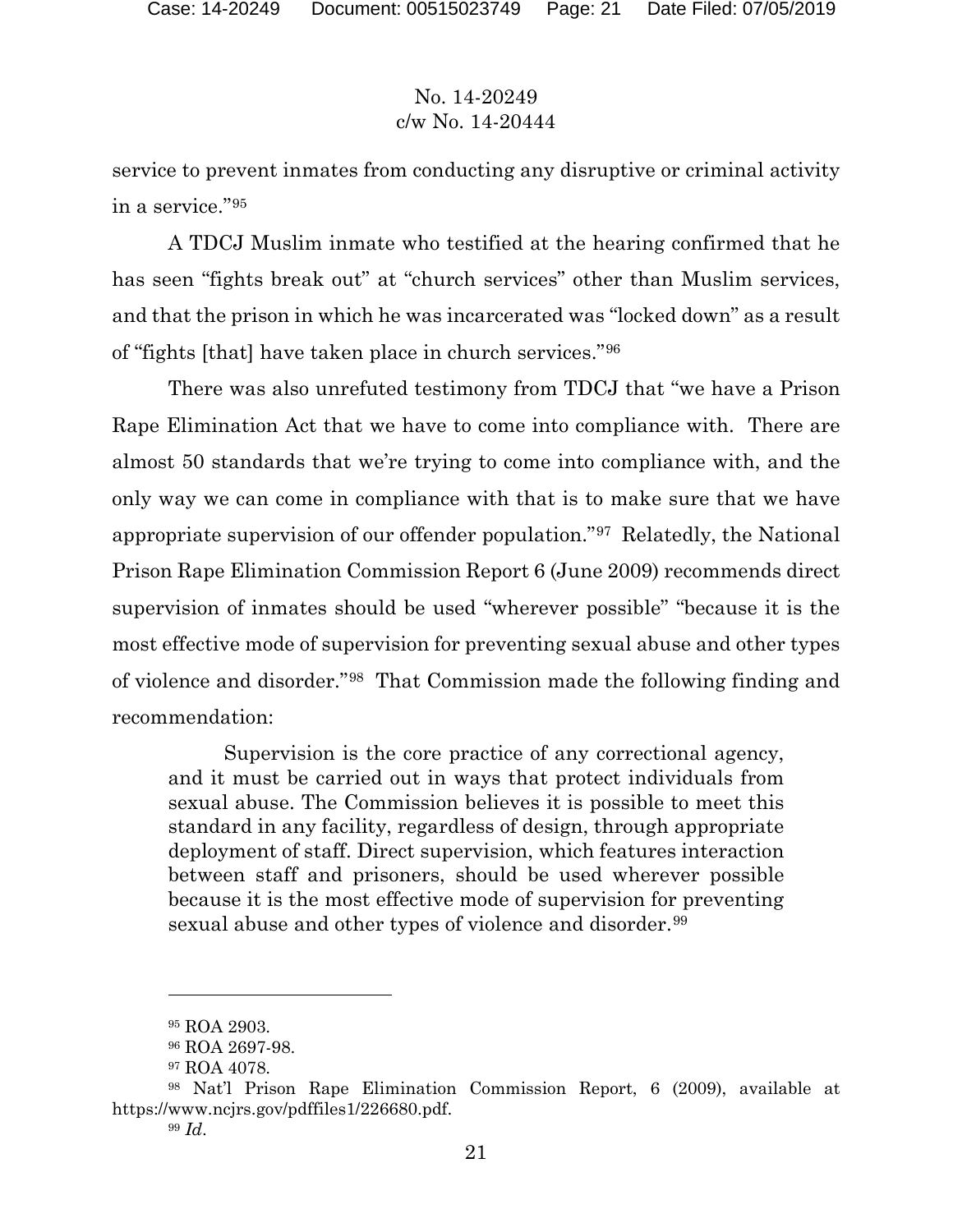The district court's own findings reflect that if TDCJ were to permit adherents of each faith to gather in groups of more than four with only indirect supervision, security risks would exist. The district court recognized "there is evidence that the more serious incidents that occurred at or near religious activities occurred during Catholic and Protestant services even though a Chaplain, prison guard, or outside volunteer was present."[100](#page-21-0) Yet, the district court concluded that this was not evidence of a need for direct supervision of inmates during religious activities.

The district court's conclusion in this regard appears to be based upon a "Finding of Fact" that the "practice of permitting inmate-led services, as described in the Consent Decree, was the 'usual' practice in prison systems."[101](#page-21-1) The district court cited the testimony of three witnesses in support of this conclusion, but read in context, each witness said that in the wake of the Consent Decree in the present case, prisons in some other jurisdictions had adopted the provisions of the Consent Decree for *Muslim* inmates, not for inmates of other faiths.

The district court's opinion states:

McAndrew testified that prisons use methods other than direct supervision to ensure security at religious meetings, such as roving patrols and visual observations through windows. He also testified that, in his experience, the practice of permitting inmate-led services, as described in the Consent Decree, was the "usual" practice in prison systems.[102](#page-21-2)

This is incorrect. McAndrew testified that after the consent decree in the present case was entered, an unspecified number of prisons used the

<span id="page-21-0"></span><sup>100</sup> *Brown v. Livingston*, 17 F. Supp. 3d 616, 628 (S.D. Tex. 2014).

<span id="page-21-1"></span><sup>101</sup> *Id*.

<span id="page-21-2"></span><sup>102</sup> *Id*.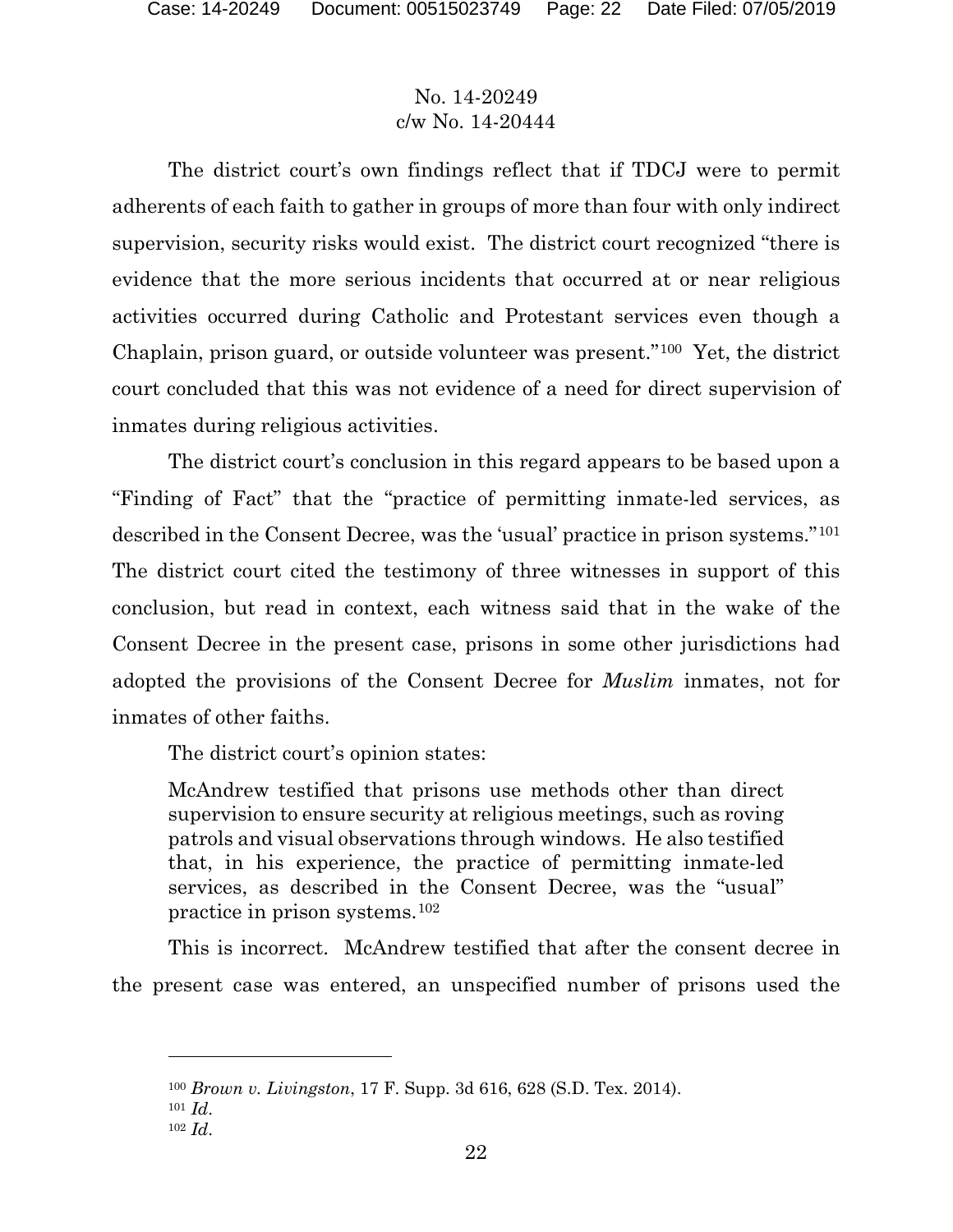consent decree as a model for a policy regarding *Muslim* inmates and have allowed indirectly supervised, inmate-led religious meetings by Muslim inmates.[103](#page-22-0) McAndrew did not testify that indirect supervision is a "usual" practice with regard to any other faith group.

The district court also relied upon the testimony of a former Chaplain in New York, Ibrahim Ezghair. Ezghair recounted that a state prison system less than half the size of the Texas system had adopted and implemented the terms of the consent decree at issue in the present case and had "experienced no security or safety threats or events involving inmate-led or indirectly supervised Muslim religious activities."[104](#page-22-1) The district court characterized another Muslim Chaplain's testimony, that of Chaplain Shabazz, as saying that "many prison systems throughout the United States" permit indirect supervision of inmate-led religious activities by Muslims, and that the witness was "unaware of any safety concerns."<sup>105</sup> This evidence is not only conclusory and lacking in specificity, it is myopically focused on Muslim services. It is not evidence that indirect supervision of religious services in prisons as a general proposition presents no safety concerns. None of these witnesses testified that prisons have permitted or reasonably should permit virtually all worship or religious activities by inmates to occur with only indirect supervision.

In a letter to this court, the plaintiffs assert that "the Consent Decree regime is the model followed by penal institutes throughout the nation." The plaintiffs do not provide any specificity in this regard. They cite to one page in the district court's opinion in this case,  $106$  which in turn relied on conclusory

<span id="page-22-0"></span><sup>103</sup> ROA 2792-93.

<span id="page-22-2"></span><span id="page-22-1"></span><sup>104</sup> *Brown*, 17 F. Supp. 3d at 627.

<sup>105</sup> *Id.*

<span id="page-22-3"></span><sup>106</sup> *Brown*, 17 F. Supp. 3d at 627.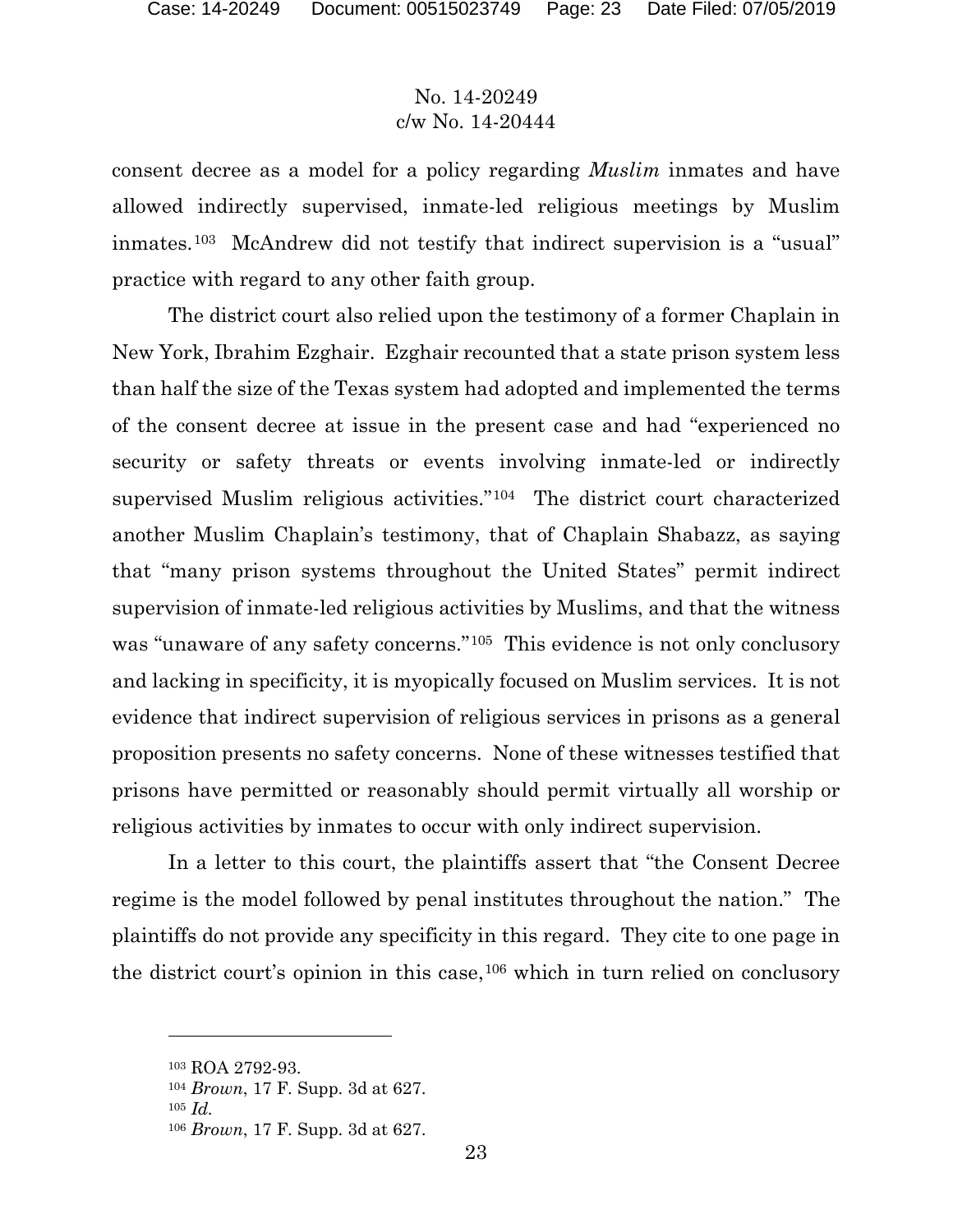testimony, just discussed above, from two witnesses regarding indirect supervision of *Muslim* religious gatherings adopted by some prison systems in the wake of the consent decree that is presently at issue.[107](#page-23-0) None of that testimony averred that indirect supervision of religious gatherings for inmates has been widely accepted or even that indirect supervision of *Muslin inmates*, admittedly modeled after the consent decree in the present case, has been widely accepted.

The plaintiffs' letter to this court also cites an amicus brief by four individuals who denominate themselves "Former Prison Wardens." That brief relates those individuals' own experiences, which amounts to unsworn testimony that is not part of the record in this case and is not subject to crossexamination. In support of the assertion that "monitoring through indirect supervision is a common method of ensuring security for inmate-led worship," the amicus brief cites regulations in four jurisdictions.[108](#page-23-1) The existence of such policies in four states does not establish that the Federal Government, the vast majority of States, or even a bare majority of the States, have such a policy.

We also know from court decisions around the country that at least seventeen other jurisdictions do not permit inmates to gather for religious exercise without direct supervision.<sup>[109](#page-23-2)</sup> "While not necessarily controlling, the

<sup>107</sup> *See Brown*, 17 F. Supp. 3d at 627.

<span id="page-23-1"></span><span id="page-23-0"></span><sup>108</sup> Cal. Code Regs., tit. 15, § 3211(a); 03-201 Me. Code R. Ch. 10, Subs. 24.3, § VI; Kan. Admin. Regs. 44-7-113; N.Y. Comp. Codes R. & Regs. tit. 9, § 7024.2.

<span id="page-23-2"></span><sup>109</sup> *See*, *e*.*g*., *Hall v. Sutton*, 581 F. App'x 580, 581 (7th Cir. 2014) (Illinois); *Turner v. Hamblin*, 590 F. App'x 616, 619‑20(7th Cir. 2014) (Wisconsin); *Bader v. Wrenn*, 675 F.3d 95, 96 (1st Cir. 2012) (New Hampshire); *Hathcock v. Cohen*, 287 F. App'x 793, 800‑01 (11th Cir. 2008) (per curiam) (Florida); *McElhaney v. Elo*, 202 F.3d 269, 2000 WL 32036, at \*4 (6th Cir. Jan. 6, 2000) (Michigan); *Manges v. Harman*, No. 3:11‑CV‑369 PPS, 2014 WL 5488457, at \*10 (N.D. Ind. Oct. 29, 2014); *Guess v. McGill*, No. 9:13‑cv‑02260‑TLW, 2014 WL 5106735, at \*10‑11 (D. S.C. Oct. 10, 2014); *Leishman v. Patterson*, No. 2:11‑CV‑00309 CW, 2014 WL 2117543, at \*6‑7 (D. Utah May 21, 2014); *Vega v. Lantz*, No. 3:04CV1215(DFM), 2013 WL 6191855, at \*5, \*8 (D. Conn. Nov. 26, 2013); *Ericson v. Magnusson*, No. 2:12‑cv‑00178‑JAW,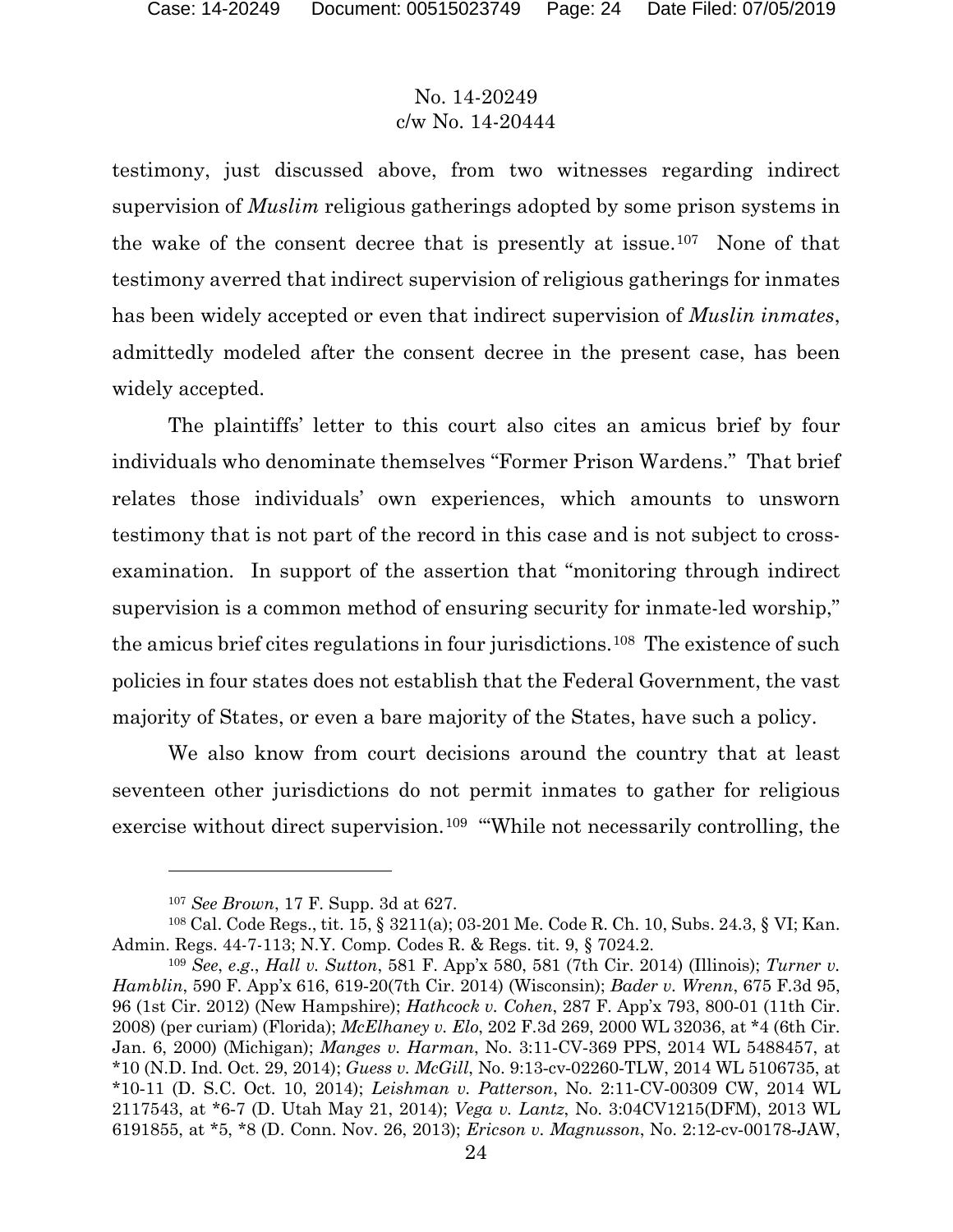policies followed at other well-run institutions would be relevant to a determination of the need for a particular type of restriction.'"[110](#page-24-0)

The amicus brief additionally asserts that an expert witness at the hearing, Ron McAndrew, "testified that allowing indirectly supervised, inmateled services was a 'usual' practice in other prison systems." This is misleading. McAndrew testified that after the consent decree in the present case was entered, an unspecified number of prisons used the consent decree as a model for a policy regarding *Muslim* inmates and have allowed indirectly supervised, inmate-led religious meetings by Muslim inmates.<sup>[111](#page-24-1)</sup> McAndrew did not testify that this is a "usual" practice with regard to any other faith group.

The amicus brief also quotes snippets of testimony from another expert witness at the hearing, Alexander Taylor, asserting that he "testified that 'the most common practice . . . is where the chaplain in the building is able to do that roving type of observation, sitting in as needed  $\dots$ ." But read in its entirety, that was not the import of Taylor's testimony. He said a chaplain roving during services "sit[s] in as needed, and sometimes through entire services."[112](#page-24-2) But more importantly, he testified that though such a roving practice is employed, "oftentimes" it is "not" the most common practice.[113](#page-24-3) He

<sup>2013</sup> WL 2634761, at \*4 (D. Me. June 12, 2013); *Howard v. Wiglesworth*, No. 5:10cv163‑RHW, 2012 WL 3867011, at \*5 (S.D. Miss. Sept. 5, 2012); *Countryman v. Palmer*, No. 3:11‑cv‑00852‑ECR‑VPC, 2012 WL 4340659, at \*5 (D. Nev. Aug. 7, 2012); *De'Lonta v. Johnson*, No. 7:11-cv-00175, 2012 WL 2921762, at \*2 (W.D. Va. Jul. 17, 2012); *Montague v. Corr. Corp. of Am.*, No. 3:10-cv-0443, 2011 WL 3476543, at \*3 (M.D. Tenn. Aug. 8, 2011); *Jihad v. Fabian*, No. 09‑1604 (SRN/LIB), 2011 WL 1641885, at \*19 (D. Minn. Feb. 17, 2011); *Strutton v. Meade*, No. 4:05CV02022 ERW, 2010 WL 1253715, at \*47 (E.D. Mo. Mar. 31, 2010); *Morrison v. Cook*, No. 97‑57‑ST, 1999 WL 717218, at \*4‑5 (D. Or. Apr. 27, 1999). 110 *Holt v. Hobbs*, 135 S.Ct. 853, 866 (2015) (quoting *Procunier v. Martinez*, 416 U.S.

<span id="page-24-3"></span><span id="page-24-2"></span><span id="page-24-1"></span><span id="page-24-0"></span><sup>396, 414,</sup> n.14 (1974)).

<sup>111</sup> ROA 2792-93.

<sup>112</sup> ROA 2891.

<sup>113</sup> ROA 2891.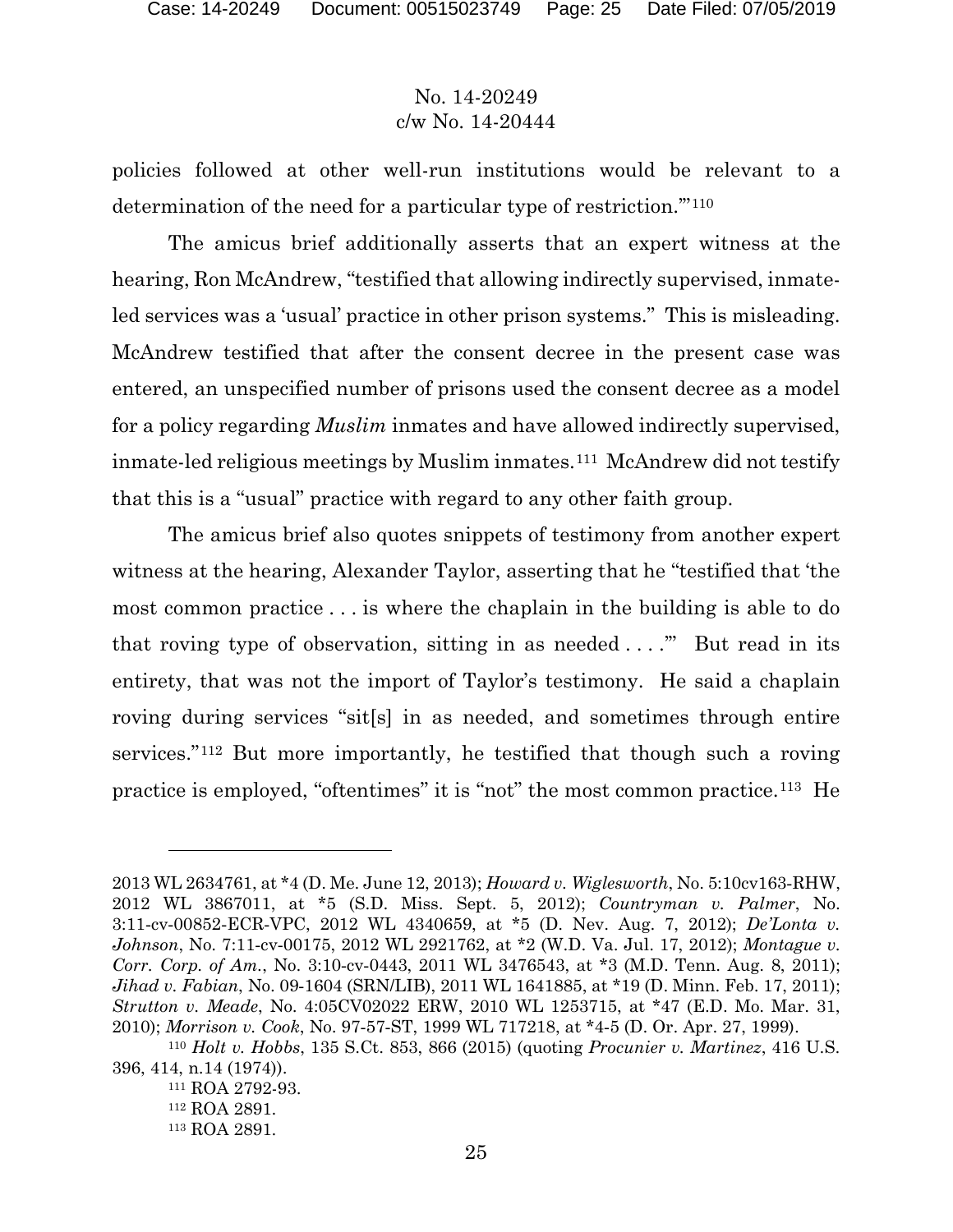then explained that "[q]uite frequently" there is "direct supervision, having someone physically in the room."[114](#page-25-0) He testified that, in lower security institutions, "constant supervision isn't quite as well practiced."[115](#page-25-1) "[D]irect supervision, having someone physically in the room, is utilized in religious services . . . quite frequently."[116](#page-25-2) "[S]pecific circumstances" when direct supervision is used depends on the custody level of the institution, but even in lower security units, when there are large numbers of inmates, a security officer would be present:

[E]very institution has a profile for the type of custody levels that they embrace. And the higher the custody level, the more difficult the prison population is, the more likely you will have constant supervision.

With the less, lower security level institutions, then the constant supervision isn't quite as well practiced. In there, you would have somebody, you know – a chaplain would be there, and the service may take part while the chaplain is moving from room to room. But another reason for the provision of a security officer is simply the numbers. When there are large numbers of inmates, we want to have appropriate supervision.<sup>[117](#page-25-3)</sup>

Taylor made clear that when he was a chaplain in a Florida prison, there was indirect supervision in an inmate-led service only "[w]hen there are smaller services and there is [sic] only a few inmates."<sup>118</sup> At the time of the hearing, there were  $6,775$  Muslim inmates<sup>[119](#page-25-5)</sup> in 96 prisons across Texas.<sup>[120](#page-25-6)</sup> Averaging the number of inmates across 96 prisons would mean that 70

<span id="page-25-0"></span><sup>114</sup> ROA 2891.

<span id="page-25-1"></span><sup>115</sup> ROA 2892.

<span id="page-25-2"></span><sup>116</sup> ROA 2891.

<span id="page-25-3"></span><sup>117</sup> ROA 2891-92.

<span id="page-25-4"></span><sup>118</sup> ROA 2906.

<span id="page-25-5"></span><sup>119</sup> *Brown v. Livingston*, 17 F. Supp. 3d 616, 622 (S.D. Tex. 2014).

<span id="page-25-6"></span><sup>120</sup> *Id*. at 623.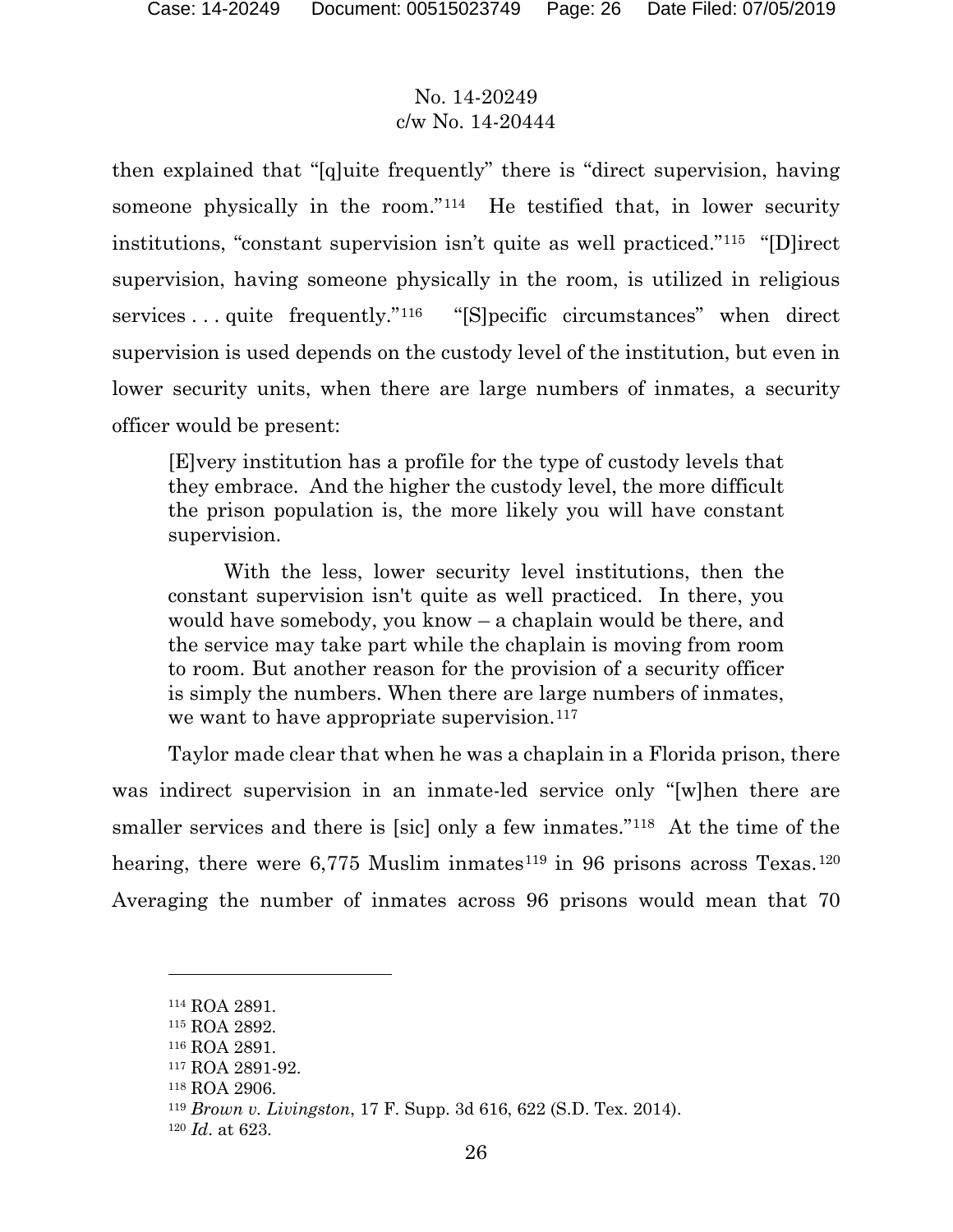Muslim inmates in each prison would potentially attend services and other religious activities. We know from some of the findings of the district court that in at least one prison, in Childress County, there were 53 Muslim inmates.[121](#page-26-0) But if only 53 inmates in each prison desired to attend group worship or study, that is a significant number.

Taylor also testified that, based on his experience in Texas and Florida, when "inmates are leading a service . . . having someone there in person observing them" would be "the best form" of security.[122](#page-26-1) He also confirmed that in services in which "some offenders who have a custody levels that make them dangerous" are present, the "best way" of supervising is "direct supervision."<sup>[123](#page-26-2)</sup> He summarized and reiterated his opinion that direct supervision "needs to be there in a religious service to prevent inmates from conducting any disruptive or criminal activity in a service."[124](#page-26-3)

The district court's "Findings of Fact" state that "[d]uring the thirty-five years the Consent Decree was in effect and being adhered to by TDCJ, there has been no evidence of a single reported or known incident involving a serious security risk to the prison, its staff, inmates or the public at large involving inmate-led Muslim religious activity."[125](#page-26-4) The district court then reasoned that "[i]n other words, adherence to Sections III(8) and III(15) of the Consent Decree," which exempts only Muslim inmates from direct supervision, "has not presented or posed a threat to the security or safety of the institution or the public."[126](#page-26-5) 

<span id="page-26-0"></span><sup>121</sup> *Id*. at 624.

<span id="page-26-1"></span><sup>122</sup> ROA 2894.

<span id="page-26-2"></span><sup>123</sup> ROA 2894-2895.

<sup>124</sup> ROA 2903.

<span id="page-26-5"></span><span id="page-26-4"></span><span id="page-26-3"></span><sup>125</sup> *Brown*, 17 F. Supp. 3d at 621.

<sup>126</sup> *Id*.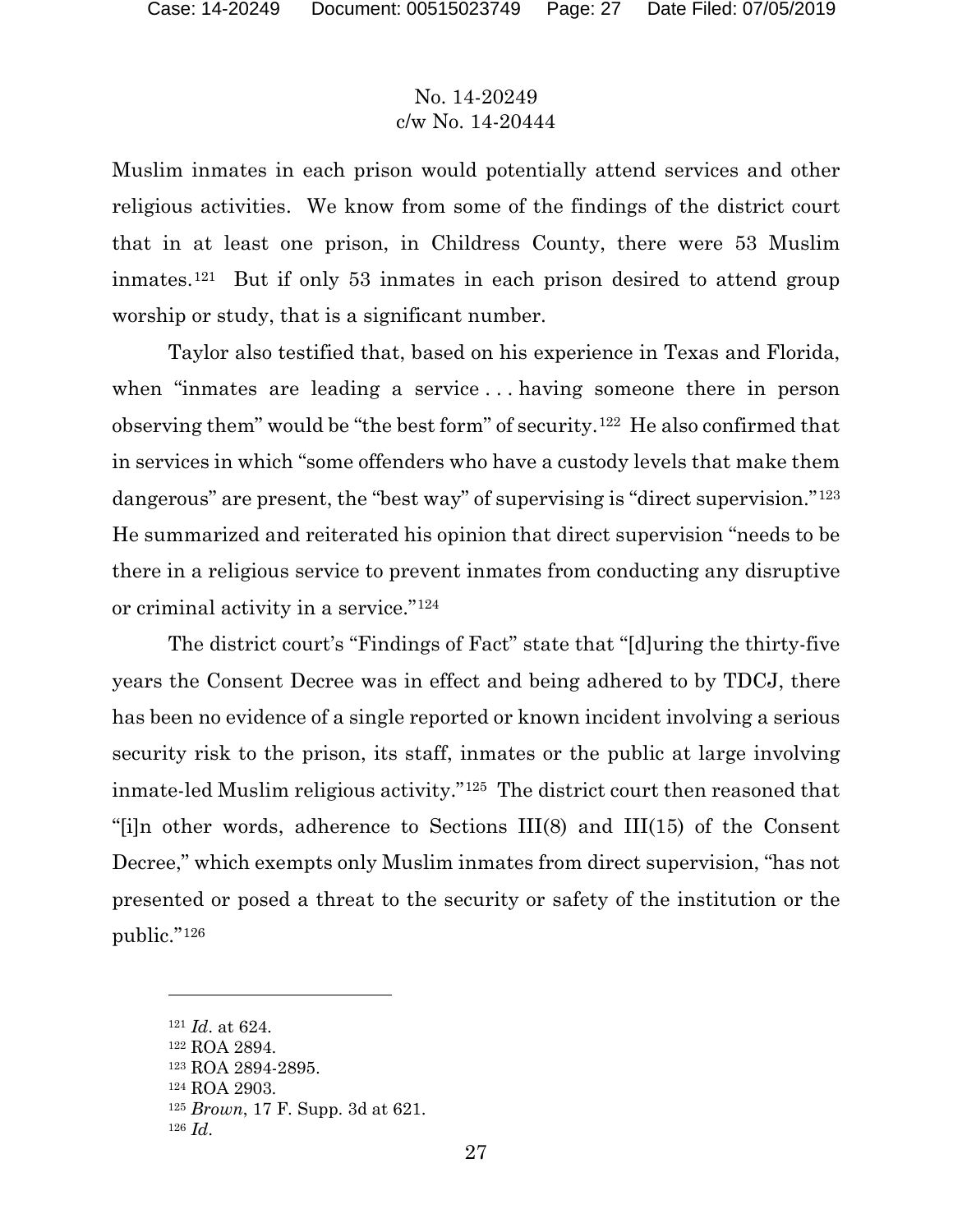The implicit assumption underlying this ruling, and the plaintiffs' arguments, is that Muslim inmates have been relatively peaceful in the past when indirectly supervised, and therefore, all present and future Muslim inmates, unlike inmates of other faiths, pose no threat to security, safety or order within the TDCJ system of 111 prisons. Muslim inmates therefore must be permitted to conduct inmate-led religious gatherings without direct supervision. This rationale is problematic for at least two reasons: (1) it ignores evidence that there is a need for direct supervision of Muslim inmates, and (2) it gives disparate, preferential treatment to Muslim inmates over inmates of other faiths.

Courts have recognized that permitting inmates to lead worship services without appropriate supervision can create hierarchies that are detrimental to a prison's discipline structure. The Seventh Circuit, for example, has observed that "allow[ing] inmates to conduct their own religious services [is] a practice that might not only foment conspiracies but also create (though more likely merely recognize) a leadership hierarchy among the prisoners."[127](#page-27-0) Relatedly, the Supreme Court credited testimony in *O'Lone v. Estate of Shabazz* that allowing "'affinity groups' in [a] prison to flourish" leads to "'a leadership role and an organizational structure that will almost invariably challenge the institutional authority'" and that "special arrangements for one group would create problems as 'other inmates [see] that a certain segment is escaping'" a prison requirement applicable to all others.[128](#page-27-1) The "affinity group" in *O'Lone* was comprised of Muslim inmates seeking exemption from work details on Friday afternoons in order to attend Jumu'ah services.[129](#page-27-2)

<span id="page-27-0"></span><sup>127</sup> *Johnson-Bey v. Lane*, 863 F.2d 1308, 1310 (7th Cir. 1988).

<sup>128</sup> 482 U.S. 342, 353 (1987).

<span id="page-27-2"></span><span id="page-27-1"></span><sup>129</sup> *Id.*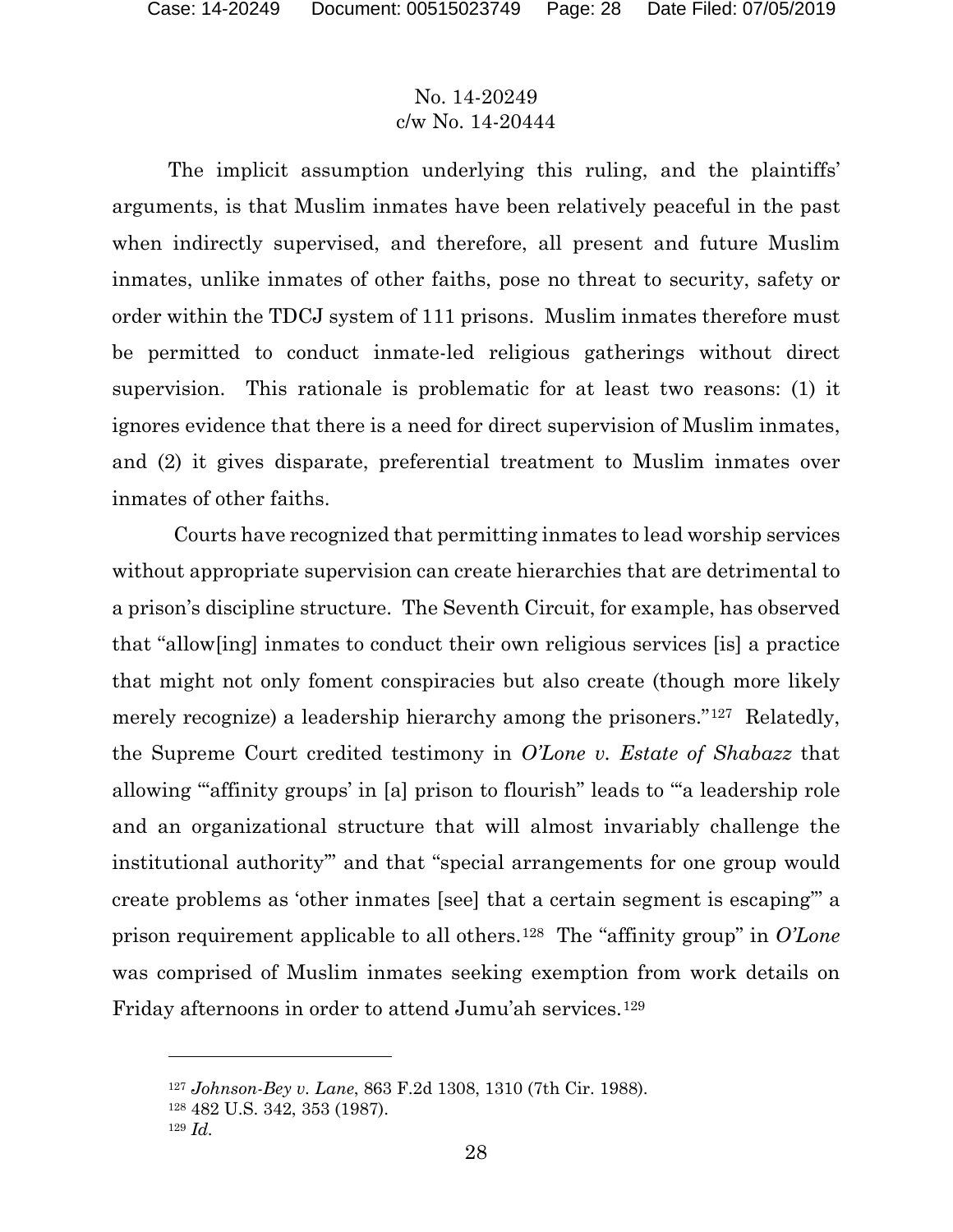In the case before us, there was evidence of hierarchies among Muslim inmates in the TDCJ system. TDCJ Muslims inmates testified "[we would] police ourselves"[130](#page-28-0) when problems arose during inmate-led services that were only indirectly supervised. Inmate worship leaders would prohibit an inmate who behaved inappropriately from attending services for a period of time<sup>[131](#page-28-1)</sup> and did not report incidents to prison officials because "we take care of ourselves."[132](#page-28-2) Accordingly, for those who attended indirectly supervised religious gatherings, whether a Muslim inmate would be permitted religious exercise was left to the sole discretion of another inmate, and TDCJ officials were kept unaware of disciplinary issues. It is detrimental to the rights of inmates when they are disciplined by other inmates, and such a system undermines the prison's disciplinary and oversight functions.

The district court did not discuss this evidence. Nor did the district court discuss unrefuted evidence that violence occurred during a Muslim worship service even though that service was directly supervised by a TDCJ employee who was able to intervene immediately.<sup>133</sup> In another incident, an intense argument among Muslim inmates at a religious gathering resulted in a response team from the prison being called due to the potential for violence and harm to those present at the worship service, though no physical injury occurred before the response team arrived to quell the disorder.[134](#page-28-4) There was

<sup>130</sup> ROA 2697.

<sup>131</sup> ROA 2697.

<sup>132</sup> ROA 3818.

<span id="page-28-3"></span><span id="page-28-2"></span><span id="page-28-1"></span><span id="page-28-0"></span><sup>133</sup> Def. Ex. 46 (incident occurred on July 31, 2013); *see also* ROA 3077 (the Scott Plan went into effect in January 2013).

<span id="page-28-4"></span><sup>134</sup> ROA 3816-17; *Lemons v. Tex. Dep't of Criminal Justice*, No. 2:09-cv-0102, 2012 WL 2133700 at \*6 (N.D. Tex. May 17, 2012).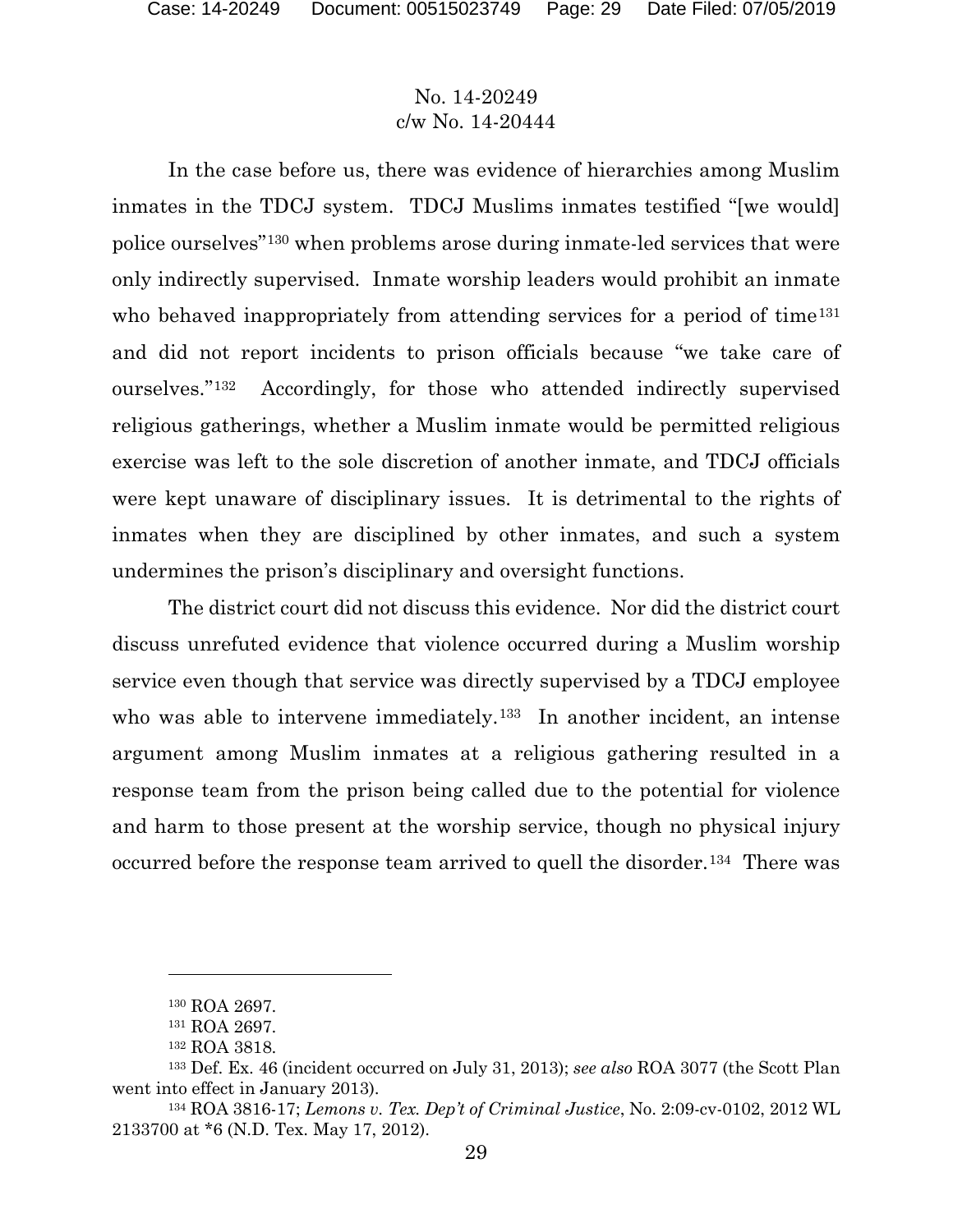also evidence of other disruptions in Muslim religious gatherings that did not result in physical violence but were disruptions, nevertheless.

The district court reasoned that volunteers are not security personnel and "the presence of an outside volunteer [does not] further [TDCJ's] compelling state interest in prison security."[135](#page-29-0) The record as a whole does not support this conclusion.

There was unrefuted testimony that prisons across the country utilize volunteers to supervise religious exercise by inmates because volunteers do have a positive impact on maintaining security, safety, and orderliness.<sup>[136](#page-29-1)</sup> An expert witness testified that, in his opinion, a volunteer or a chaplain "needs to be there in a religious service to prevent inmates from conducting any disruptive or criminal activity."[137](#page-29-2) This witness also testified that "volunteers do conduct some of the similar duties like a correctional officer who watches offenders . . . they watch offenders."[138](#page-29-3) Though volunteers do not have to power to discipline or search inmates or physically restrain them, an expert witness testified that he would be satisfied with volunteer-provided security through direct supervision because they can inform staff if something were to happen within the service "that shouldn't be happening" and because when a volunteer is present, "the offenders would be more likely to stay with the topic and with what should be said instead of going off on tangents or discussing

<sup>135</sup> *Brown v. Livingston*, 17 F. Supp. 3d 616, 627 (S.D. Tex. 2014).

<span id="page-29-1"></span><span id="page-29-0"></span><sup>136</sup> ROA 4191 (volunteers can directly supervise to gauge whether offenders are "having inappropriate conversations or they're having a gang meeting or they're passing notes, passing contraband, looking for those warning signs"); 4195 (volunteers are trained "about security issues and what to be mindful of and what to look for"); s*ee also Chance v. Tex. Dep't of Criminal Justice*, 730 F.3d 404, 414-15 & nn.7-8 (5th Cir. 2013) (agreeing that volunteer supervision serves an important government interest in prison safety and security); *McAlister v. Livingston*, 348 F. Appx 923, 937 (5th Cir. 2009) (per curiam) (same).

<span id="page-29-2"></span><sup>137</sup> ROA 2903.

<span id="page-29-3"></span><sup>138</sup> ROA 2923.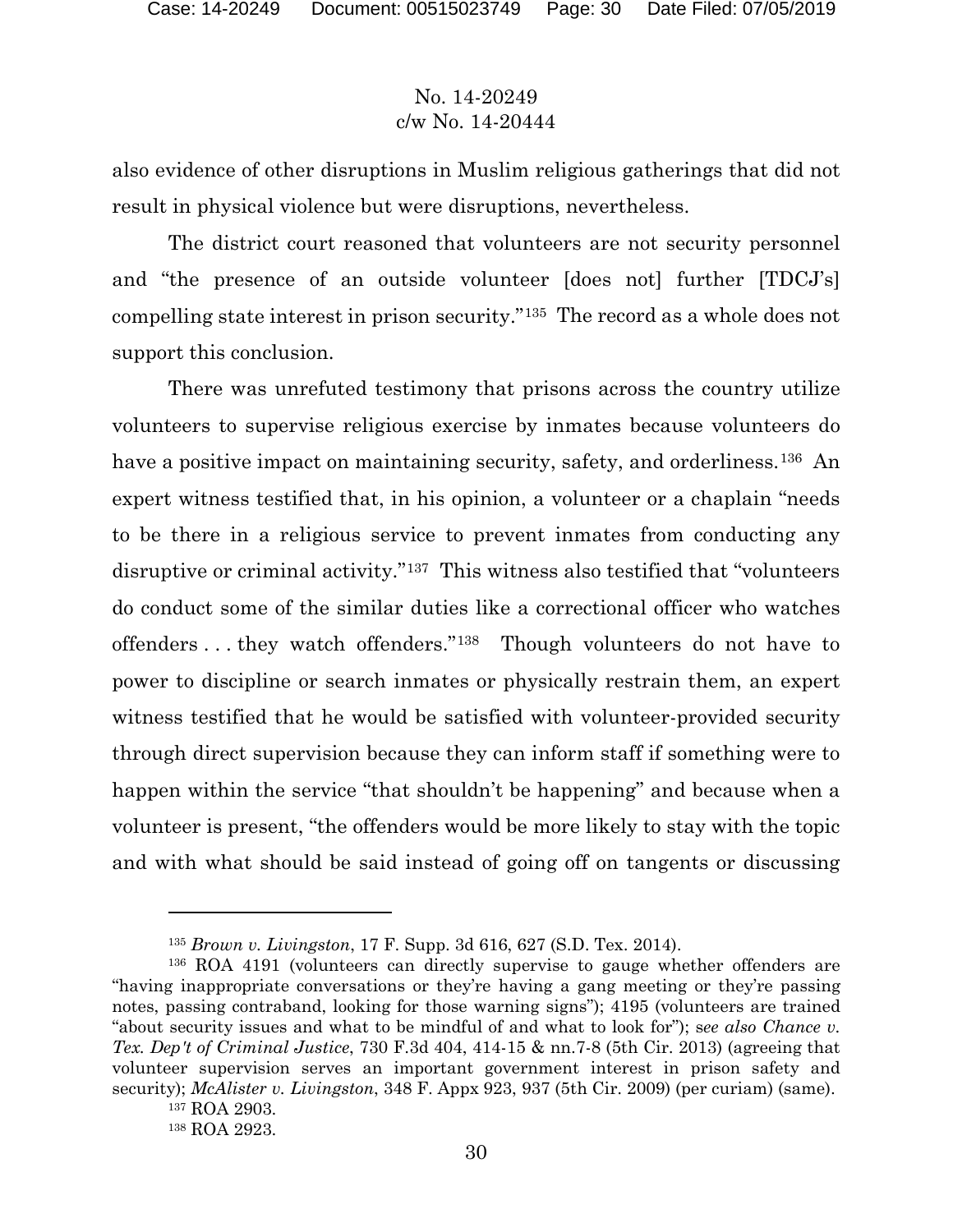things that maybe were not religious in nature."[139](#page-30-0) There was other expert testimony that a volunteer or chaplain can provide observations during religious gatherings of inmates as well as a corrections officer can provide observations.[140](#page-30-1)

TDCJ conducts background checks of volunteers and provides training regarding security issues, what to be mindful of and look for when in an inmate population and in services, what to do if a fight or riot erupts.[141](#page-30-2) TDCJ volunteers are trained to report any security breaches to prison officials.[142](#page-30-3) Muslim inmates attending indirectly supervised religious activities have not always reported misbehavior or security breaches because of "the offender code and telling on each other and as to labeling each other as a snitch."[143](#page-30-4)

The district court's conclusion that "[t]here is no evidence that the presence of a volunteer during a Muslim religious activity at TDCJ increases prison safety or security in any way"[144](#page-30-5) failed to consider that the evidence on this point is limited. The TDCJ inmates who testified regarding Muslim religious exercise said that, due to the paucity of Muslim volunteers, no volunteers were in any of the services or religious activities that they attended.[145](#page-30-6) The evidence was extremely sparse, if not non-existent, as to the impact volunteers might have had if they had been available to supervise Muslim inmates' religious exercise. As already discussed, because the Muslim

<sup>139</sup> ROA 3499-500.

<sup>140</sup> ROA 4042.

<sup>141</sup> ROA 4195.

<sup>142</sup> ROA 4036-37.

<sup>143</sup> ROA 3716.

<sup>144</sup> *Brown v. Livingston*, 17 F. Supp. 3d 616, 636 (S.D. Tex. 2014).

<span id="page-30-6"></span><span id="page-30-5"></span><span id="page-30-4"></span><span id="page-30-3"></span><span id="page-30-2"></span><span id="page-30-1"></span><span id="page-30-0"></span><sup>145</sup> *See, e.g.,* ROA 3262 ("Since my 17 years of being on the Robertson Unit, we have never had a volunteer that showed up."); 2627; 2691-92.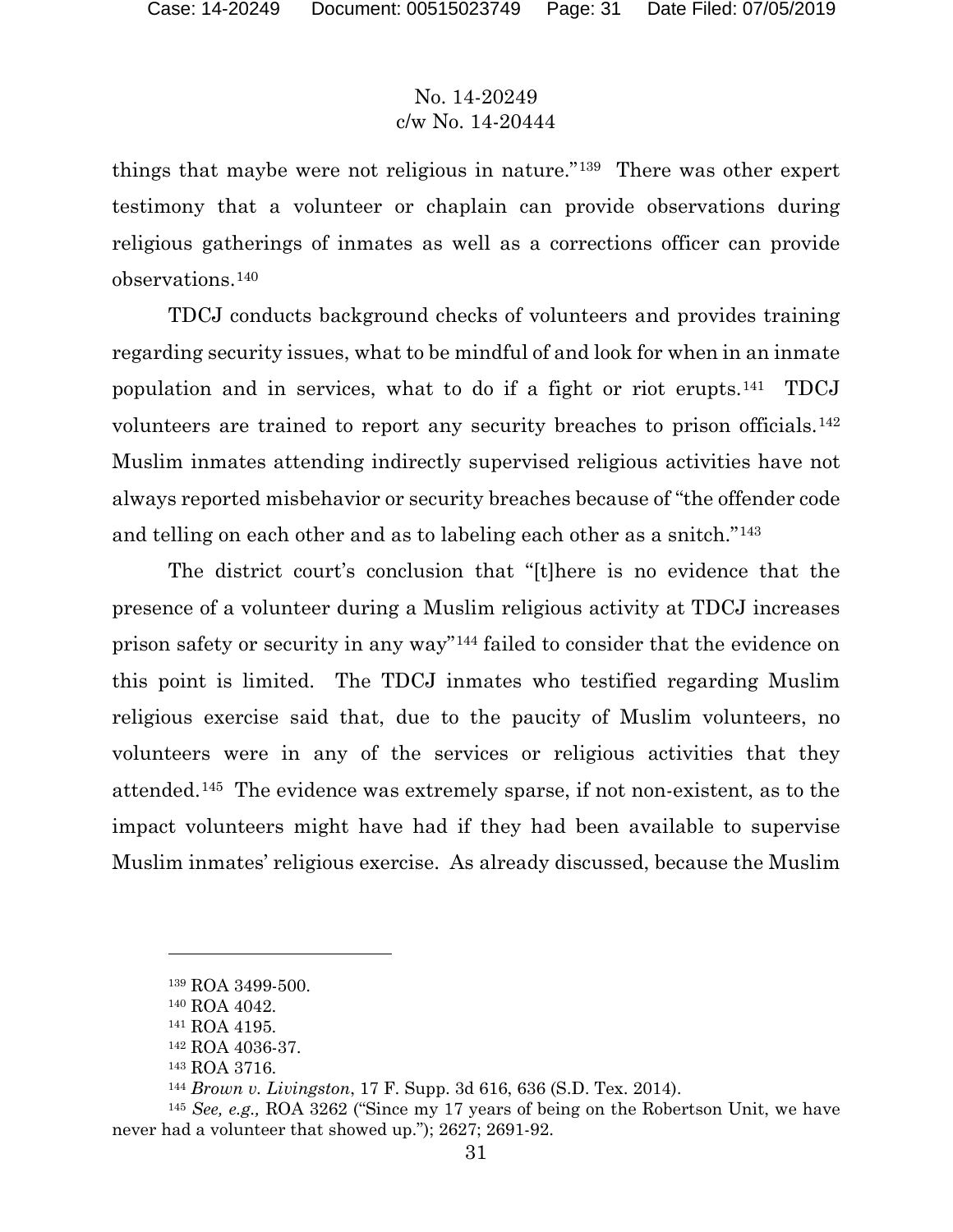inmates "take care of their own," we do not know what issues arose that could have been obviated by the presence of volunteers.

There is a rational connection between the TDCJ's indirect supervision requirement and the governmental interest in providing security in prisons.

#### **B**

As to *Turner*'s second consideration—Muslim inmates' "alternative means of exercising" their religion beliefs[146—](#page-31-0)"[t]he pertinent question is not whether the inmates have been denied specific religious accommodations, but whether, more broadly, the prison affords the inmates opportunities to exercise their faith."[147](#page-31-1) In *Adkins* we upheld the direct supervision requirement against a Free Exercise challenge because the record reflected that "(1) Adkins had access to religious materials; (2) he and other YEA inmates were not required to work on the Sabbath; (3) video and audio tapes were made available on Mondays to all YEA members; and (4) YEA members were permitted to hold and attend live services" when a volunteer was available, approximately monthly.[148](#page-31-2) Here, the record demonstrates, and none of the plaintiffs contest, that Muslim TDCJ inmates are permitted to attend a weekly Jumu'ah service,<sup>[149](#page-31-3)</sup> significant accommodations are made for religious festivals such as Ramadan,[150](#page-31-4) and Muslim inmates are permitted to keep religious objects, including a Qur'an, a prayer rug, and prayer beads, in their cells for personal

<sup>146</sup> *Turner v. Safley*, 482 U.S. 78, 90 (1987).

<span id="page-31-3"></span><span id="page-31-2"></span><span id="page-31-1"></span><span id="page-31-0"></span><sup>147</sup> *Adkins v. Kaspar*, 393 F.3d 559, 564 (5th Cir. 2004) (alteration in original) (quoting *Freeman v. Tex. Dep't of Criminal Justice*, 369 F.3d 854, 861 (5th Cir. 2004)); *see also O'Lone v. Estate of Shabazz*, 482 U.S. 342, 351-52 (1987) (holding, where Muslim inmates "retain[ed] the ability to participate in other Muslim religious ceremonies," that inability to attend weekly Jumu'ah service did not violate Free Exercise Clause).

<sup>148</sup> *Adkins*, 393 F.3d at 564.

<sup>149</sup> ROA 3284, 3353.

<span id="page-31-4"></span><sup>150</sup> ROA 2704-07, 3626-27.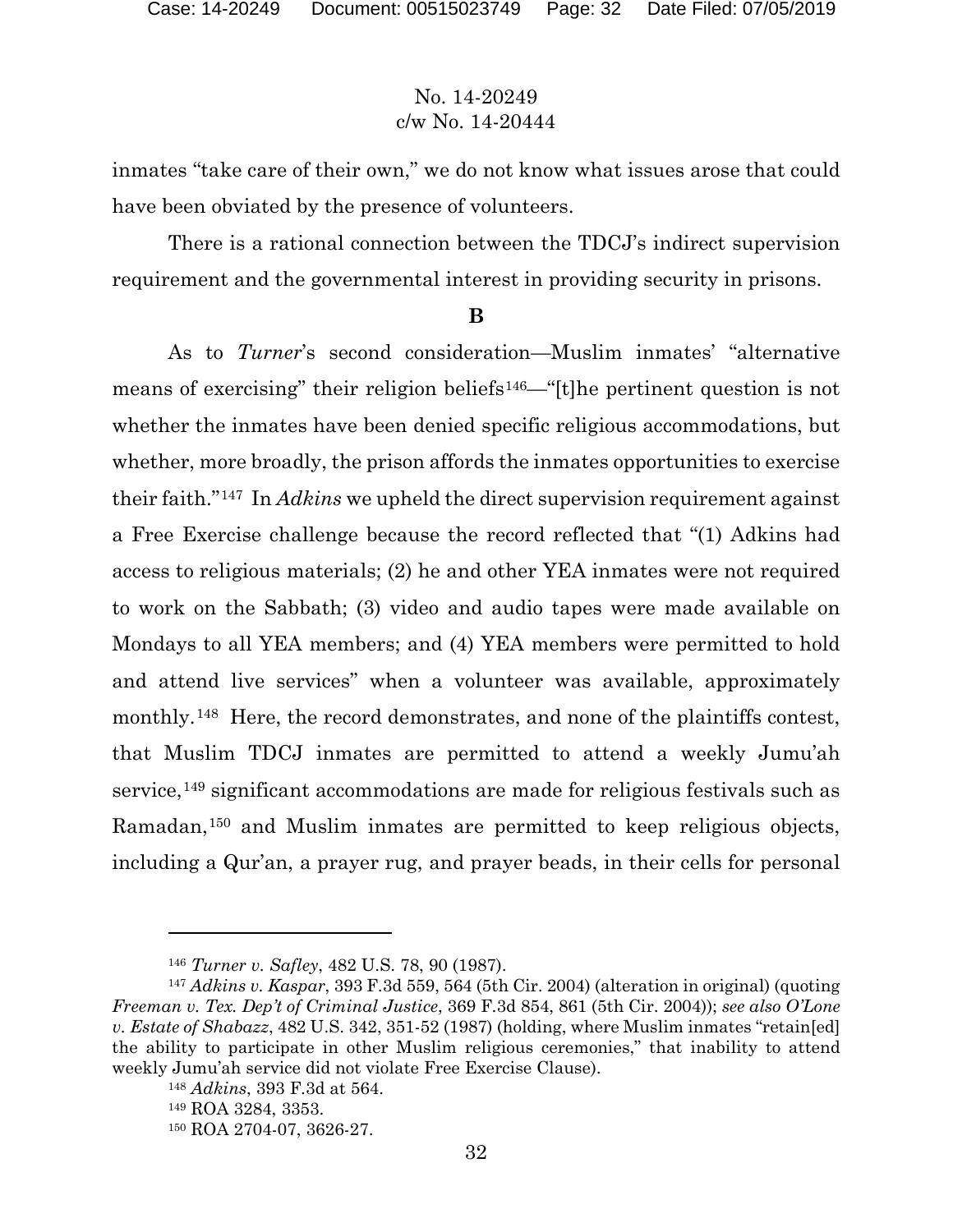prayer and study.[151](#page-32-0) Muslims inmates may gather in groups of four or fewer to worship and study. All Muslim inmates have access to a diet that conforms to their faith's restrictions. While Muslim inmates may not be permitted to engage in as many religious gatherings with the numbers of inmates as they wish, we conclude, as in *Adkins*, that they have alternative means of exercising their religious rights.

#### **C**

The third *Turner* consideration addresses the impact the accommodation sought would have on other inmates and prison staff and on the allocation of prison resources, generally. We conclude, as we did in *Adkins*, that continuing to allow Muslim inmates the freedom to congregate without direct supervision "could 'spawn a cottage industry of litigation and could have a negative impact on prison staff, inmates and prison resources.'"[152](#page-32-1) Furthermore, "if [Muslim inmates] were accommodated and other similarly situated small religious groups were not, [Islam] could appear to be favored over the others, a perception that could have a negative effect on prison morale and discipline."[153](#page-32-2)

The evidence was unrefuted that TDCJ is short-staffed in spite of sustained efforts to hire security personnel.[154](#page-32-3) The TDCJ offered evidence that the situation was "critical." At the time of the hearing, the TDCJ was "3,000 officers short," and "spending 5 million plus in overtime a month."[155](#page-32-4) In some of the TDCJ's "units in West and South Texas," it was "critically short," and "a very serious situation."[156](#page-32-5) "[W]e're doing all we can, as [others testified], about

<span id="page-32-0"></span><sup>151</sup> ROA 2651, 2695.

<span id="page-32-2"></span><span id="page-32-1"></span><sup>152</sup> *Adkins*, 393 F.3d at 565 (quoting *Freeman*, 369 F.3d at 862).

<sup>153</sup> *Id*.

<span id="page-32-3"></span><sup>154</sup> ROA 4072-73.

<span id="page-32-4"></span><sup>155</sup> ROA 4072.

<span id="page-32-5"></span><sup>156</sup> ROA 4073.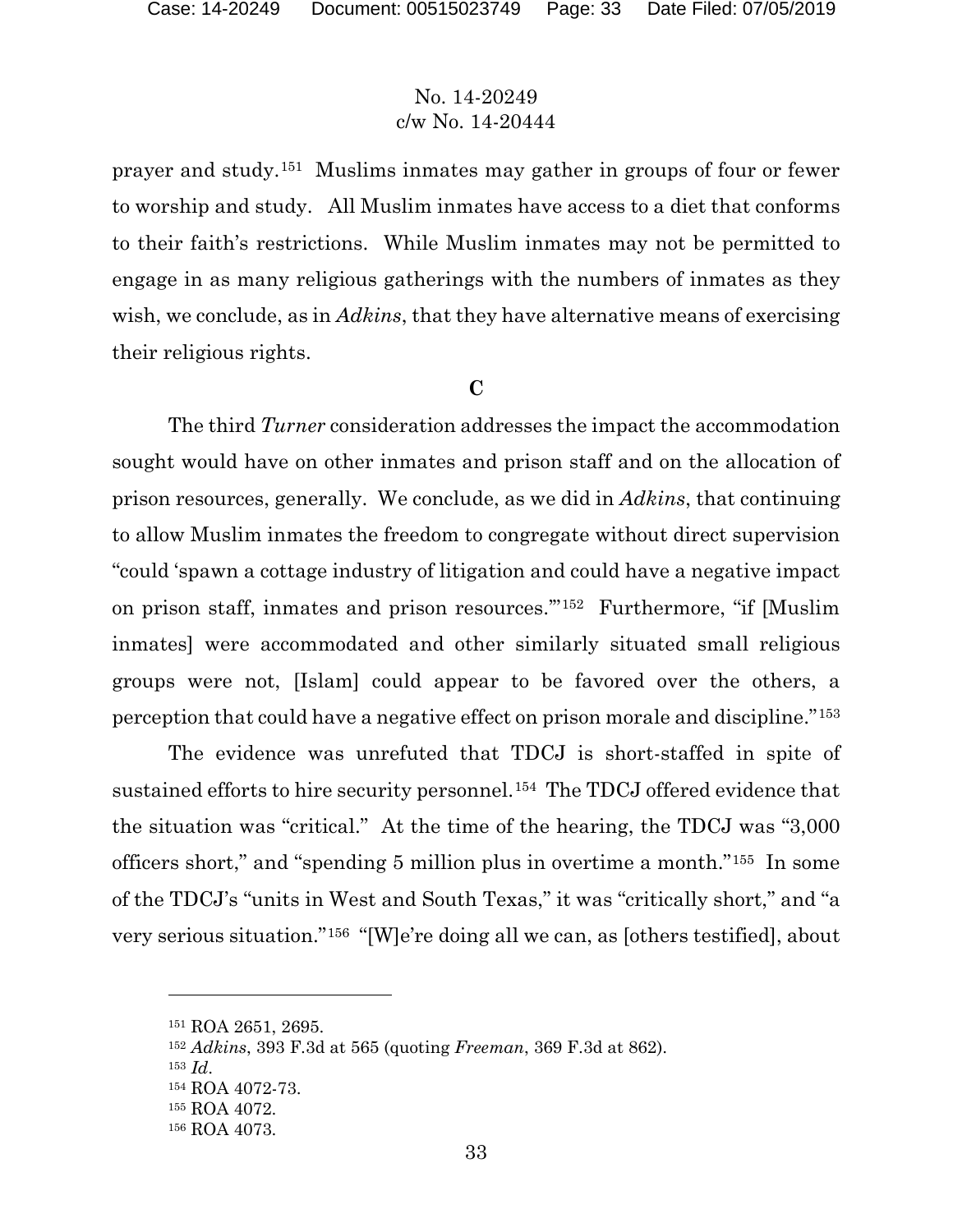trying to recruit new staff," and "[w]e're doing all we can to try to retain the staff that we have on our facilities."[157](#page-33-0) Priority is given to positions such as "a dorm housing rover or a cell block rover, an inside picket officer, . . . central control officer, our outside guard towers, things like that, those things that are crucial to the safety and security of the institution."[158](#page-33-1) The TDCJ offered evidence that it does not have staff to provide more than one hour of directly supervised religious activities to all inmates seeking to engage in religious activities beyond the one-hour weekly services that are directly supervised by TDCJ employees or even solely to Muslim inmates.

The district court's response to this evidence was that the TDCJ should cease training and organizing volunteers for religious gatherings in prisons. But the costs that would be saved were not quantified, and there was no evidence that requiring TDCJ to cease and desist from permitting volunteers in the prisons would free sufficient time for TDCJ employees to provide an additional hour of direct supervision of Muslim religious activities each week, much less the additional hours that the district court would require. Requiring TDCJ to cease allowing volunteers would also be contrary to the district court's finding and unrefuted evidence that volunteers have a substantial, positive impact on inmates and lessen the potential for violence in the prisons.

### **D**

The fourth consideration under *Turner*'s standard of review is whether there is an absence of ready alternatives to the TDCJ's direct supervision requirement. We have examined alternatives above and do not repeat that discussion here.

<span id="page-33-0"></span><sup>157</sup> ROA 4073.

<span id="page-33-1"></span><sup>158</sup> ROA 4073.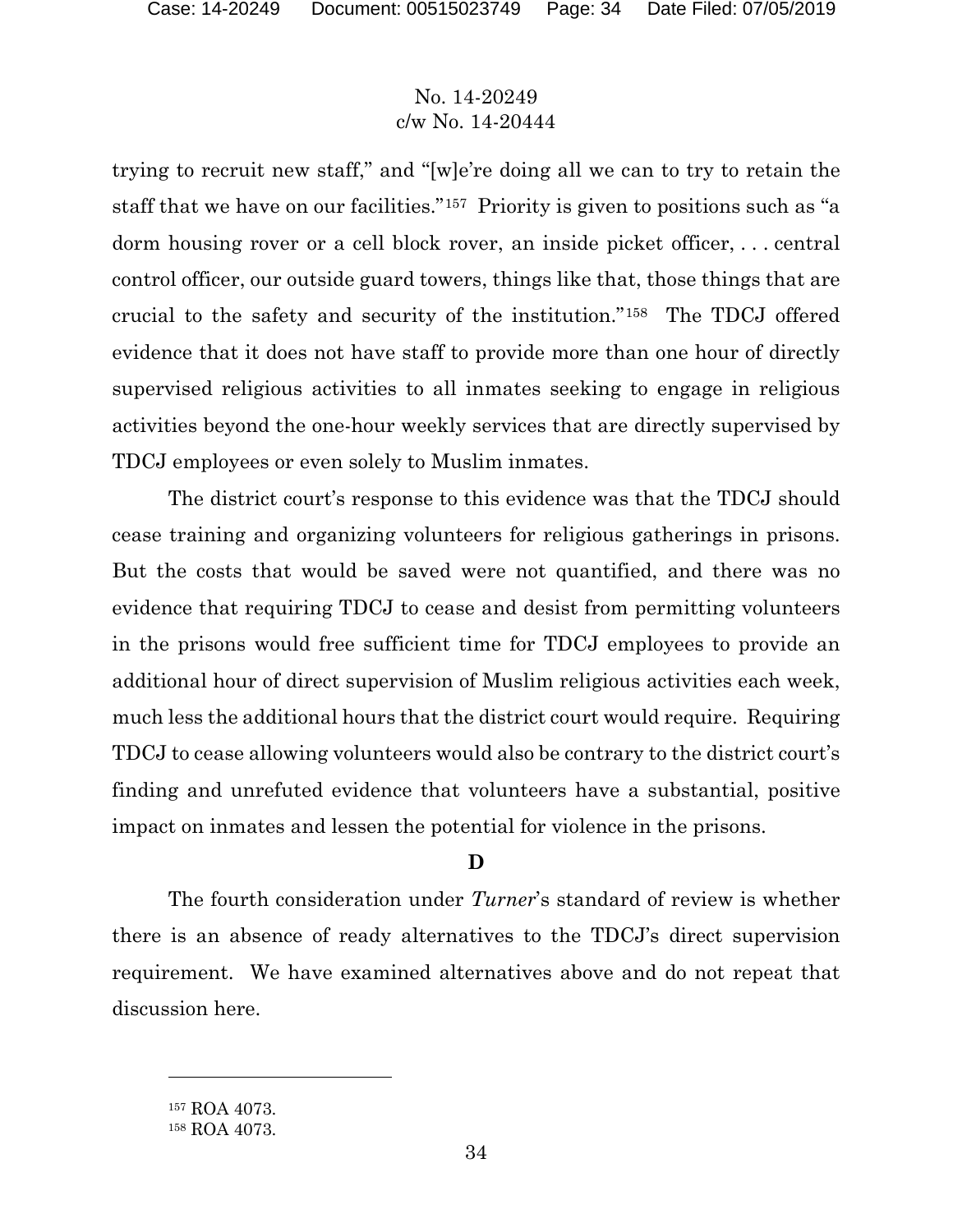In sum, we conclude that the Scott Plan poses no violation of the Free Exercise Clause that would render the consent decree, and its allowance of indirect supervision of Muslim religious gatherings, "necessary to correct a current and ongoing violation of the Federal right."[159](#page-34-0)

#### **VI**

The district court concluded that the TDCJ's regulations and policies favored Catholic, Jewish, Native American and Protestant inmates over Muslim inmates.[160](#page-34-1) Citing the Supreme Court's decision in *Larson v. Valente*, which involved a state statute imposing registration and reporting requirements on religious organizations that solicited more than fifty percent of their funds from nonmembers,[161](#page-34-2) the district court concluded that "when it is claimed that a prison regulation violates an inmate's Establishment Clause rights it must be subjected to strict scrutiny analysis and is upheld only if it is 'closely fitted' to further a 'compelling government interest.'"[162](#page-34-3) The TDCJ contends that the more deferential standard articulated in *Turner v. Safley*[163](#page-34-4) applies. I first consider the appropriate standard for analyzing the inmates' Establishment Clause claims.

#### **A**

The Supreme Court has not directly addressed the standard of review that applies when inmates assert a violation of the Establishment Clause, and more particularly, whether the applicable standard may depend upon the specifics of the claim. The Supreme Court has recognized, however, that the

<span id="page-34-0"></span><sup>159</sup> 18 U.S.C. § 3626(b)(3).

<span id="page-34-1"></span><sup>160</sup> *Brown v. Livingston*, 17 F. Supp. 3d 616, 630-33 (S.D. Tex. 2014).

<span id="page-34-2"></span><sup>161</sup> 456 U.S. 228, 230 (1982).

<span id="page-34-3"></span><sup>162</sup> *Brown*, 17 F. Supp. 3d at 632 (quoting *Larson*, 456 U.S. at 247).

<span id="page-34-4"></span><sup>163</sup> 482 U.S. 78 (1987).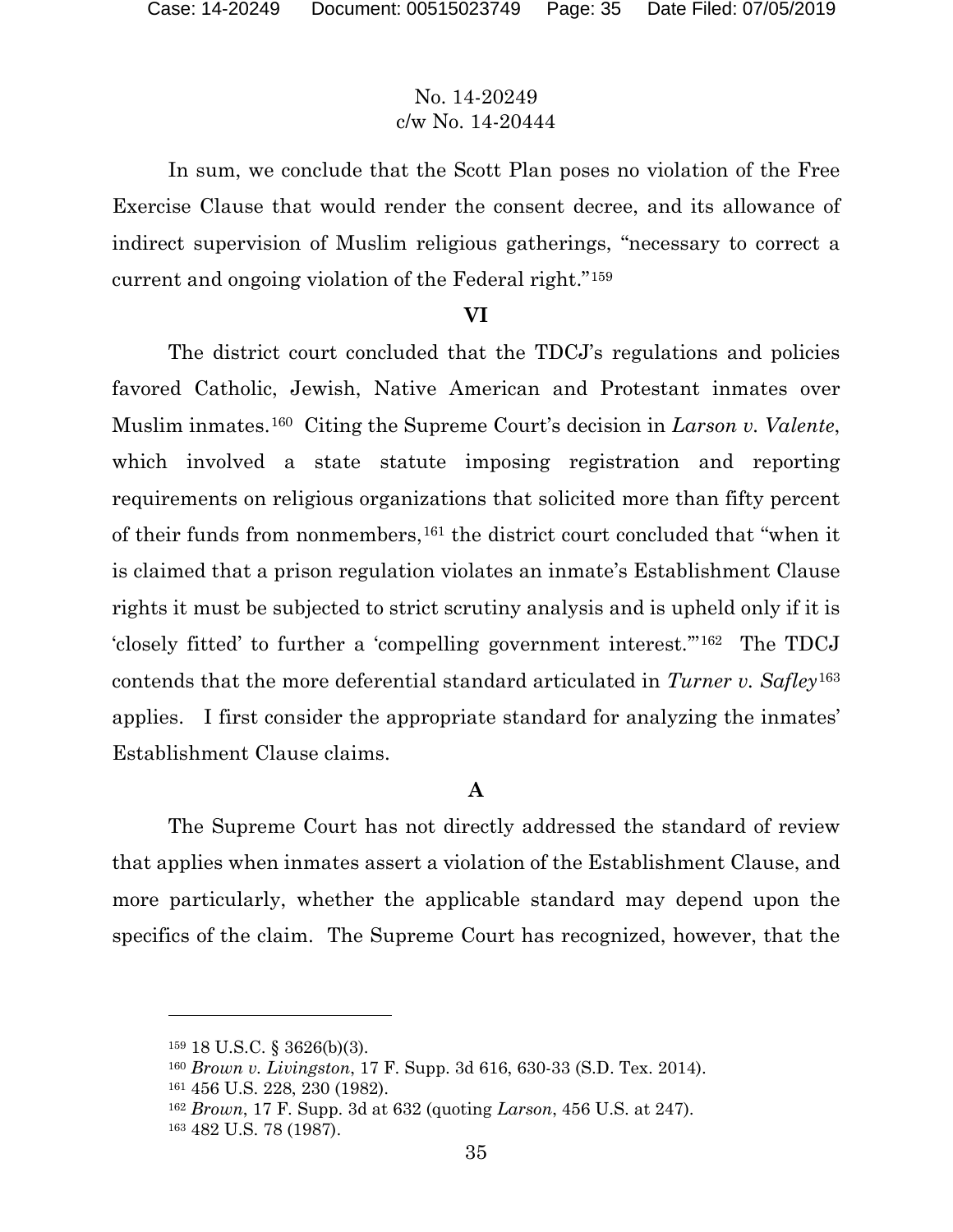"constitutional prohibition of denominational preferences is inextricably connected with the continuing vitality of the Free Exercise Clause."[164](#page-35-0)

As discussed in Section V above, *O'Lone v. Estate of Shabazz* analyzed Free Exercise claims and "consider[ed] once again the standard of review for prison regulations claimed to inhibit the exercise of constitutional rights."[165](#page-35-1) In *O'Lone*, prison regulations precluded Muslim inmates assigned to outside work details from attending Jumu'ah.<sup>[166](#page-35-2)</sup> The Third Circuit had held that the prison's "policies could be sustained only if: 'the state . . . show[s] that the challenged regulations were intended to serve, and do serve, the important penological goal of security, and that no reasonable method exists by which [prisoners'] religious rights can be accommodated without creating bona fide security problems."<sup>[167](#page-35-3)</sup> The Supreme Court rejected this standard of review. "We think the Court of Appeals['] decision in this case was wrong when it established a separate burden on prison officials to prove 'that no reasonable method exists by which [prisoners'] religious rights can be accommodated without creating bona fide security problems."<sup>[168](#page-35-4)</sup>

The Court explained at length in *O'Lone* why the "reasonableness test" set forth in *Turner v. Safley*, rather than strict scrutiny, applied.[169](#page-35-5) The *O'Lone* decision then admonished, "[t]o ensure that courts afford appropriate deference to prison officials, we have determined that prison regulations alleged to infringe constitutional rights are judged under a 'reasonableness' test less restrictive than that ordinarily applied to alleged infringements of

- <span id="page-35-3"></span><sup>167</sup> *Id*. at 347 (quoting *Shabazz v. O'Lone*, 782 F.2d 416, 420 (3d Cir. 1986)).
- <span id="page-35-4"></span><sup>168</sup> *Id*. at 350 (quoting *Shabazz*, 782 F.3d at 420)).
- <span id="page-35-5"></span><sup>169</sup> *Id*. at 348-350 (quoting *Turner v. Safley*, 482 U.S. 78, 86-87 (1987)).

<span id="page-35-0"></span><sup>164</sup> *Larson*, 456 U.S. at 245.

<span id="page-35-1"></span><sup>165</sup> 482 U.S. 342, 344 (1987).

<span id="page-35-2"></span><sup>166</sup> *Id*. at 347.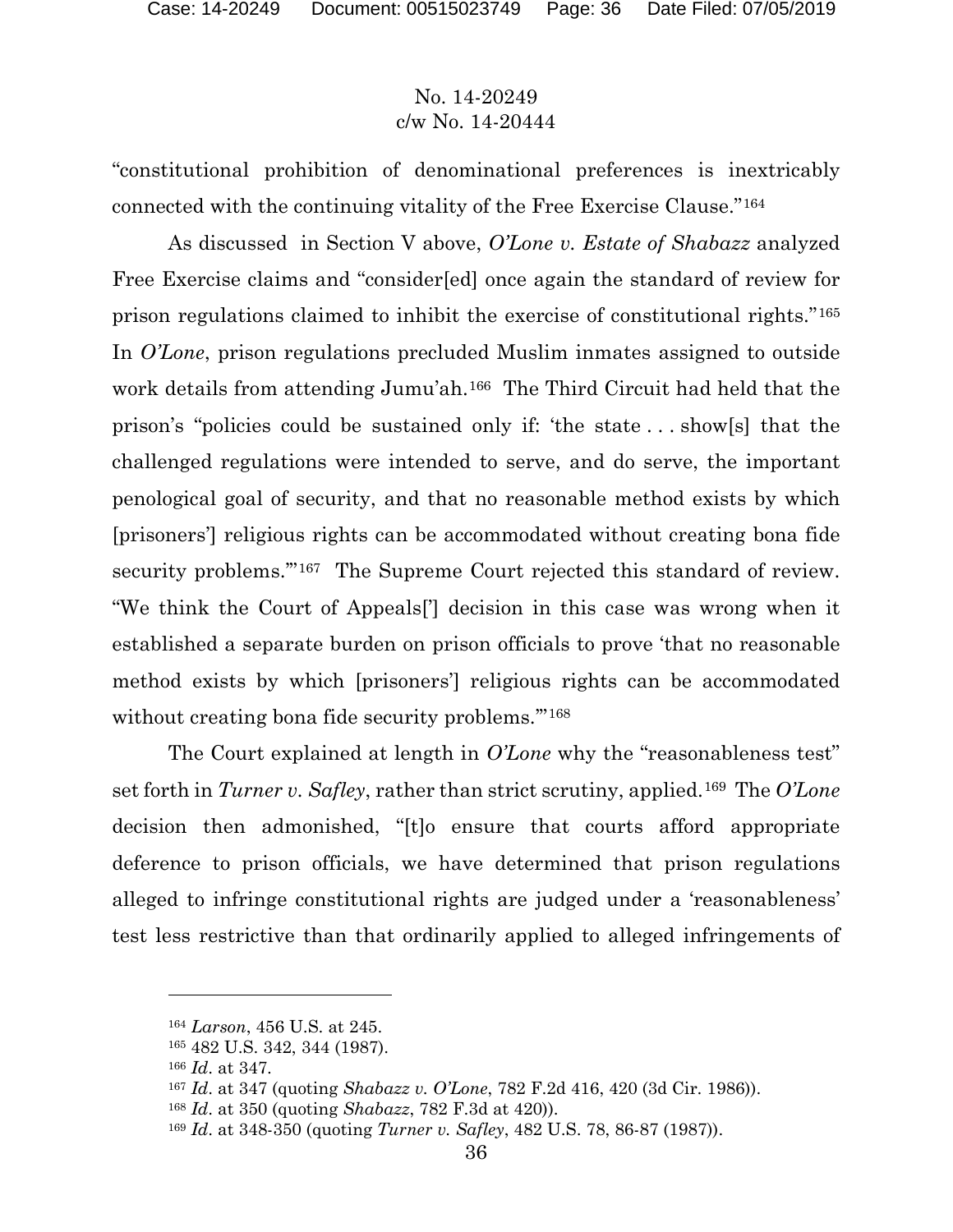fundamental constitutional rights."[170](#page-36-0) Referring to *Turner*, the Court said, "[w]e recently restated the proper standard: '[W]hen a prison regulation impinges on inmates' constitutional rights, the regulation is valid if it is reasonably related to legitimate penological interests.'"[171](#page-36-1) The Court continued, "[t]his approach ensures the ability of corrections officials 'to anticipate security problems and to adopt innovative solutions to the intractable problems of prison administration,' and avoids unnecessary intrusion of the judiciary into problems particularly ill suited to 'resolution by decree.'"[172](#page-36-2) The regulations at issue in *Turner* included restrictions on the rights of inmates to marry.

However, *Turner*'s "reasonableness" standard of review does not apply to *all* claims that prison policies are unconstitutional. The Supreme Court held in *Johnson v. California* that "strict scrutiny is the proper standard of review"[173](#page-36-3) for "an equal protection challenge" to a state prison's "policy of racially segregating prisoners in double cells in reception centers for up to 60 days each time they enter a new correctional facility."[174](#page-36-4) The Court observed that "[w]e have never applied *Turner* to racial classifications," and "[w]e think this unsurprising, as we have applied *Turner*'s reasonable-relationship test *only* to rights that are 'inconsistent with proper incarceration.'"[175](#page-36-5) The Supreme Court held in *Johnson* that "[t]he right not be discriminated against

<sup>&</sup>lt;sup>170</sup> *Id.* at 349 (citation omitted).

<sup>171</sup> *Id.* (quoting *Turner*, 482 U.S. at 89).

<span id="page-36-5"></span><span id="page-36-4"></span><span id="page-36-3"></span><span id="page-36-2"></span><span id="page-36-1"></span><span id="page-36-0"></span><sup>172</sup> *Id*. (quoting *Procunier v. Martinez*, 416 U.S. 396, 405 (1974)); *see also Shaw v. Murphy*, 532 U.S. 223, 228-232 (2001) (analyzing whether inmates possess a First Amendment right to provide legal assistance to other inmates that enhances the protections otherwise available under *Turner* and explaining why they do not).

<sup>173</sup> 543 U.S. 499, 515 (2005).

<sup>174</sup> *Id*. at 502.

<sup>&</sup>lt;sup>175</sup> *Id.* at 510 (citations omitted).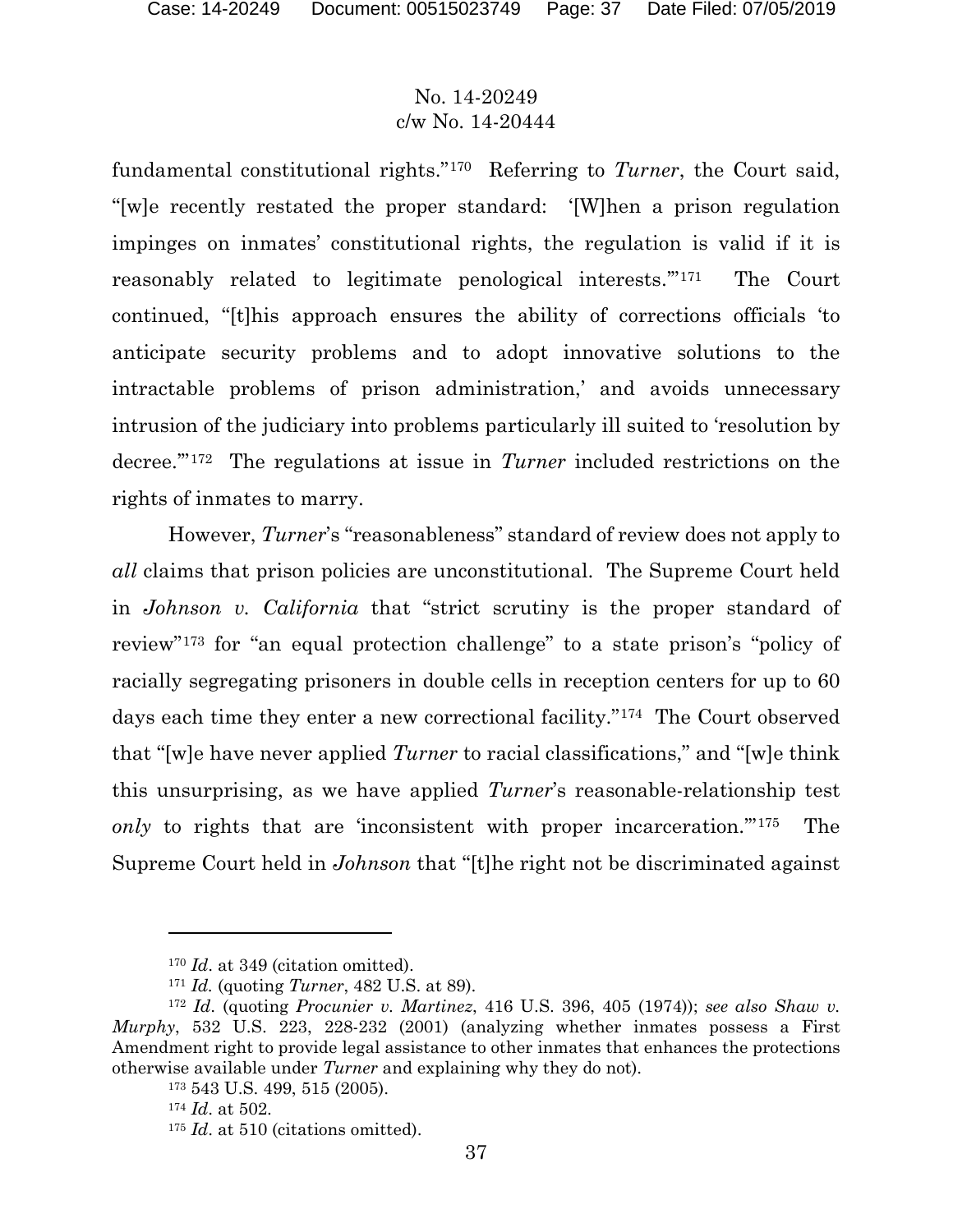based on one's race is not susceptible to the logic of *Turner*. It is not a right that need necessarily be compromised for the sake of proper prison administration."[176](#page-37-0)

At least two Circuit Courts of Appeals have applied a standard to certain categories of Establishment Clause claims that differs from *Turner*'s standard of review.[177](#page-37-1) In those cases, prison officials allegedly coerced inmates to participate in a program founded on religious tenets. No one contends that the standard applied in those cases is appropriately applied to the facts of the present case.

The question before us is whether an inmate's claim that prison policies afford some faiths more favorable treatment than others implicates "a right that need [not] necessarily be compromised for the sake of proper prison administration,"[178](#page-37-2) to which strict scrutiny would apply, or whether such an Establishment Clause claim is instead grounded in "certain privileges and rights [that] must necessarily be limited in the prison context,"[179](#page-37-3) to which *Turner*'s more deferential standard would apply. I conclude that *Turner*'s standard applies.

The Supreme Court has explained that prison officials are not required to provide "identical facilities or personnel" to "every religious sect or group within a prison."<sup>180</sup> "A special chapel or place of worship need not be provided for every faith regardless of size; nor must a chaplain, priest, or minister be

<sup>176</sup> *Id*.

<span id="page-37-4"></span><span id="page-37-3"></span><span id="page-37-2"></span><span id="page-37-1"></span><span id="page-37-0"></span><sup>177</sup> *See*, *e*.*g*., *Jackson v. Nixon*, 747 F.3d 537, 541-542 (8th Cir. 2014) (inquiring "'first, has the state acted; second, does the action amount to coercion; and third, is the object of the coercion religious or secular'") (quoting *Kerr v. Farrey*, 95 F.3d 472, 479 (7th Cir. 1996)).

<sup>178</sup> *Johnson*, 543 U.S. at 510.

<sup>179</sup> *Id*. (citing *O'Lone v. Estate of Shabazz*, 482 U.S. 342, 348 (1987)).

<sup>180</sup> *Cruz v. Beto*, 405 U.S. 319, 325 n.2 (1972).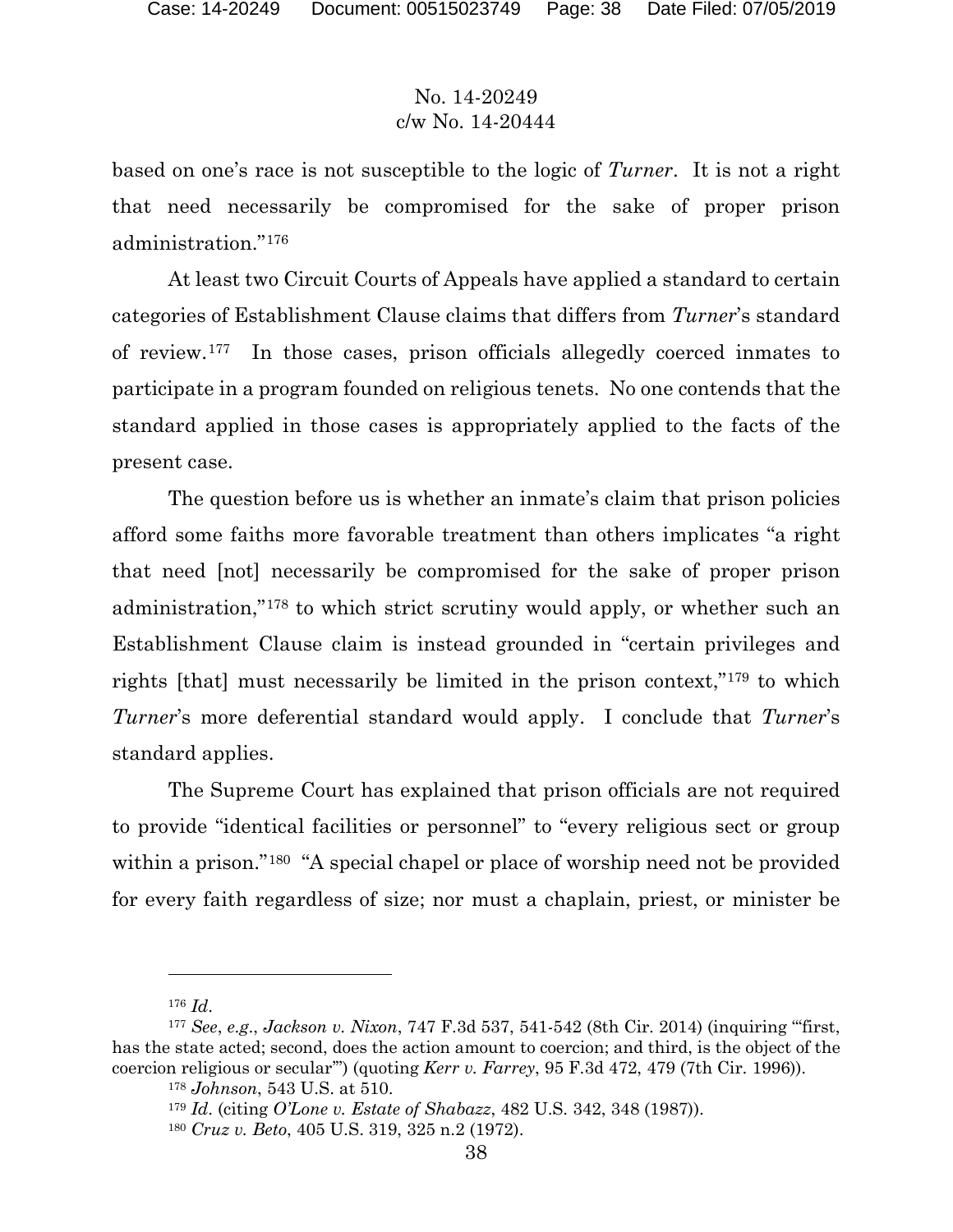provided without regard to the extent of the demand."[181](#page-38-0) Nevertheless, "reasonable op[p]ortunities must be afforded to all prisoners to exercise the religious freedom guaranteed by the First and Fourteenth Amendments without fear of penalty."<sup>182</sup>

Prison officials, therefore, are *required* to facilitate opportunities for prisoners to worship or otherwise exercise religious beliefs even though, outside the prison context, such involvement would undoubtedly implicate Establishment Clause concerns. When policies ostensibly designed to honor the Free Exercise rights of inmates are challenged on the basis that they violate the Establishment Clause because the policies favor one or more faith groups over another, logic demands that *Turner*'s standard applies. In attempting to accommodate the religious beliefs of varying faith groups in compliance with the Free Exercise Clause, prison officials must operate within a zone of "reasonableness." If policies meet *Turner*'s reasonableness standard in effectuating the Free Exercise rights of inmates, then those policies should not be pruned or eliminated as a result of higher scrutiny under the Establishment Clause, even if those policies do not treat all faith groups precisely the same. Prison officials have been accorded some flexibility in providing Free Exercise opportunities for inmates. Inmates' opportunities for religious exercise would be diminished if a more restrictive standard were applied to Establishment Clause claims than is applied to Free Exercise claims, when the allegation is that preference has been given to inmates of one or more faiths. If prison policies are in fact balanced and meet the *Turner* standard, those policies are vindicating only what the First Amendment

<sup>181</sup> *Id*.

<span id="page-38-1"></span><span id="page-38-0"></span><sup>182</sup> *Id*.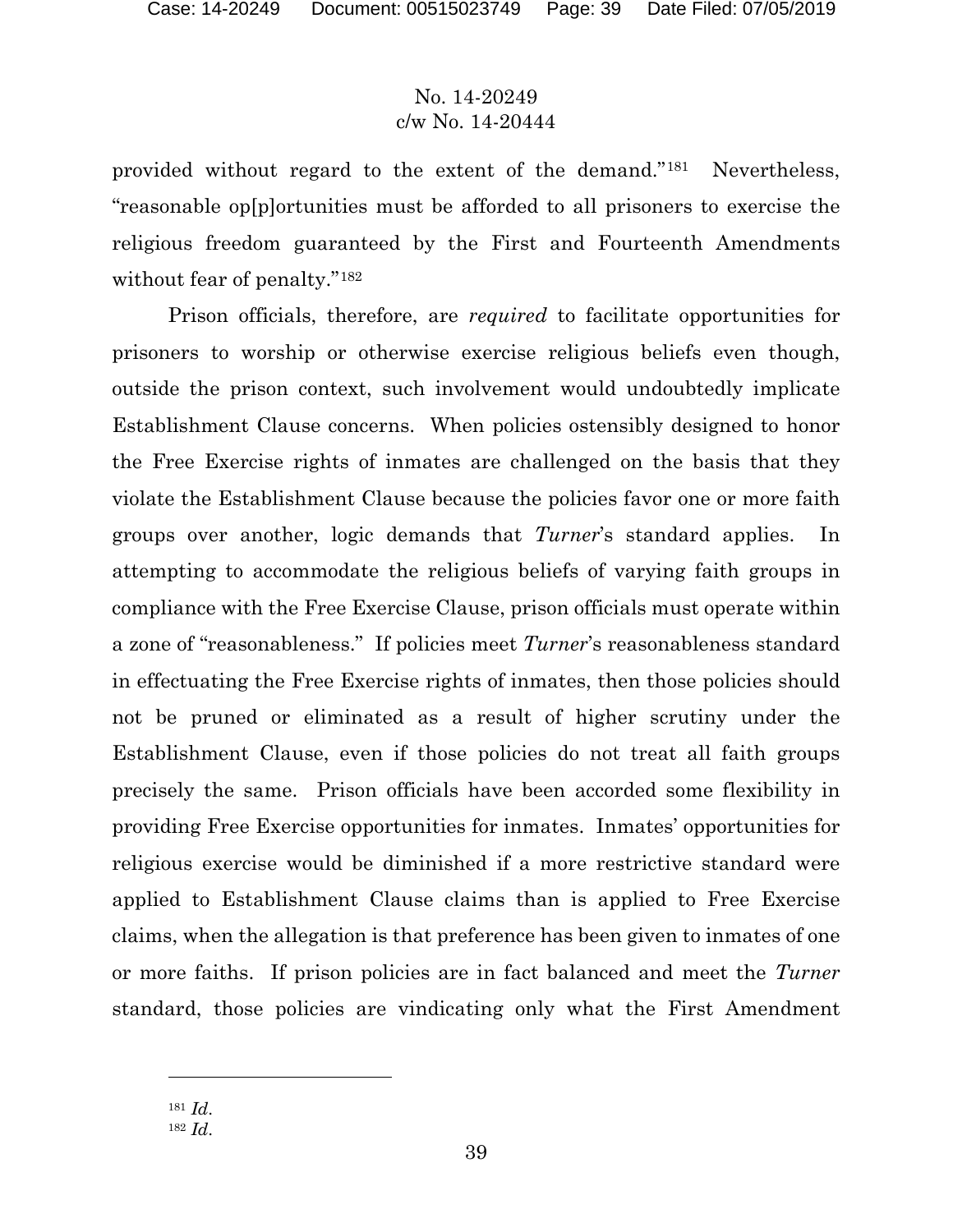requires, and such policies do not amount to government involvement in religious matters to such an extent that the Establishment Clause is violated.

The district court concluded that the TDCJ violated the Establishment Clause in three ways.

#### **B**

The district court observed that there "is an ample supply of clerics and laymen who will volunteer to conduct meetings" for some faith groups, "but that among Muslims it has been hard to find a consistent supply of such volunteers."[183](#page-39-0) The district court concluded that, "[i]n such circumstances, a policy that makes the availability of religious activities dependent upon the availability of outside volunteers necessarily makes it easier for one group to practice its religion over other groups."[184](#page-39-1) Relatedly, the district court concluded that "TDCJ openly favors the Protestantism [sic] and disfavors Islam by devoting state resources to the former disproportionately."[185](#page-39-2) The district court reasoned that "TDCJ has chosen to allocate substantially more resources to religious groups who can procure outside volunteers than for those who are unable to recruit sufficient numbers of outside volunteers to comply with AD 7.30."<sup>[186](#page-39-3)</sup> The record is clear, however, that the disparity as to resources expended is a function of the number of volunteers, not their religious affiliations.

There is a "valid, rational connection" between permitting volunteers to provide additional opportunities for the exercise of religious rights and "the legitimate governmental interest"[187](#page-39-4) of prison officials in complying with their

<span id="page-39-0"></span><sup>183</sup> *Brown v. Livingston*, 17 F. Supp. 3d 616, 631 (S.D. Tex. 2014).

<span id="page-39-1"></span><sup>184</sup> *Id*.

<span id="page-39-3"></span><span id="page-39-2"></span><sup>185</sup> *Id*.

<sup>186</sup> *Id*.

<span id="page-39-4"></span><sup>187</sup> *Turner v. Safley*, 482 U.S. 78, 89 (1987).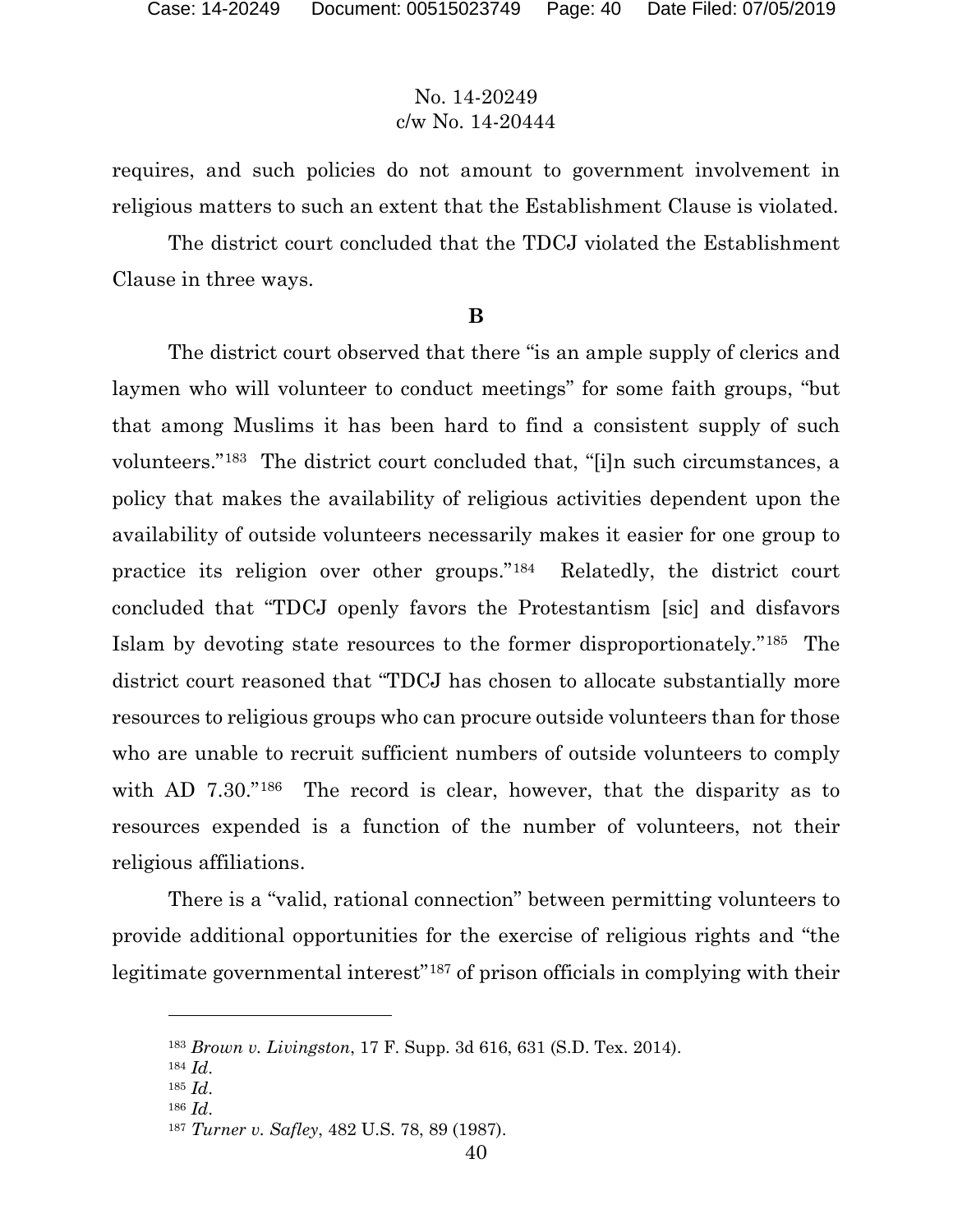obligation to afford "reasonable op[p]ortunities . . . to all prisoners to exercise the religious freedom guaranteed by the First and Fourteenth Amendment[s]."<sup>188</sup> "[T]he governmental objective" in permitting volunteers into the TDCJ prisons to provide or assist with religious services and studies is "a legitimate and neutral one" that "operate[s] in a neutral fashion, without regard to the content of the expression."[189](#page-40-1) The record is replete with evidence that inmates who participate in religious services and studies are less likely to have disciplinary issues while confined and have lower recidivism rates once released. The fact that more volunteers in the TDCJ system were Protestant or Catholic than Muslim was not due to any policy of the TDCJ. The TDCJ made efforts to recruit more Muslim volunteers, and Muslims who volunteered were treated the same as other volunteers.

The second *Turner* factor is "whether there are alternative means of exercising the right that remain open to prison inmates."[190](#page-40-2) The Muslim inmates who are the plaintiffs in this case do not seek to eliminate the volunteer policy as violative of the Establishment Clause. Nor do they ask that additional training and resources be provided to Muslim volunteers. The plaintiffs instead seek an order permitting all Muslim inmates to gather in groups of more than four without direct supervision by prison employees or a volunteer. That would not vindicate the right to have a state actor cease excessive entanglement with religion.<sup>191</sup> What the plaintiffs seek indicates that their complaints regarding the volunteer policy and resources devoted to implementing volunteers' access to inmates is not grounded in the

<span id="page-40-0"></span><sup>188</sup> *Cruz v. Beto*, 405 U.S. 319, 322 n.2 (1972).

<span id="page-40-1"></span><sup>189</sup> *Turner*, 482 U.S. at 90 (citations omitted).

<span id="page-40-2"></span><sup>190</sup> *Id.*

<span id="page-40-3"></span><sup>191</sup> *See generally Lemon v. Kurtzman*, 403 U.S. 602, 613 (1971).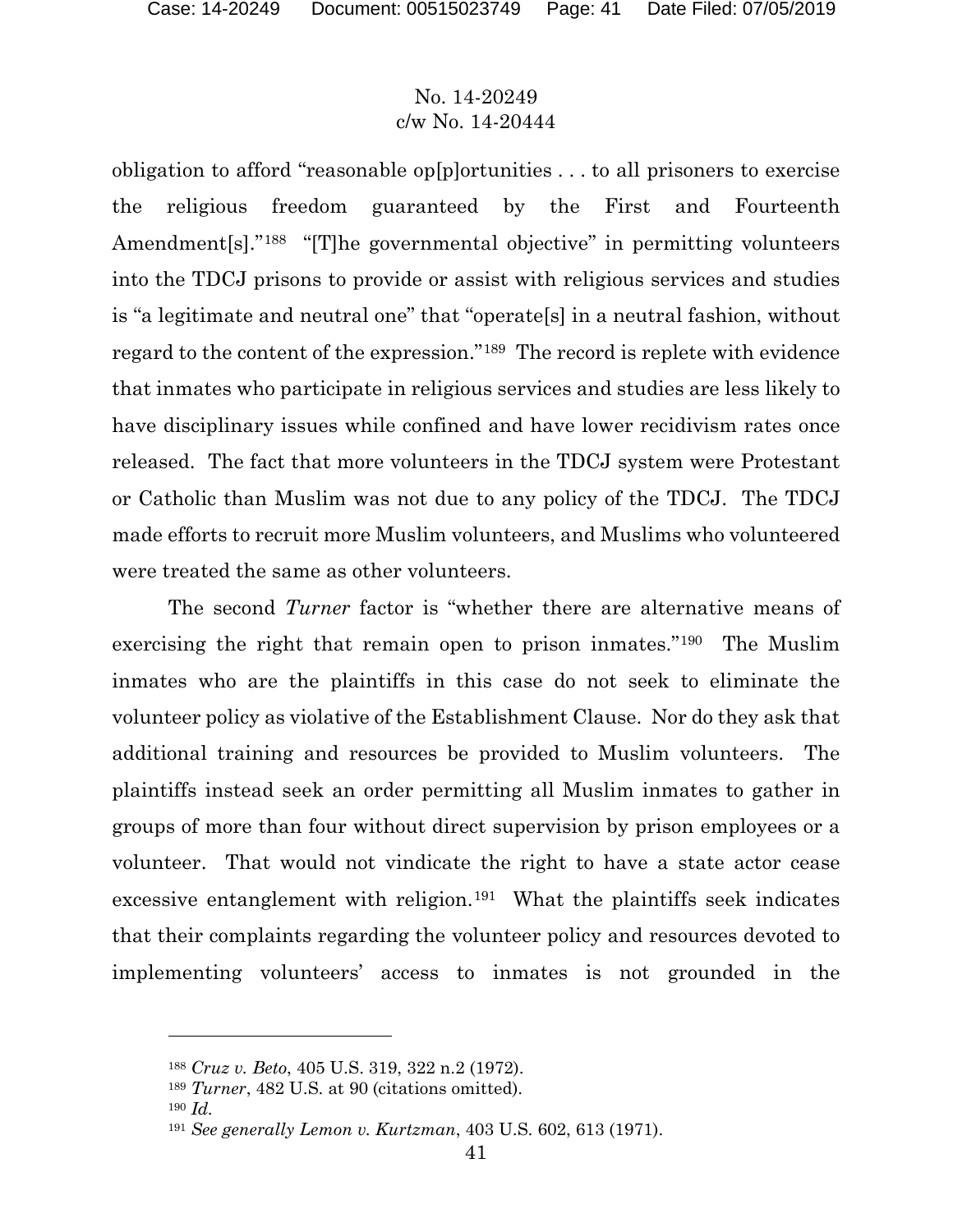Establishment Clause. If the volunteer policy were eliminated or fewer resources were expended to support volunteer efforts, inmates, including Muslim inmates, would have fewer opportunities for worship and religious study.

The third *Turner* "consideration is the impact accommodation of the asserted constitutional right will have on guards and other inmates, and on the allocation of prison resources generally."[192](#page-41-0) "When accommodation of an asserted right will have a significant 'ripple effect' on fellow inmates or on prison staff, courts should be particularly deferential to the informed discretion of corrections officials."[193](#page-41-1) If the volunteer policy were eliminated as violative of the Establishment Clause, inmates would be adversely impacted, but resources would no longer be spent by the TDCJ to implement the volunteer program.

The final *Turner* consideration is that "the absence of ready alternatives is evidence of the reasonableness of a prison regulation."[194](#page-41-2) "By the same token, the existence of obvious, easy alternatives may be evidence that the regulation is not reasonable, but is an 'exaggerated response' to prison concerns."[195](#page-41-3) The alternatives to allowing volunteers into the TDCJ prisons to facilitate religious worship and study include excluding the volunteers or paying other individuals to replace them. The first alternative would, as discussed, reduce inmates' religious exercise. The second would require considerable expenditures.

<span id="page-41-0"></span><sup>192</sup> *Turner*, 482 U.S. at 90.

<span id="page-41-1"></span><sup>193</sup> *Id*. (citation omitted).

<span id="page-41-2"></span><sup>194</sup> *Id*. (citing *Block v. Rutherford*, 468 U.S. 576, 587 (1984)).

<span id="page-41-3"></span><sup>195</sup> *Id*.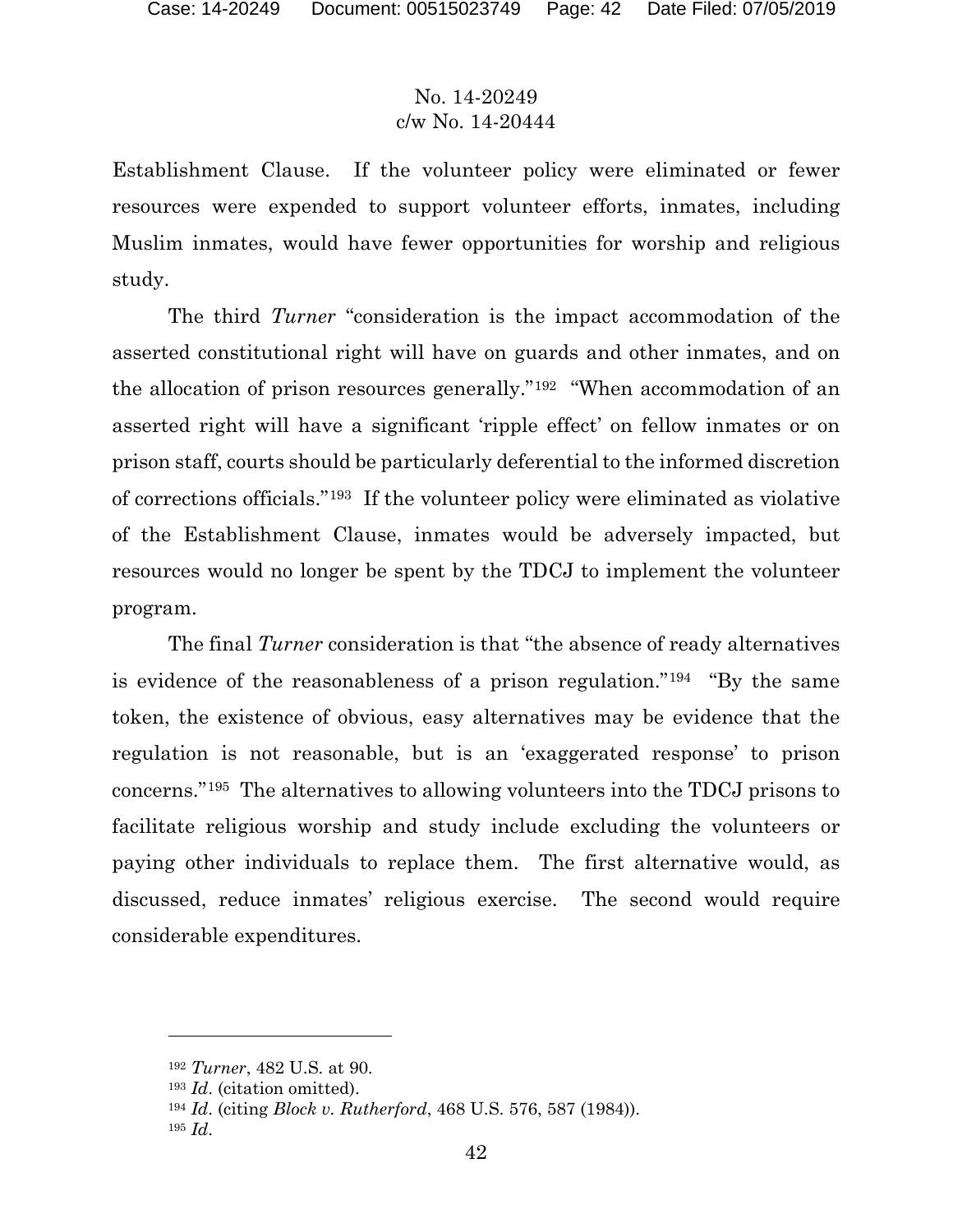When assessed under the *Turner* considerations, the volunteer policy and the resources expended to implement it are reasonably related to the TDCJ's obligation to afford inmates reasonable opportunities to exercise religious freedom.

The district court erred in applying strict scrutiny to the claim that the volunteer policy violates the Establishment Clause because fewer Muslims volunteer than Protestants or Catholics and more resources are devoted to Protestant and Catholic volunteers than Muslim volunteers. The TDCJ's policies are facially neutral. The *Larson v. Valente* decision,[196](#page-42-0) on which the district court relied,<sup>[197](#page-42-1)</sup> explains that strict scrutiny does not "apply to laws" affording a uniform benefit to *all* religions."[198](#page-42-2) Seven years after *Larson* was decided, the Supreme Court reiterated, "*Larson* teaches that, when it is claimed that a denominational preference exists, the initial inquiry is whether the law facially differentiates among religions. If no such facial preference exists, we proceed to apply the customary three-pronged Establishment Clause inquiry derived from *Lemon v. Kurtzman*."[199](#page-42-3) The *Lemon* inquiry does not employ strict scrutiny.[200](#page-42-4) However, for the reasons considered above, we conclude that *Turner*, rather than *Lemon*, provides the proper standard of review.

<sup>196</sup> 456 U.S. 228 (1982).

<sup>197</sup> *Brown v. Livingston*, 17 F. Supp. 3d 616, 630 (S.D. Tex. 2014).

<sup>198</sup> *Larson*, 456 U.S. at 252.

<span id="page-42-3"></span><span id="page-42-2"></span><span id="page-42-1"></span><span id="page-42-0"></span><sup>199</sup> *Hernandez v. C.I.R.*, 490 U.S. 680, 695 (1989) (citing *Larson*, 456 U.S. at 252); *see also In re Navy Chaplaincy*, 738 F.3d 425, 430 (D.C. Cir. 2013) ("As the challenged policies are facially neutral, *Larson* doesn't trigger strict scrutiny, and we proceed to *Lemon*."); *Koenick v. Felton*, 190 F.3d 259, 264 (4th Cir. 1999) ("Strict scrutiny in the Establishment Clause context is to be used to evaluate only those statutes that facially discriminate between religious denominations or between religion and non-religion.") (citing *Hernandez*, 490 U.S. at 695).

<span id="page-42-4"></span><sup>200</sup> *See, e.g., Larson*, 456 U.S. at 252 ("the *Lemon* tests . . . do not reflect the same concerns that warranted the application of strict scrutiny.").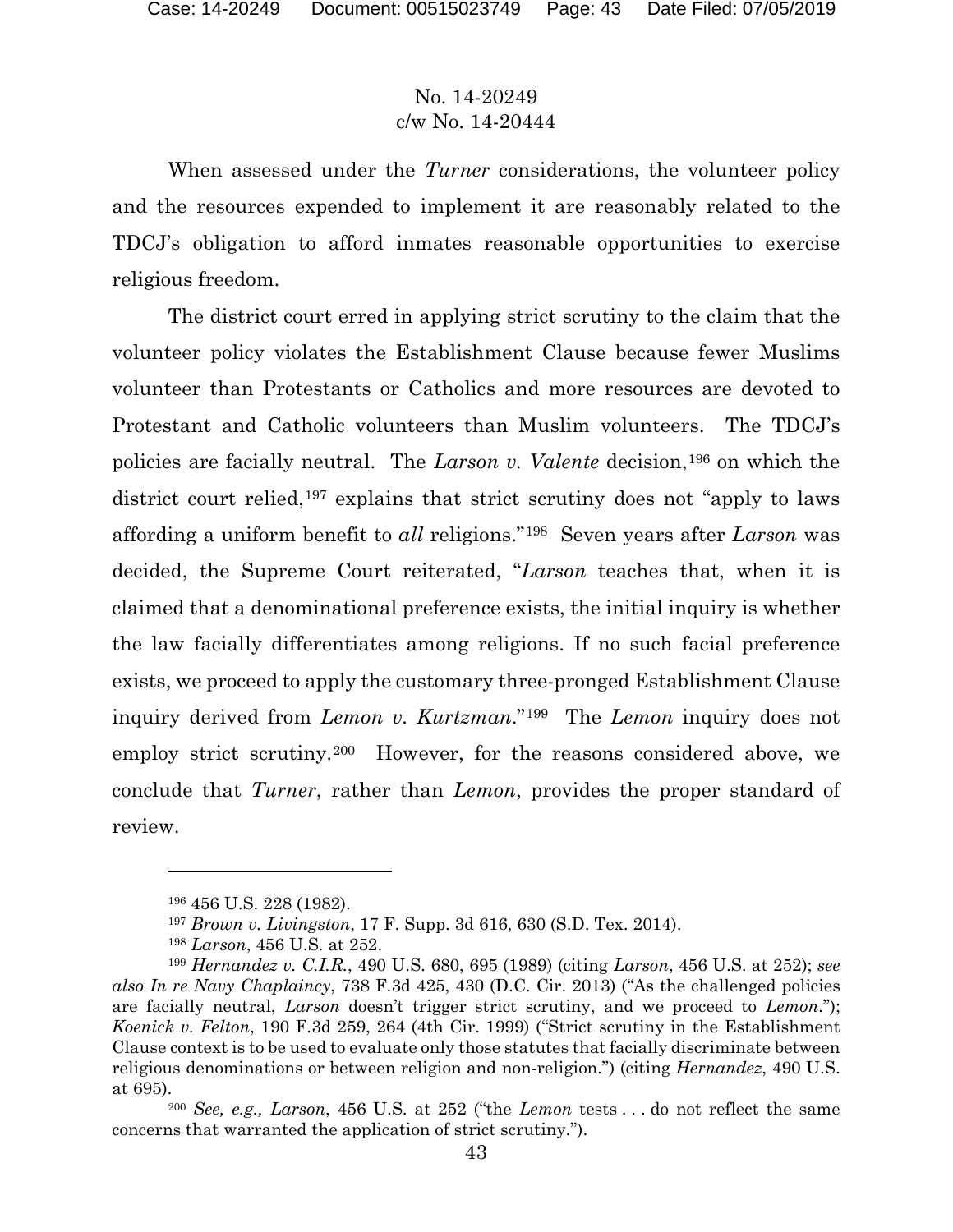Brown argues that we should apply the *Lemon* test. The Supreme Court has observed that "just two years after *Lemon* was decided, we noted that the factors identified in *Lemon* serve as 'no more than helpful signposts,'"[201](#page-43-0) and "[m]any of our recent cases simply have not applied the *Lemon* test."[202](#page-43-1) The Supreme Court then proceeded to apply an "analysis . . . driven both by the nature of the monument and by our Nation's history" to a claim that a Ten Commandments monument displayed on the grounds of the Texas capitol violated the Establishment Clause.[203](#page-43-2) The Supreme Court did not apply either strict scrutiny or the *Lemon* factors.<sup>204</sup>

My conclusion that the *Turner v. Safley* standard of review[205](#page-43-4) applies, rather than the *Lemon v. Kurtzman* criteria,<sup>[206](#page-43-5)</sup> is informed by these precedents. Additionally, if applied literally, the criteria set forth in *Lemon*

<span id="page-43-0"></span><sup>201</sup> *Van Orden v. Perry*, 545 U.S. 677, 686 (2005) (citations omitted); *but see McCreary County v. ACLU of Ky.*, 545 U.S. 844, 859-66 (2005) (applying the *Lemon* factors to displays of the Ten Commandments on the walls of state courthouses, concluding that the purpose of the displays was not secular and therefore violated the Establishment Clause).

<sup>202</sup> *Van Orden*, 545 U.S. at 686 (citations omitted).

<sup>203</sup> *Id*.

<span id="page-43-3"></span><span id="page-43-2"></span><span id="page-43-1"></span><sup>204</sup> *See also Am. Legion v. Am. Humanist Ass'n*, 588 U.S. \_\_\_, slip op. at \*12-13 (2019) (opinion of ALITO, J.) (plurality opinion) ("*Lemon* ambitiously attempted to distill from the Court's existing case law a test that would bring order and predictability to Establishment Clause decisionmaking. . . . If the *Lemon* Court thought that its test would provide a framework for all future Establishment Clause decisions, its expectation has not been met." "As Establishment Clause cases involving a great array of laws and practices came to the Court, it became more and more apparent that the *Lemon* test could not resolve them."); i*d.*  at \*24-25 ("While the *Lemon* Court ambitiously attempted to find a grand unified theory of the Establishment Clause, in later cases, we have taken a more modest approach that focus on the particular issue at hand and looks to history for guidance.").

<sup>205</sup> 482 U.S. 78, 89-90 (1987).

<span id="page-43-5"></span><span id="page-43-4"></span><sup>206</sup> 403 U.S. 602, 612-613 (1971) ("Every analysis in this area must begin with consideration of the cumulative criteria developed by the Court over many years. Three such tests may be gleaned from our cases. First, the statute must have a secular legislative purpose; second, its principal or primary effect must be one that neither advances nor inhibits religion; finally, the statute must not foster 'an excessive government entanglement with religion.'") (citations omitted).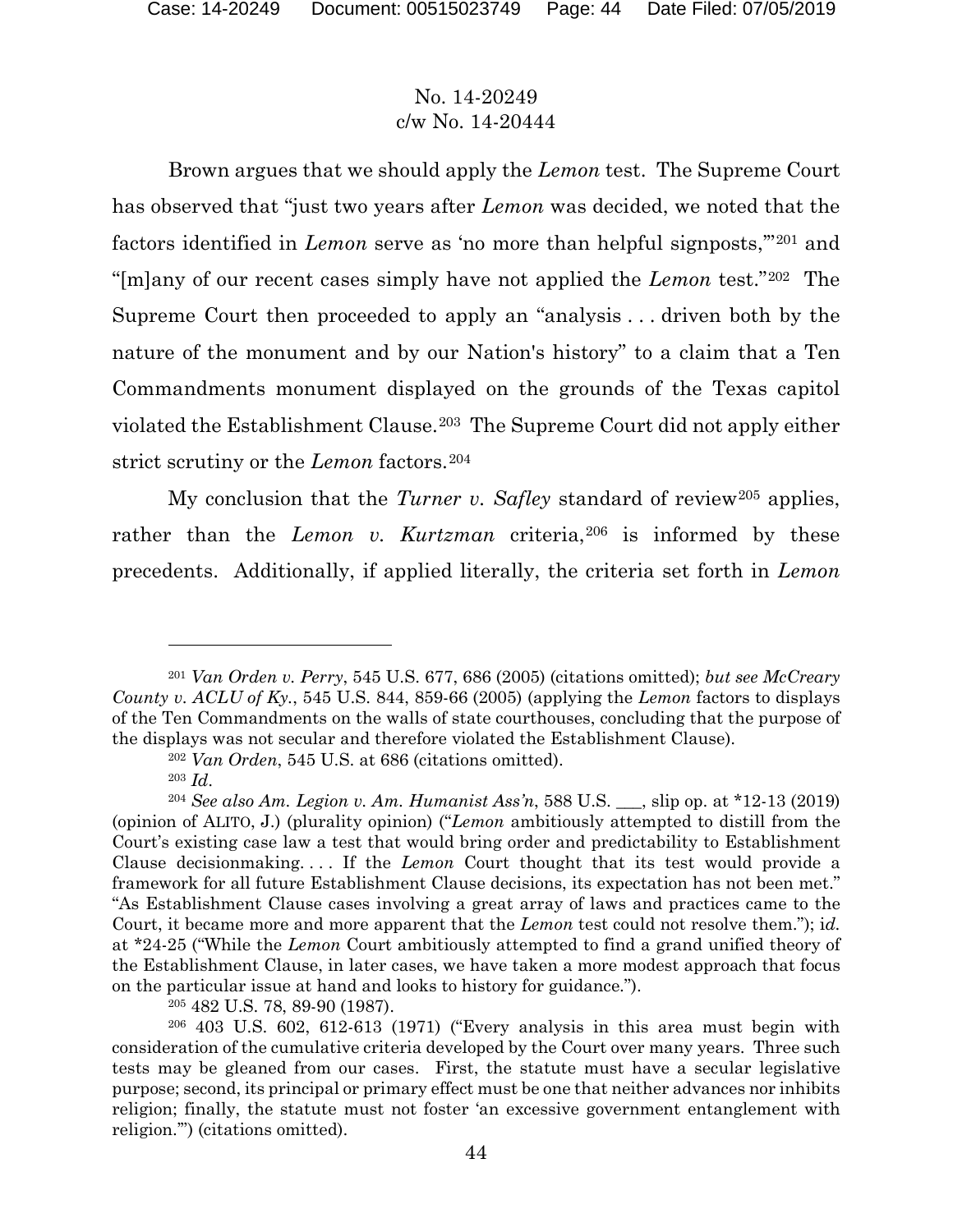are in tension with the obligation the Supreme Court has said prison officials have to afford inmates opportunities to attend religious services and pursue religious studies. The second *Lemon* criterion is that the regulation's "principal or primary effect must be one that neither advances nor inhibits religion."[207](#page-44-0) Prison policies that provide opportunities for inmates to worship and pursue religious studies have the purpose of facilitating inmates' exercise of First and Fourteenth Amendment Free Exercise rights and advance religion for those inmates who choose to participate. It is difficult to see how the Supreme Court's jurisprudence could be construed to require prison officials to facilitate religious services and studies and at the same time, to deem prison officials in violation of the Establishment Clause if they do facilitate such religious activities.

The *Lemon* factors could arguably be applied with the acknowledgement that prison officials have an obligation grounded in the First and Fourteenth Amendments to afford inmates reasonable opportunities to exercise their religious beliefs. Viewed through that lens, the secular purpose of a direct supervision policy, when applied to secular as well as religious gatherings, is to maintain safety and security within a prison. The secular purpose of training volunteers who facilitate religious activities or who supervise inmates conducting or participating in religious pursuits is to comply with the constitutional obligation to provide inmates reasonable opportunities to engage in the free exercise of their religious beliefs. Viewed in light of this overarching obligation, the direct supervision policy and the training of volunteers is facially neutral and neither advances nor inhibits any *particular* faith. Here again, it is the paucity of Muslim volunteers as compared to

<span id="page-44-0"></span><sup>207</sup> *Id*.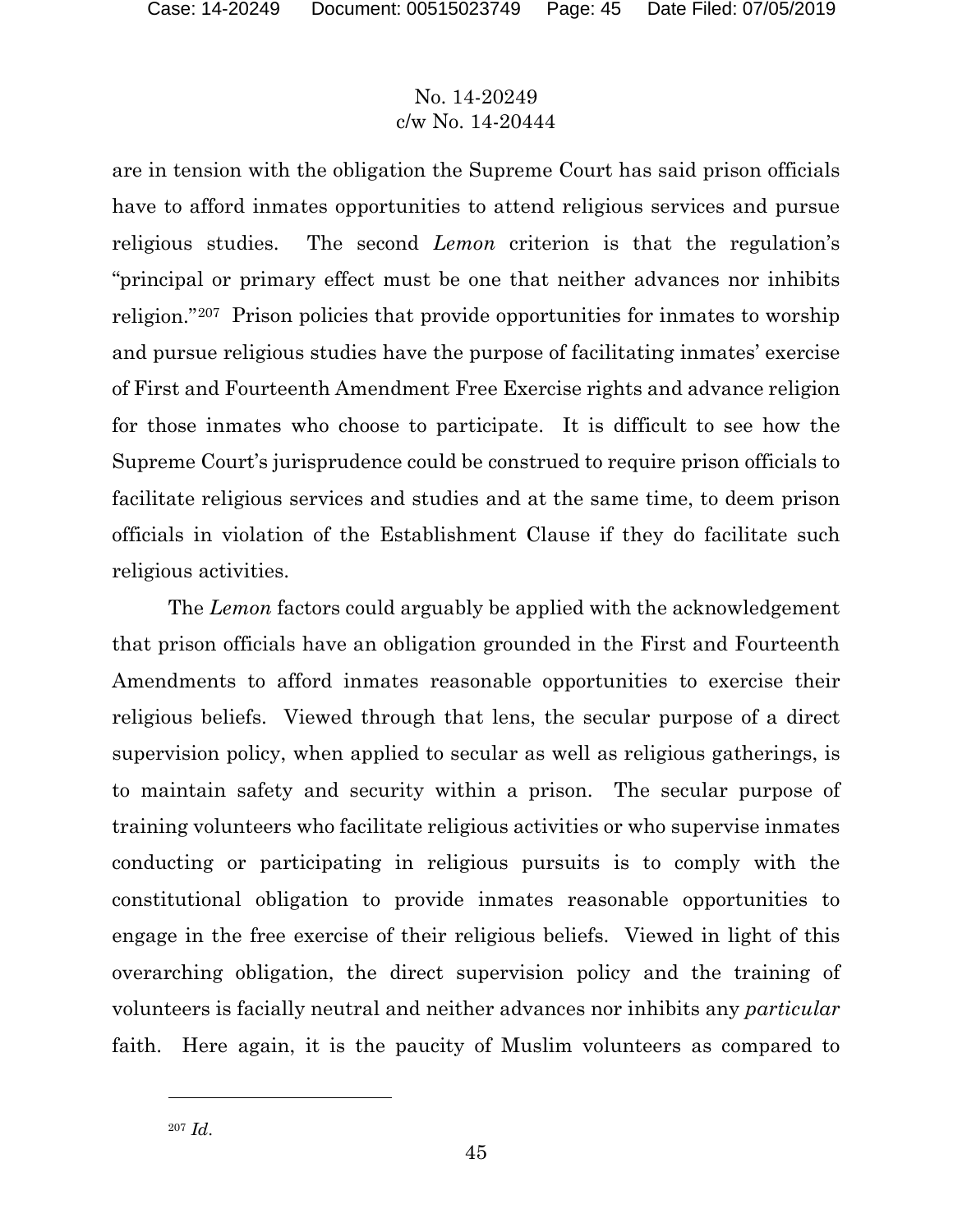$\overline{a}$ 

## No. 14-20249 c/w No. 14-20444

Christian volunteers that results in Christian inmates having more opportunities for religious exercise. As to the third *Lemon* factor, a facially neutral policy that provides reasonable opportunities for inmates to exercise their religious beliefs is not excessive governmental entanglement with religion.

**C**

The district court additionally determined that Jewish and Native American inmates were housed in a manner that facilitates the exercise of their religious beliefs, while Muslim inmates were not. The district court concluded this violated the Establishment Clause:

The fact that Jewish inmates are assigned to four particular units within the prison system *specifically* to bring them closer to Jewish religious volunteers and that Native American inmates are assigned to housing units *specifically* selected to make religions [sic] activities more available to them, while TDCJ makes no effort to house Muslim inmates in units close to the population centers where Muslim volunteers might be recruited, constitutes a clear violation of the Establishment Clause. Prison officials are deliberately favoring Jewish and Native American inmates over Muslim inmates by facilitating their access to religious activities. Thus, TDCJ has intentionally made it easier for Jewish inmates over Muslim inmates to have volunteer-led religious activities. That circumstance alone, in and of itself, constitutes a violation of the Establishment Clause."[208](#page-45-0)

<span id="page-45-0"></span><sup>208</sup> *Brown*, 17 F. Supp. 3d at 631 (citations omitted). Relatedly, the district court found or concluded:

The TDCJ's inmate assignment policy has not been neutrally applied. To the contrary, unlike Muslim inmates, Jewish inmates are specifically assigned to units in order that they are closer to prospective volunteers. The TDCJ has four units designated for Jewish inmates and Jewish inmates are intentionally located in places where the largest number of Jews reside so as to enhance the opportunity for Jewish inmates to interact with Jewish citizens in religious activities. Likewise, Native American inmates are assigned to a specifically designated unit to facilitate access to each other and to enhance Native American religious activities. By contrast, there are no units designated as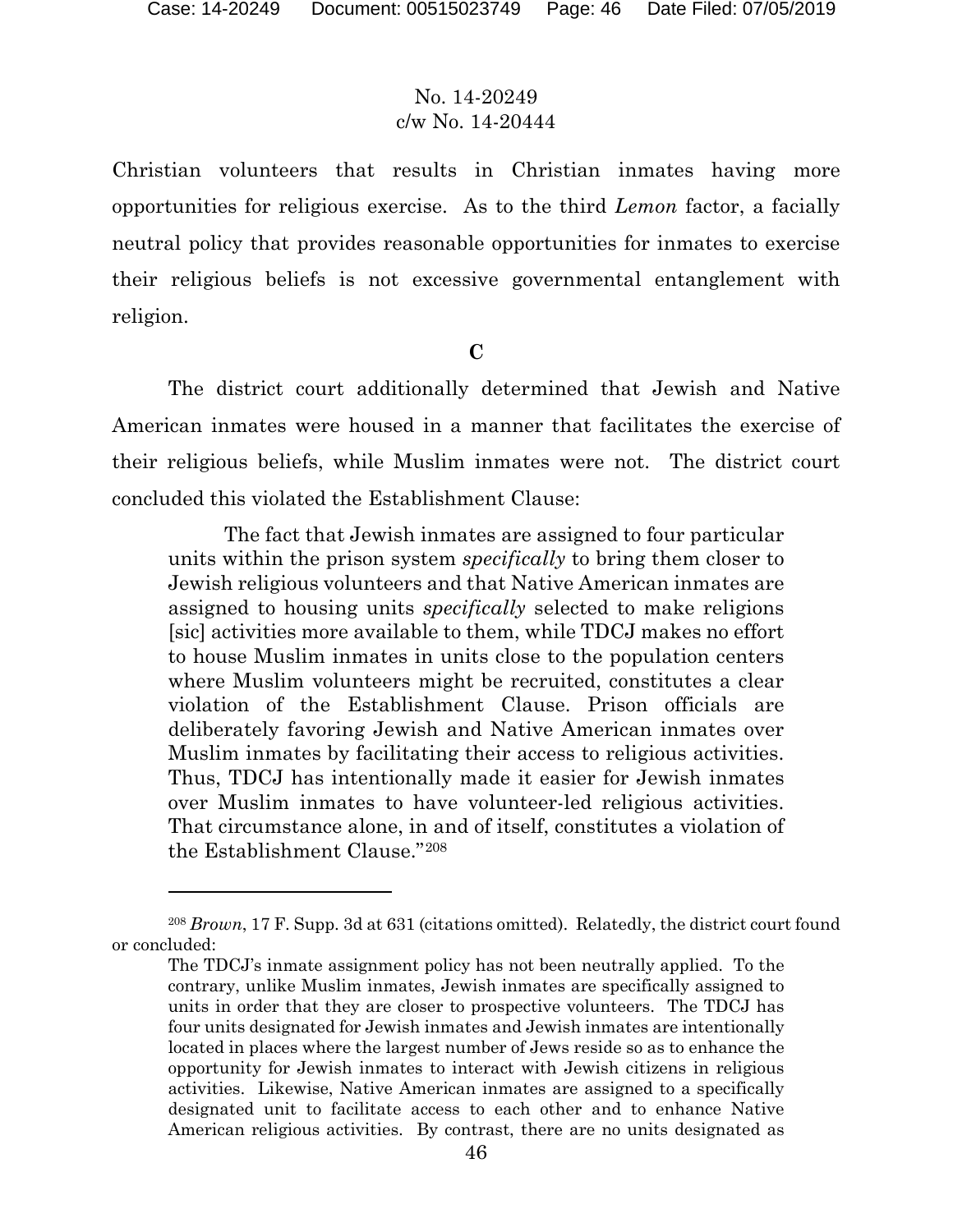The record does not support the conclusion that the TDCJ's policies have resulted in greater access to religious exercise for Jewish and Native American inmates as compared to Muslim inmates. There are proportionately more Muslim volunteers than Jewish or Native American volunteers. Nor does the evidence support a conclusion that large numbers of Jewish or Native American inmates are concentrated in a few prison units, even though it is undisputed that four prison units were designated as "Jewish. Nor is there support in the record for the inmates' assertion that Jewish and Native American inmates had more religious services or more access to religious activities than Muslim inmates. I consider the evidence as to each of the district court's findings or conclusion in more detail.

**1**

The TDCJ classified nine faith groups<sup>[209](#page-46-0)</sup> as comprising the category of "Jewish" inmates in May 31, 2013, for purposes of providing information to the parties and the district court in this litigation. That evidence, on which all parties rely, reflects that as of May 31, 2013, there were 922 Jewish inmates housed in 95 of 117 TDCJ prison units. At that time, there were no Jewish chaplains,[210](#page-46-1) no certified volunteer chaplains' assistants,[211](#page-46-2) "one contract Jewish Chaplain[],"[212](#page-46-3) and 15 Jewish or Hebrew volunteers.[213](#page-46-4) That is a ratio of one chaplain or volunteer to approximately 58 inmates. Though the district

Muslim units in close proximity to Muslim citizen volunteers—that consideration was not contemplated by TDCJ in assigning Muslim inmates to housing units. *Id.* at 629-30.

<span id="page-46-4"></span><span id="page-46-3"></span><span id="page-46-2"></span><span id="page-46-1"></span><span id="page-46-0"></span><sup>209</sup> *See* Parties Joint Ex. 15 (reflecting nine faiths identified by inmates, Nazarite, Jewish, Hebrew, Hebrew Israelite, Orthodox Jew, Shaivite, Kabbalah, Orthodox Hebrew, and Reformed Jewish, as collectively comprising 922 "Jewish" inmates).

<sup>210</sup> Parties Joint Ex. 13.

<sup>211</sup> Parties Joint Ex. 19.

<sup>212</sup> *Brown v. Livingston*, 17 F. Supp. 3d 616, 622 (S.D. Tex. 2014).

<sup>213</sup> Parties Joint Ex. 18.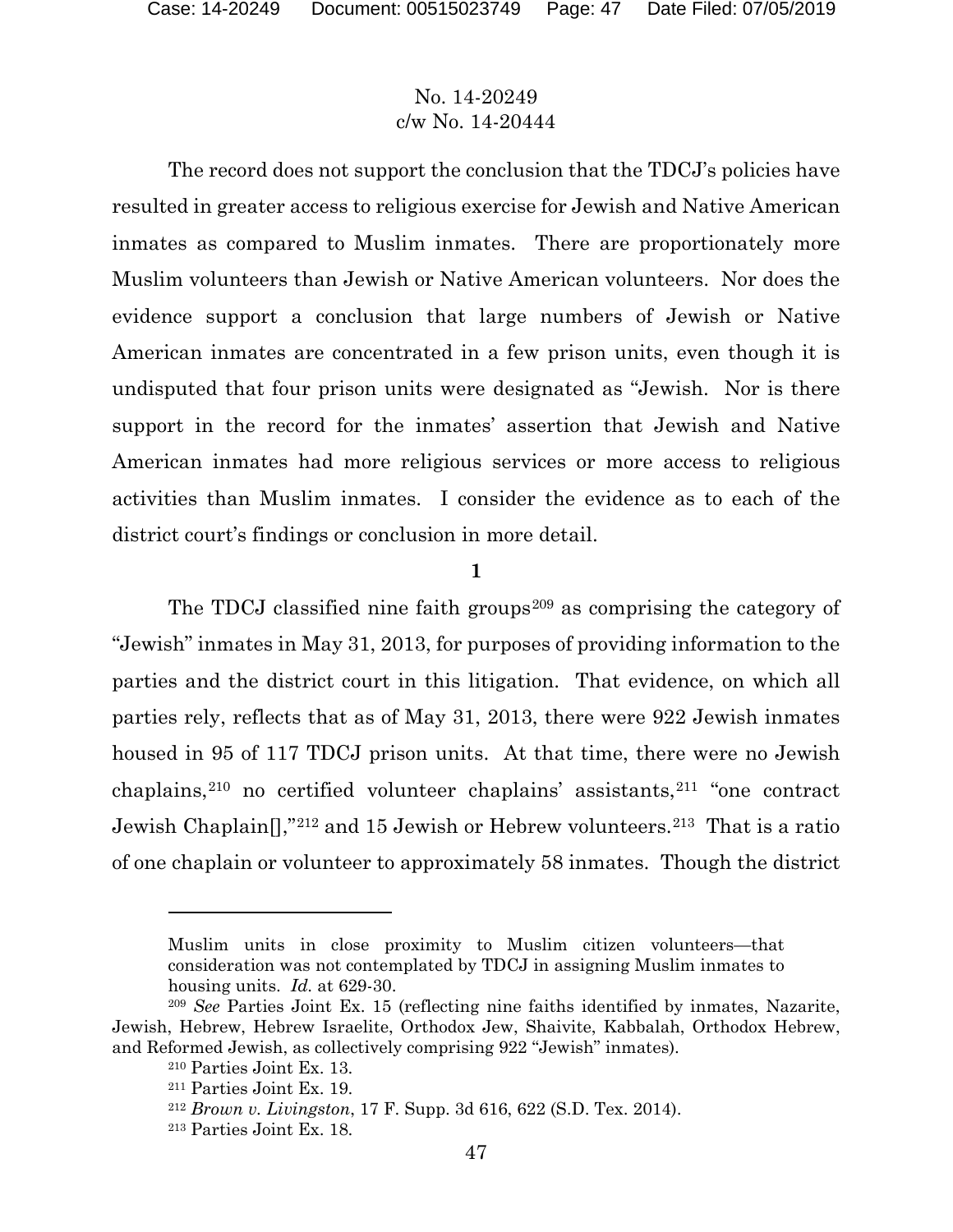court concluded that "Jewish inmates are specifically assigned to units in order that they are closer to prospective volunteers,"[214](#page-47-0) if that were the intent (and there is no evidence that it was), then significant numbers of Jewish volunteers did not materialize.

By comparison, the undisputed TDCJ data reflects there were 6,775 Muslim inmates (comprised of 12 different Muslim faith groups identified by TDCJ inmates) as of May 31, 2013,[215](#page-47-1) who were confined in 113 of the 117 TDCJ units.<sup>[216](#page-47-2)</sup> There were five Muslim chaplains as of that date,<sup>[217](#page-47-3)</sup> no certified volunteer chaplain's assistants,<sup>[218](#page-47-4)</sup> and 222 Muslim volunteers.<sup>219</sup> That results in a ratio of one volunteer or chaplain to approximately 30 Muslim inmates.

A TDCJ employee testified that there have been four units designated for "Jewish" inmates,[220](#page-47-6) and one of these was also a "Kosher" unit.[221](#page-47-7) The record is sparse as to why four units were designated as "Jewish", and there is no evidence in the record as to how inmates are chosen to be assigned there. The record reflects that the Wynne Unit was designated as a Jewish unit, but the names of the other three units do not appear in the record. A Muslim chaplain and a non-Roman Catholic chaplain were the two chaplains assigned to the Wynne Unit.[222](#page-47-8) It housed 2592 inmates who had expressed a faith preference, of whom 28 were Jewish (approximately 1%), 135 were Muslim (approximately 5.2%), and 48 were Native American  $(1.6\%)$ .<sup>223</sup> The Muslim

<span id="page-47-0"></span><sup>214</sup> *Brown*, 17 F. Supp. 3d at 629.

<span id="page-47-1"></span><sup>215</sup> Parties Joint Ex. 15.

<span id="page-47-2"></span><sup>216</sup> Parties Joint Ex. 16.

<span id="page-47-3"></span><sup>217</sup> Parties Joint Ex. 14.

<span id="page-47-4"></span><sup>218</sup> Parties Joint Ex. 19.

<span id="page-47-5"></span><sup>219</sup> Parties Joint Ex. 18.

<span id="page-47-7"></span><span id="page-47-6"></span><sup>220</sup> ROA 3214.

<sup>221</sup> ROA 3214.

<span id="page-47-8"></span><sup>222</sup> Parties Joint Ex. 13.

<span id="page-47-9"></span><sup>223</sup> Parties Joint Ex. 16.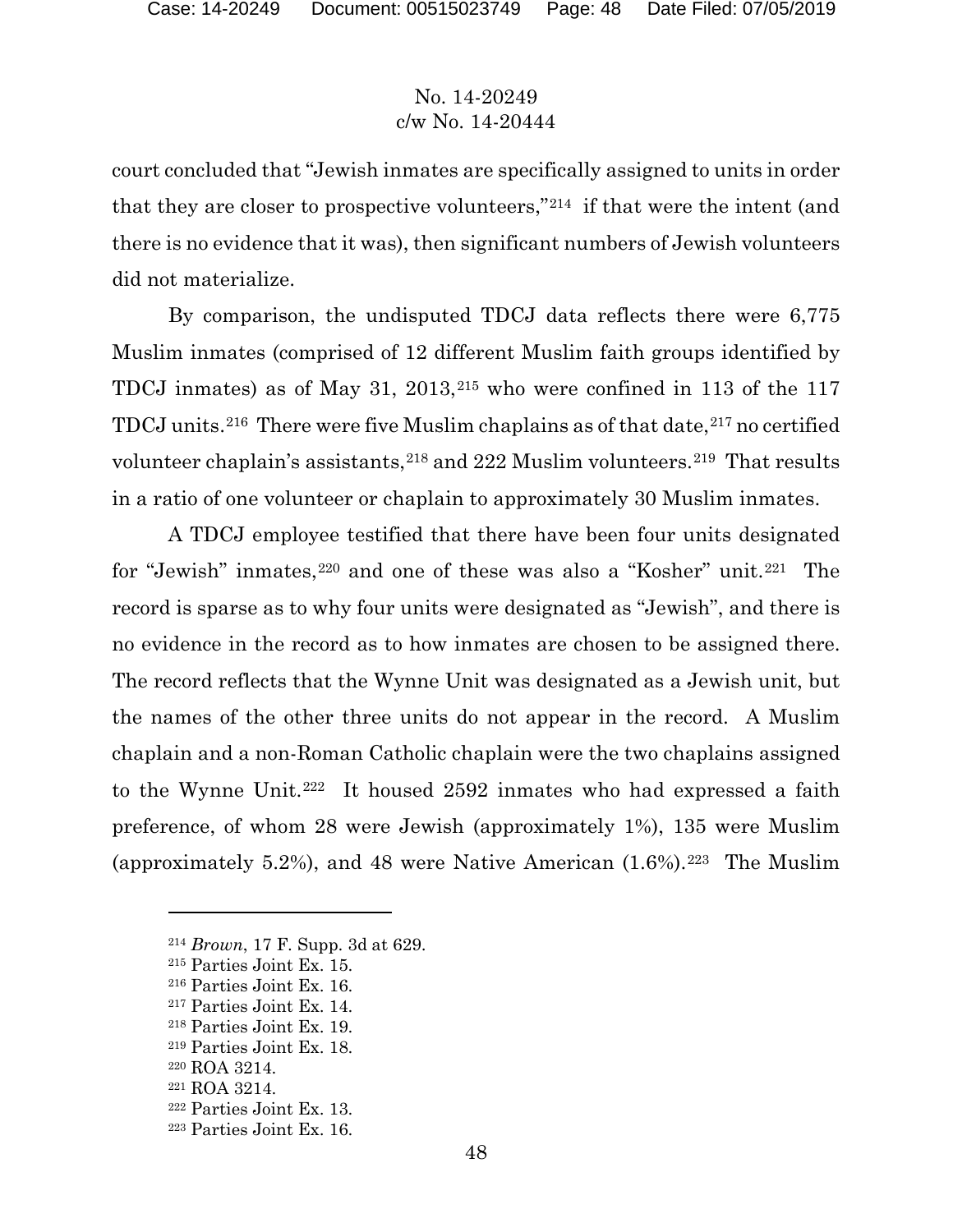chaplain testified that he did not know whether the reason that the Wynne Unit was designated as a "Jewish" unit was so that "volunteers might be more available to the urban areas."[224](#page-48-0) He said that it was his responsibility to "make sure" that the Jewish inmates at the Wynne Unit "have their services" and "their holidays" and that "if they have any problem, they come to me."[225](#page-48-1)

As to the other three "Jewish" units, it is clear that none of them housed a large percentage of Jewish inmates. From an analysis of the Parties Joint Exhibit 16, it can be determined that at most, 21% of the 922 Jewish inmates (as many as 196) were housed within four units designated for Jewish inmates.[226](#page-48-2) The remaining 79% or more of Jewish inmates were housed in 94 other TDCJ units.

There was testimony that an unspecified number of Native Americans have been assigned to an unspecified number of units to make communal worship feasible.<sup>[227](#page-48-3)</sup> As of May 31, 2013, there were 4,473 Native American inmates<sup>[228](#page-48-4)</sup> housed in 108 of 117 TDCJ units.<sup>229</sup> Native American inmates were widely distributed among these units.<sup>[230](#page-48-6)</sup> They were not concentrated in a small number of prison units. There was one Native American chaplain,<sup>[231](#page-48-7)</sup> no certified volunteer chaplain's assistant,[232](#page-48-8) and there were six Native American

<sup>224</sup> ROA 3784.

<sup>225</sup> ROA 3784.

<span id="page-48-3"></span><span id="page-48-2"></span><span id="page-48-1"></span><span id="page-48-0"></span><sup>226</sup> Parties Joint Ex. 16. The record reflects that the Wynne Unit was designated for Jewish inmates (ROA 3784), but does not identify the other three designated units. There were 28 Jewish inmates housed in the Wynne Unit. Even assuming that the three designated units other than the Wynne Unit were those with the largest populations of Jewish inmates, then, at most, the number of Jewish inmates housed in "designated" units was 196 out of 922 Jewish inmates, approximately 21%.

<sup>227</sup> ROA 3215-16.

<span id="page-48-4"></span><sup>228</sup> Parties Joint Ex. 15.

<span id="page-48-5"></span><sup>229</sup> Parties Joint Ex. 16.

<span id="page-48-7"></span><span id="page-48-6"></span><sup>230</sup> Parties Joint Ex. 16.

<sup>231</sup> Parties Joint Exs. 13 and 14.

<span id="page-48-8"></span><sup>232</sup> Parties Joint Ex. 19.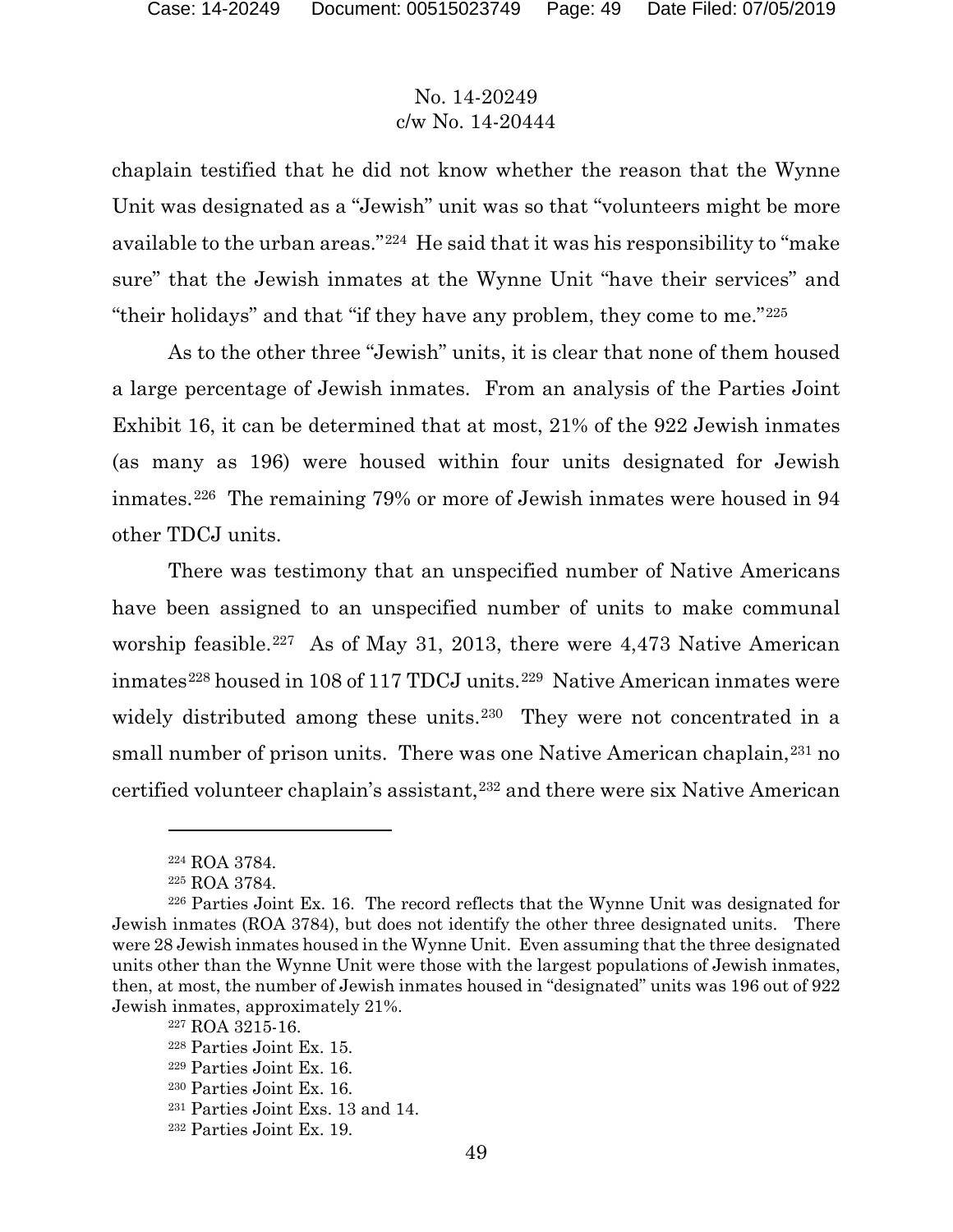volunteers.[233](#page-49-0) That results in a ratio of 1 chaplain or volunteer to 744 Native American inmates. Native American inmates had access to far fewer chaplains and volunteers than Muslim inmates.

The district court concluded that TDCJ had assigned "Muslim inmates[] primarily to housing units that are long distances from population centers where a significant numbers [sic] of Muslim civilians reside."[234](#page-49-1) The district court detailed evidence of the number of Muslim inmates confined in particular counties as compared to the Muslim populations in those counties.[235](#page-49-2) The district court concluded, "[w]hether it is the intent of the TDCJ to assign Muslim inmates to areas in the state where Muslim volunteers do not reside that, nevertheless, is the effect of unit assignments."[236](#page-49-3) These findings imply that TDCJ could and should house Muslims in prison units closer to larger populations of Muslims. But there is no evidence that there are any TDCJ prison units that are close to larger populations of Muslims or that it is physically feasible to house 6,775 Muslim inmates near larger populations of Muslims.

Brown's brief in this court implicitly acknowledges that *none* of Texas's prison units are located near Muslim residents. Brown asserts that the TDCJ has "construct [ed] ... prison units in areas where there are plentiful Christian volunteers but virtually no Muslim residents anywhere close." But there is absolutely no evidence that the State of Texas has chosen prison locations based on faith preferences of inmates, the proximity of civilian populations of particular faiths, or to create distances from Muslim civilian populations.

<span id="page-49-0"></span><sup>233</sup> Parties Joint Ex. 18.

<span id="page-49-1"></span><sup>234</sup> *Brown v. Livingston*, 17 F. Supp. 3d 616, 623 (S.D. Tex. 2014).

<span id="page-49-2"></span><sup>235</sup> *Id*. at 623-24.

<span id="page-49-3"></span><sup>236</sup> *Id*. at 623.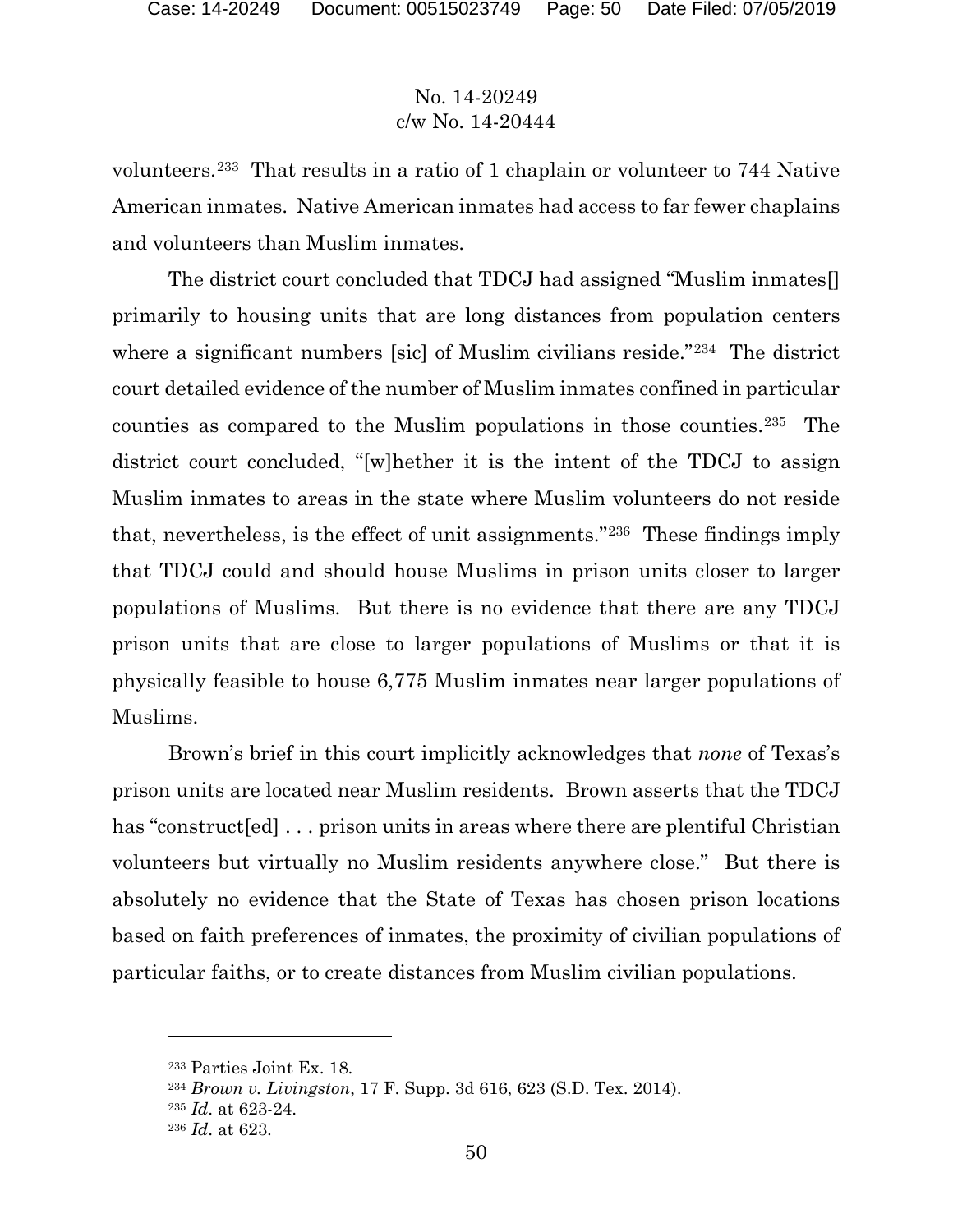**2**

The evidence does not support the conclusion that the assignment of some Jewish and Native American inmates to particular units resulted in greater access to chaplains or volunteers than was available to Muslim inmates. I will nevertheless assume that the TDCJ intentionally assigned some number of Jewish and Native American inmates to specific prison units to facilitate the exercise of their respective religious beliefs but did not do so for any Muslim inmates.

The first consideration under *Turner* is whether such a policy has a valid, rational connection to the governmental interest in providing reasonable opportunities for all inmates to exercise their religious freedom rights. As previously noted, the Supreme Court has recognized that prison officials are not required to provide "identical facilities or personnel" to "every religious sect or group within a prison."[237](#page-50-0) Jewish and Native American volunteers were even more scarce than Muslim volunteers. There were no Jewish chaplains, only one paid outside Jewish chaplain, and there was one Native American Chaplain. Assigning some Jewish inmates and some Native American inmates to specific prison units to facilitate the opportunity for religious exercise for those inmates, was reasonable.

The second *Turner* consideration is whether there are alternative means for Muslim inmates to exercise their Establishment Clause rights. Eliminating any favoritism that might have been shown to Muslim inmates is not the remedy that the plaintiffs seek. Nor is there evidence that, had Muslim inmates been housed differently, their opportunities for religious exercise would have been increased.

<span id="page-50-0"></span><sup>237</sup> *Cruz v. Beto*, 405 U.S. 319, 322 n.2 (1972).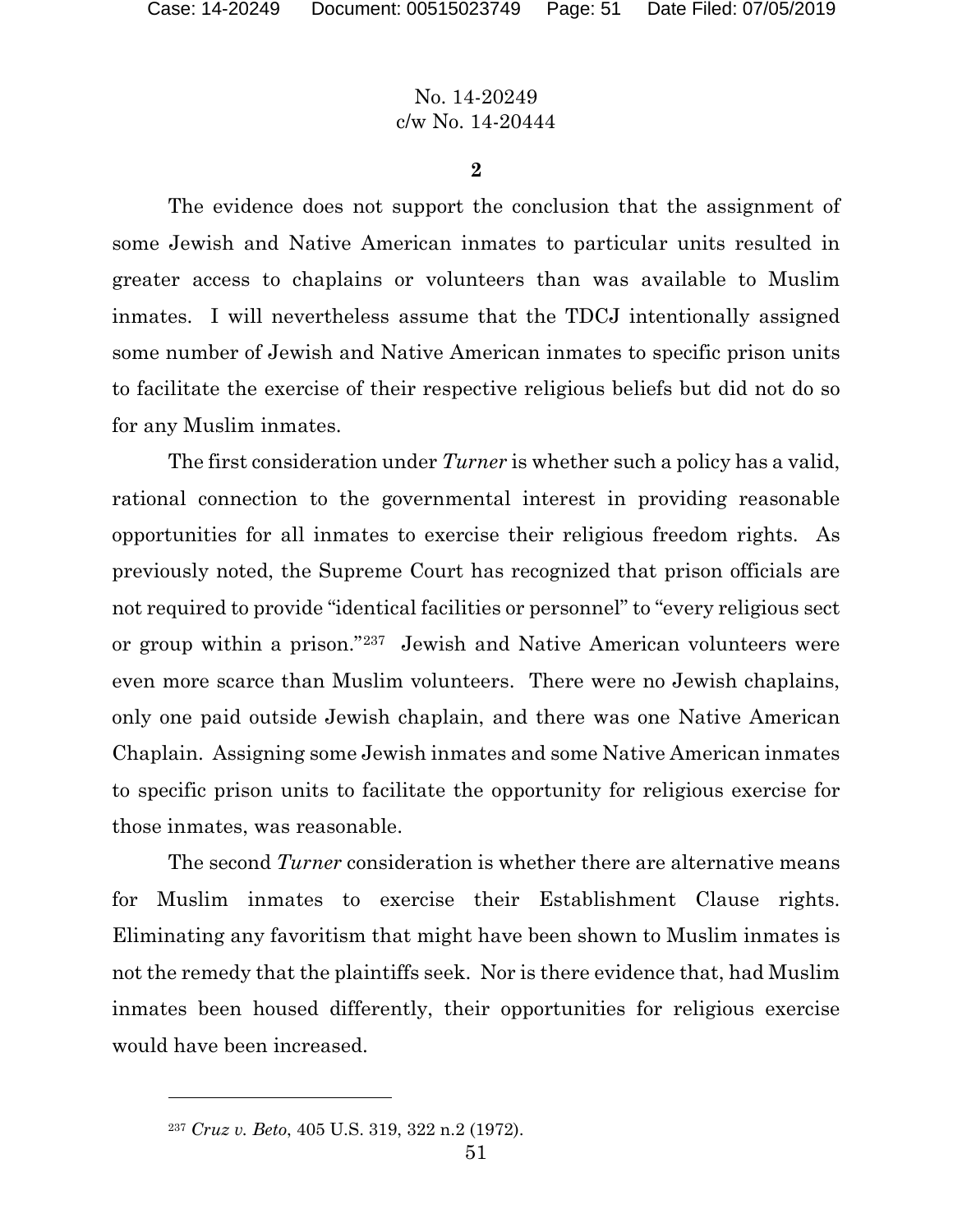The evidence is silent as to the third *Turner* consideration, which is the impact on guards, other inmates, or the allocation of prison resources generally. With regard to the fourth *Turne*r factor, it does not appear that ceasing to assign Jewish and Native American inmates in the way that the TDCJ has done would either decrease the "favoritism" shown to those inmates or increase Muslim inmates' opportunities to worship and study. There is no evidence that Jewish or Native American inmates enjoyed more than one hour of worship each week, or its equivalent. The number of Muslim volunteers exceeded the relative number of Jewish and Native American volunteers even under the TDCJ's existing housing policies, and there is no indication that changing that policy would have any effect other than reducing the opportunities for religious exercise by Jewish and Native American inmates.

The TDCJ's housing policies do not fail *Turner*'s rationality review. The policy does not violate the Establishment Clause.

#### **D**

Brown argues that the direct supervision policy applies only to religious activities and not to secular ones within TDCJ's prisons and therefore, that the direct supervision policy violates the Establishment Clause. The district court did not ground its finding of an Establishment Clause violation on such a basis.

Brown contends, without any record citations, that band, choir practice, craft shop, and Safe Prison Program classes are indirectly supervised. As a factual matter, the evidence reflects that secular activities in prisons that are not directly supervised almost invariably involve inmates who have been screened for disciplinary violations. Religious gatherings, by contrast, involve inmates with varying security classifications. Applying the *Turner* considerations, there was no Establishment Clause violation.

52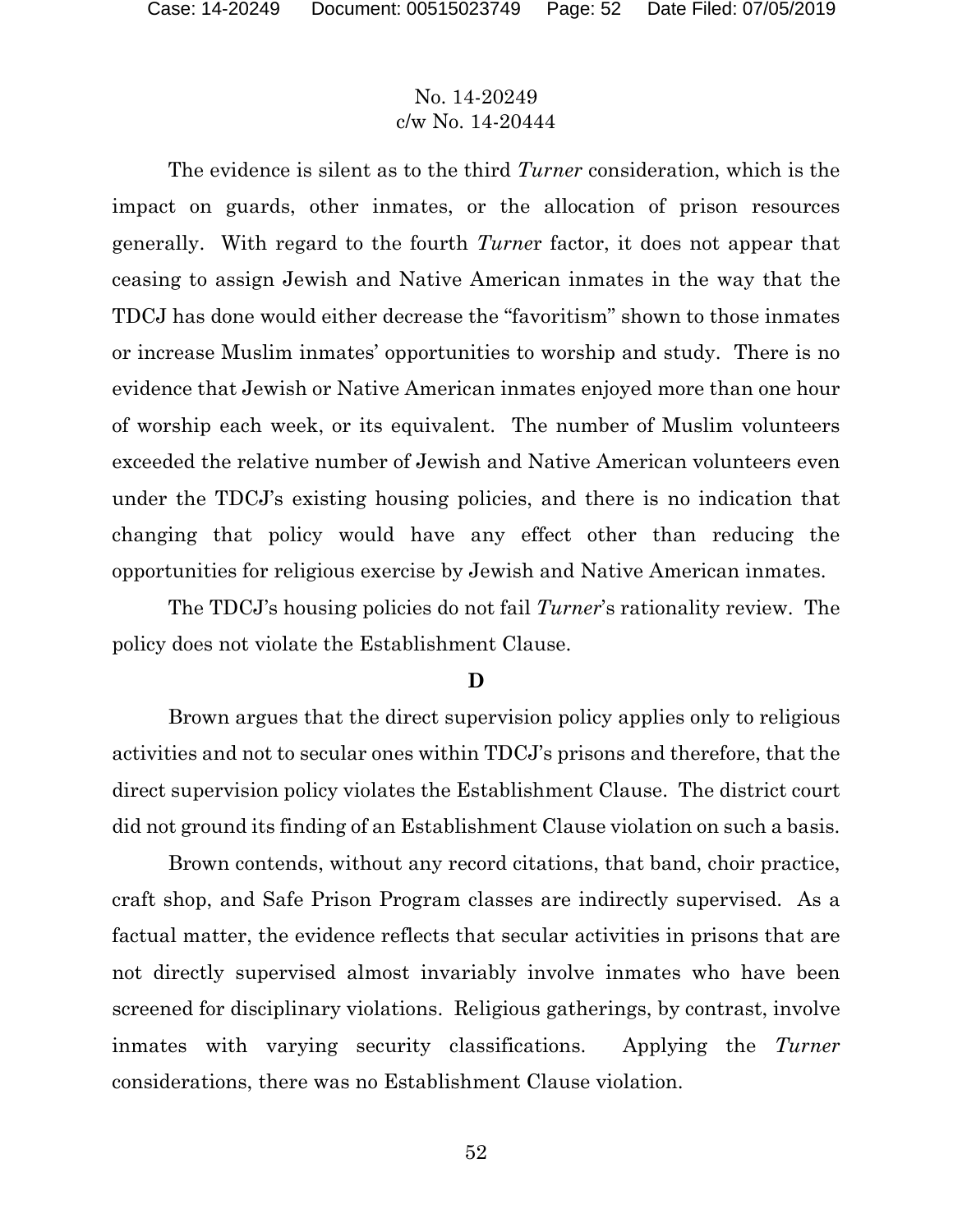The first *Turner* inquiry is whether there is a "valid, rational connection' between the prison regulation and the legitimate governmental interest put forward to justify it."[238](#page-52-0) Two inmates testified that two craft shops at the Robertson Unit were indirectly supervised.[239](#page-52-1) However, another witness testified that craft shops are directly supervised,[240](#page-52-2) and the unrefuted testimony was that all inmates in all craft shops were "screened very closely."[241](#page-52-3) Being allowed to go to craft shop was "a kind of a privilege," and "craft shop privileges" could be lost due to disruptive conduct.[242](#page-52-4) The evidence reflects that "[t]here's a big difference between craft shop and religious services."[243](#page-52-5) The evidence was undisputed that TDJC "screen[s] all the offenders in the craft shop . . . very closely," but "these offenders going to all these religious services all across the unit in different custodies" are "not screened and they have gang tendencies and staff assault histories and weapons possessions."[244](#page-52-6) There is therefore "a greater propensity for violence in [TDCJ's] open-call services than these other faith groups that are directly supervised now."[245](#page-52-7) Muslim inmates who attend Jumu'ah are not screened based on disciplinary criteria or offender category.

There was evidence that at one prison in the TDCJ system, the Robertson Unit, a Christian choir was permitted to practice in a multi-purpose room with an officer stationed outside, looking in through a window that went

<span id="page-52-5"></span><span id="page-52-4"></span><span id="page-52-3"></span><span id="page-52-2"></span><span id="page-52-1"></span><span id="page-52-0"></span><sup>238</sup> *Turner v. Safley*, 482 U.S. 78, 89 (1987) (quoting *Block v. Rutherford*, 468 U.S. 576, 586 (1984)).

<sup>239</sup> ROA 2666; 3252-3253; 3264-3267; 4060.

<sup>240</sup> ROA 4058-4060.

<sup>241</sup> ROA 4176.

<sup>242</sup> ROA 4175-76.

<sup>243</sup> ROA 4176.

<span id="page-52-6"></span><sup>244</sup> ROA 4176.

<span id="page-52-7"></span><sup>245</sup> ROA 4176.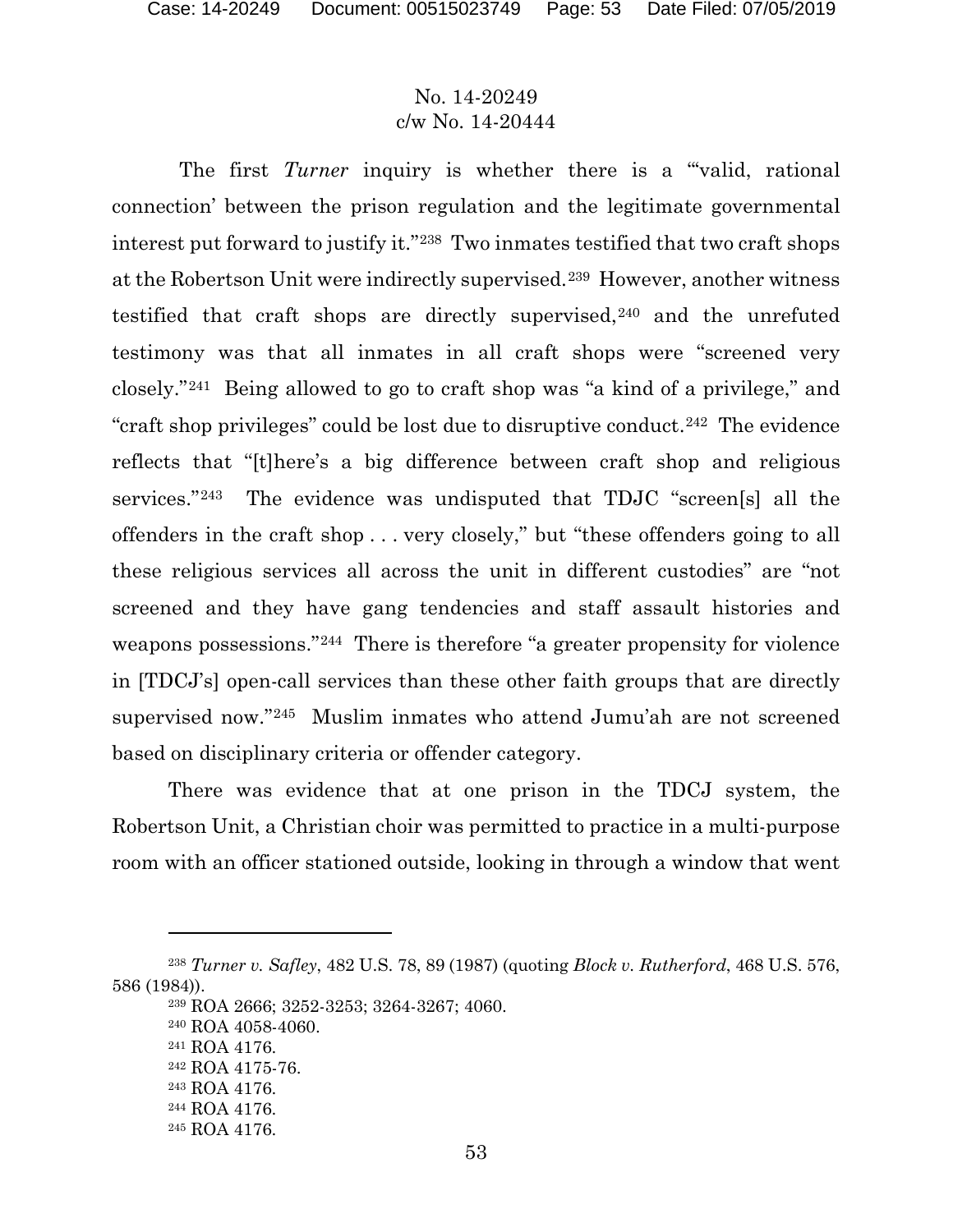from the ceiling to waist level.<sup>[246](#page-53-0)</sup> This occurred for a ten-year period, but choir practice was discontinued by an assistant warden.<sup>[247](#page-53-1)</sup> The record is silent as to whether these inmates were screened based on their disciplinary records or offender category.

With regard to dormitories, the evidence reflected that "dormitory offenders are screened. They're some of [TDCJ's] best offenders and they're not coming from all over the facility."[248](#page-53-2) There was also testimony that

[t]he offenders in the dorm housing area are around each other every day, day in and day out, when they're not working . . . . The offenders that go to programmatic activities such as religious services, they don't have access to each other every day. So, you're more concerned about gatherings that bring offenders from different areas of the facility because of things that they could be doing that is not appropriate for whatever the program is, whether it be religious or education or whatever.<sup>[249](#page-53-3)</sup>

A TDCJ witness testified that other than some of the craft shops and dormitories, there are no situations in which indirect supervision is used.[250](#page-53-4) A TDCJ witness testified that inmates are directly supervised when they are in outdoor recreation areas and when in day rooms engaging in other secular activities.[251](#page-53-5)

There is a rational connection between the direct supervision policy for religious gatherings of more than four inmates and the legitimate governmental interest in safety and security in prisons. The evidence of

<span id="page-53-0"></span><sup>246</sup> ROA 3253; 3263-64.

<span id="page-53-1"></span><sup>247</sup> ROA 3264.

<span id="page-53-3"></span><span id="page-53-2"></span><sup>248</sup> ROA 4205; *see also* ROA 4139-4140.

<sup>249</sup> ROA 3720-21.

<span id="page-53-4"></span><sup>250</sup> ROA 4201; 4205-06.

<span id="page-53-5"></span><sup>251</sup> ROA 4141.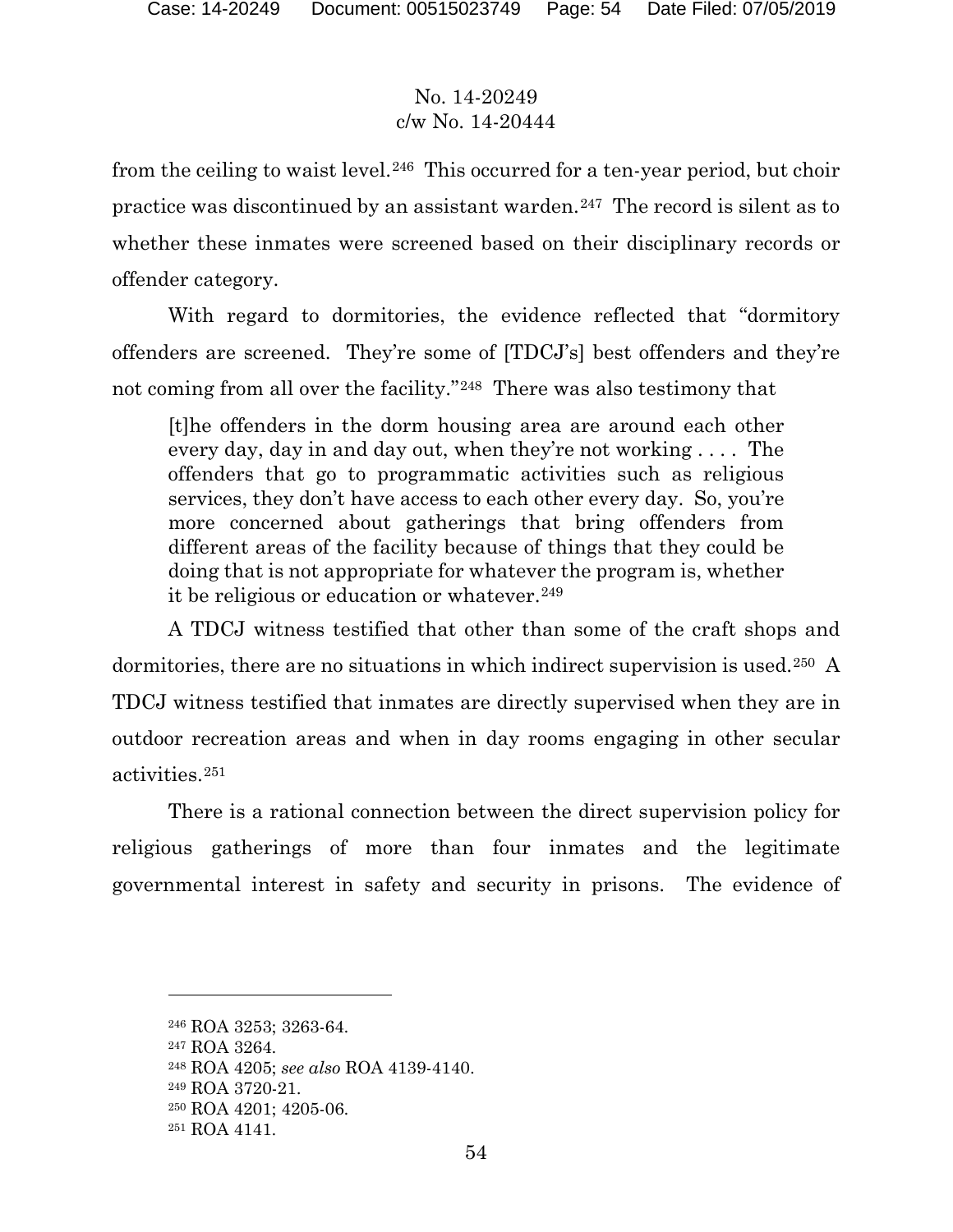indirect supervision of some secular activities by some inmates, who were screened, does not undermine the rationality of that connection.

The second and third *Turner*[252](#page-54-0) factors have been considered above, and that discussion will not be repeated. As to the fourth consideration, "the absence of ready alternatives is evidence of the reasonableness of a prison regulation."[253](#page-54-1) Restricting indirectly supervised religious gatherings to inmates who are not security risks would not address legitimate concerns associated with inmate-led services and studies, discussed above.

The district court did not err in failing to conclude that the Establishment Clause was violated because some secular activities by inmates who were screened based on their disciplinary records were permitted to gather for secular activities while indirectly supervised.

#### **VII**

In sum, we hold that the consent decree does not remain necessary to correct current and ongoing violations of RLUIPA, the Free Exercise Clause, or the Establishment Clause. Accordingly, the TDCJ's motion to vacate the consent decree should have been granted.

The district court also awarded attorneys' fees to Brown and the Inmate Intervenors as prevailing parties pursuant to 42 U.S.C. § 1988(b).<sup>254</sup> However, in light of our conclusion as to the merits of the TDCJ's motion to vacate the consent decree, Brown and the Inmate Intervenors are not prevailing parties. We vacate the award of attorneys' fees.

<span id="page-54-2"></span><span id="page-54-1"></span><span id="page-54-0"></span><sup>252</sup> *Turner v. Safley*, 482 U.S. 78, 90 (1987) ("A second factor . . . is whether there are alternative means of exercising the right that remain open to prison inmates," and "[a] third consideration is the impact accommodation of the asserted constitutional right will have on guards and other inmates, and on the allocation of prison resources generally.").

<sup>253</sup> *Id*. <sup>254</sup> ROA 2021.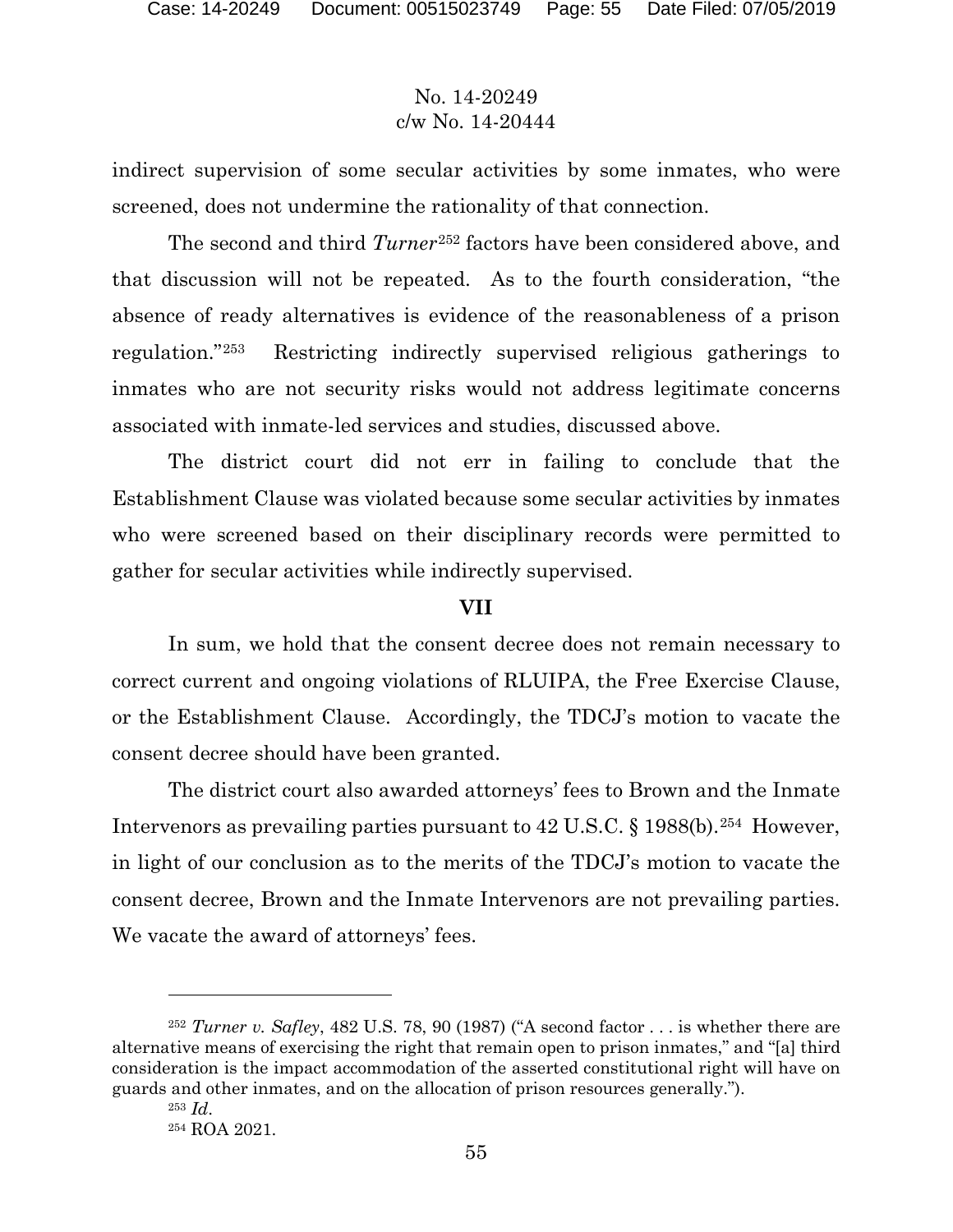No. 14-20249 c/w No. 14-20444 \* \* \*

For the foregoing reasons, the district court's denial of the TDCJ's motion to terminate the consent decree and award of attorneys' fees to Brown and the Inmate Intervenors were in error. The district court's judgment is REVERSED, and the consent decree is terminated.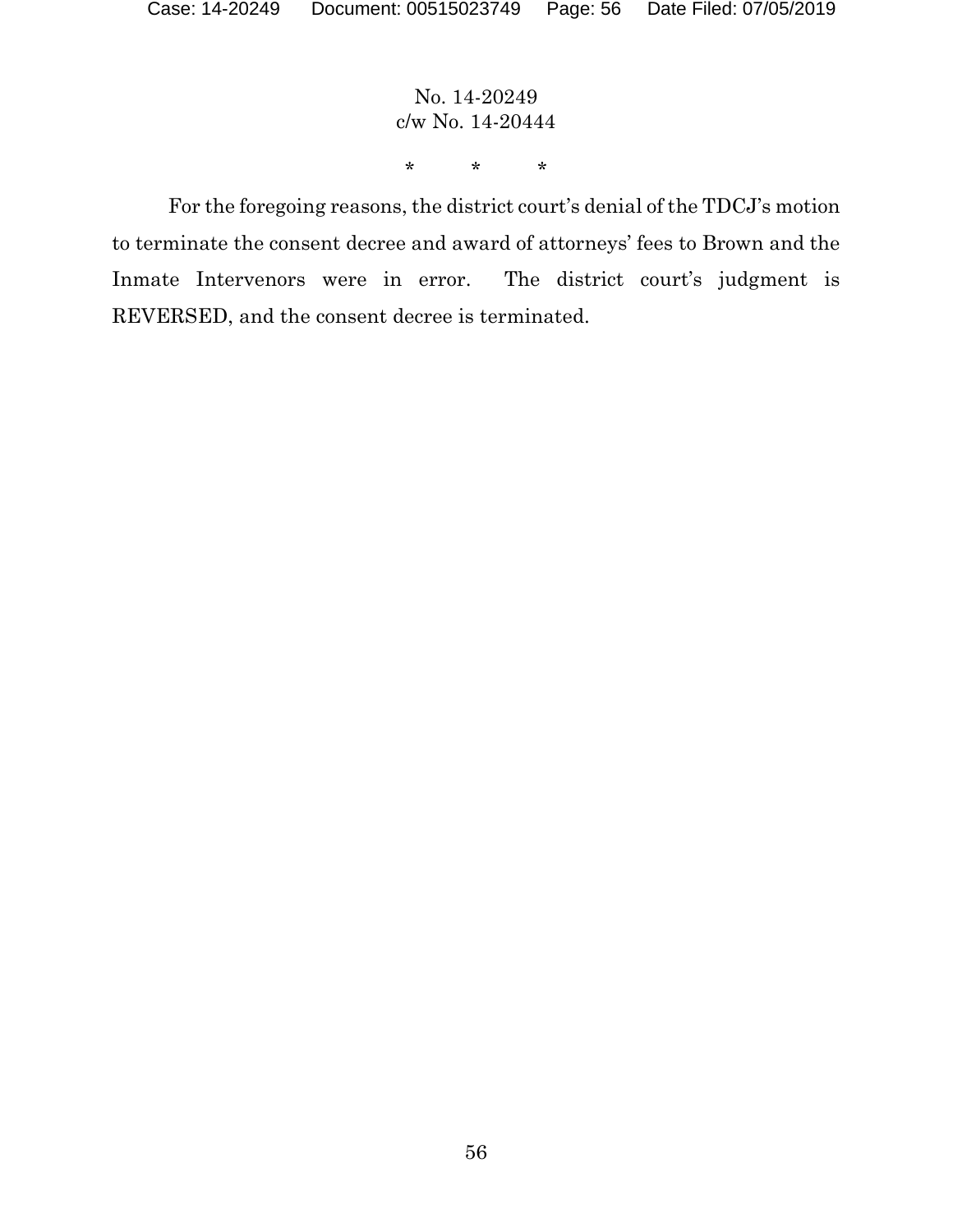$\overline{a}$ 

# No. 14-20249 c/w No. 14-20444

KING, Circuit Judge, concurring in part and concurring in the judgment:

I join in Parts I, II, III, IV, V, and VII of Judge Owen's opinion. I do not join in part VI because I would conclude that the Texas Department of Criminal Justice's housing policy violates the Establishment Clause. Nevertheless, the Consent Decree is broader than necessary to remedy this violation. The inmates therefore fail to meet their burden under the Prison Litigation Reform Act to continue the Consent Decree. Accordingly, I also concur in the judgment. $1$ 

<span id="page-56-0"></span><sup>&</sup>lt;sup>1</sup> The TDCJ filed its notice of appeal in this case more than five years ago. This panel heard oral argument almost four years ago. The panel's delay in deciding this case is inexcusable. I will not invite further delay by writing more.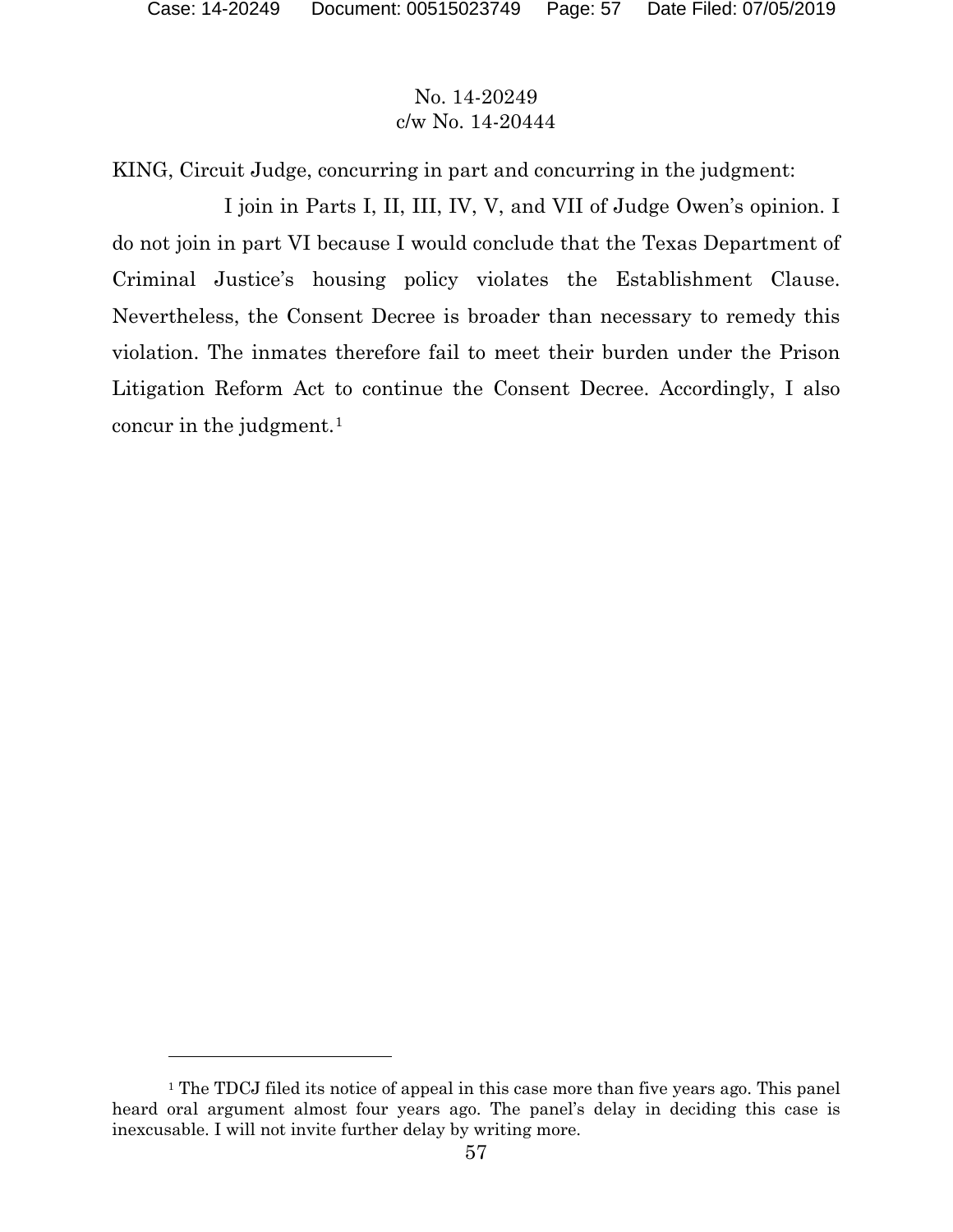$\overline{a}$ 

# No. 14-20249 c/w No. 14-20444

JAMES L. DENNIS, Circuit Judge, dissenting:

The district court concluded that portions of the district court's 1977 consent decree were required to prevent a violation of Muslim inmates' rights to religious freedom under the Religious Land Use and Institutionalized Persons Act (RLUIPA). The majority reverses, holding that the Texas Department of Criminal Justice (TDCJ) was not responsible for the substantial burden imposed on Muslim inmates' religious exercise.<sup>[1](#page-57-0)</sup> I disagree, and would affirm the district court's judgment. The TDCJ's current course of action, the "Scott Plan," violates the rights of Muslim prisoners in Texas under the RLUIPA. The Scott Plan imposes a substantial burden on Muslim prisoners' religious exercise, does not further a compelling governmental interest, and, even assuming it furthered some governmental interest, is not the least restrictive means of doing so. The district court recognized this RLUIPA violation and determined that certain provisions of the 1977 consent decree needed to continue in effect to protect Muslim inmates from a continuing violation of RLUIPA. The district court also determined the other requirements of the Prison Litigation Reform Act (PLRA) were satisfied, justifying continuing prospective relief. In reversing the district court as to the RLUIPA violation, the majority seriously errs. For these reasons, I respectfully dissent.

**I**

The consent decree that is the subject of this litigation is the result of a 1977 lawsuit brought by Bobby Brown, a Muslim prisoner who claimed that

<span id="page-57-0"></span><sup>&</sup>lt;sup>1</sup> I do not agree fully with the majority's analysis in other portions of the opinion, such as the Free Exercise and Establishment Clause issues. I do not address these portions of the opinion fully here because the district court should be affirmed solely on the basis of the ongoing violation of RLUIPA.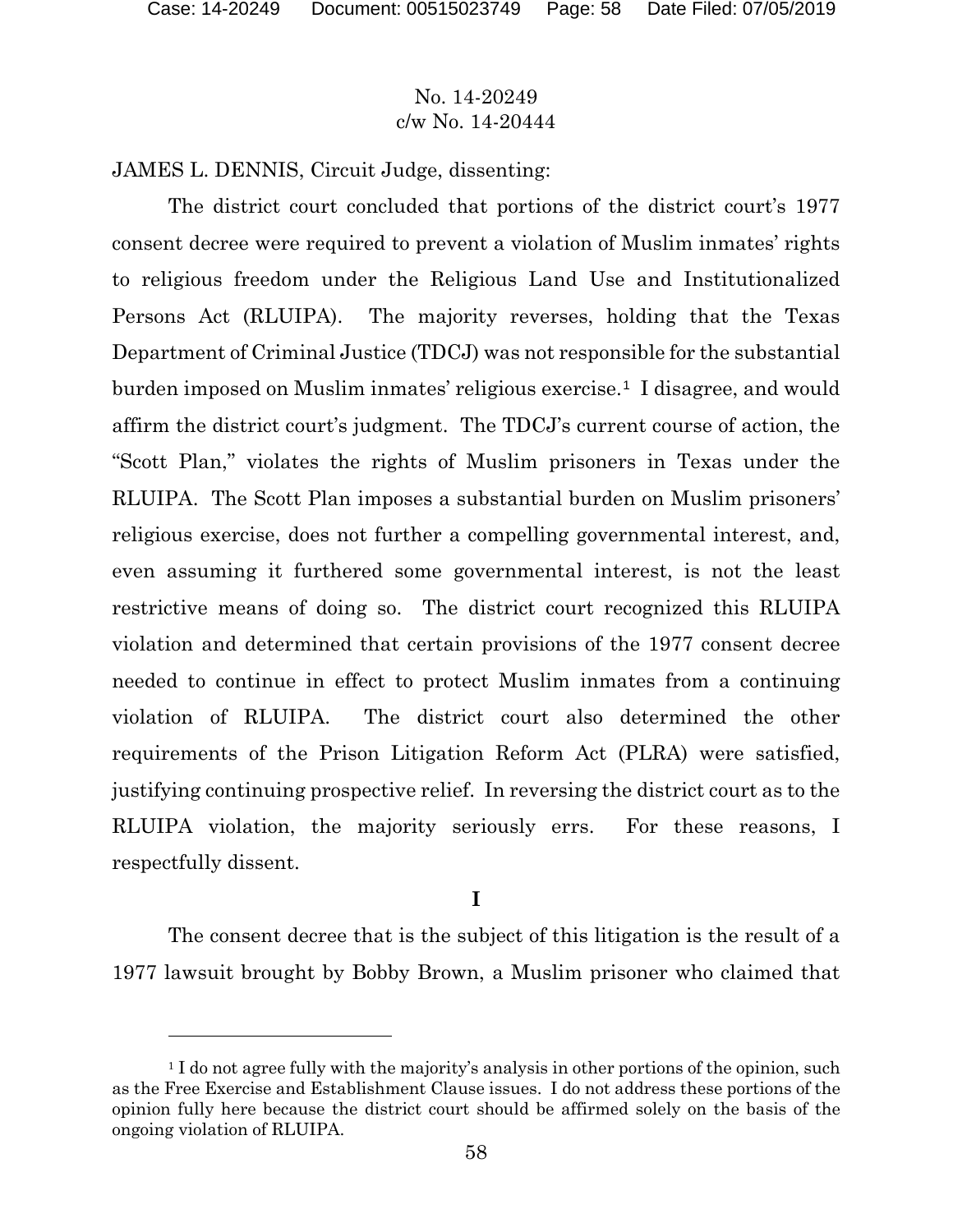Texas prisons unlawfully restricted Islamic religious exercise. The parties resolved the case with the consent decree, which mandated that Muslim prisoners be afforded equal time for religious activities as compared to Protestant, Catholic, and Jewish inmates, or at least no less than two hours a week. The consent decree requires that if a prison-employed chaplain or volunteer is available, he or she shall supervise the gathering. If neither is available, however, it is decreed that Muslim prisoners may gather to conduct their religious services "under appropriate supervision," which has taken the form of indirect supervision. From 1977 to 2012, while the consent decree was in effect, Muslim prisoners gathered for religious services under indirect supervision, with a prison official in the vicinity surveilling intermittently through a window or video and audio surveillance.

In 2009, William Scott, a Jehovah's Witness prisoner of the State of Texas, sued the State claiming that Jehovah's Witnesses, like Muslims, should be allowed to meet for group religious exercise under indirect supervision. Compl. (Dkt. No. 1), *Scott v. Pierce*, No. 4:09-CV-3991 (S.D. Tex. Dec. 11, 2009). The district court in the *Scott* case held the disparate treatment between Jehovah's Witnesses and Muslims violated the Establishment Clause and ordered the State to propose a method of compliance. *Scott v. Pierce*, 4:09- CV-3991, 2012 U.S. Dist. LEXIS 190126, at \*15 (S.D. Tex. May 7, 2012) (unpublished). In its attempt at compliance, the State submitted the Scott Plan, which required direct supervision for all religious services, including Muslim services. Proposed Compliance Plan (Dkt. No. 69), *Scott v. Pierce*, No. 4:09-CV-3991 (S.D. Tex. Sept. 4, 2012). In practice, the Scott Plan—requiring direct supervision of all religious services—contravened the consent decree requiring that Muslim prisoners be permitted to gather "under appropriate supervision" where direct supervision was unavailable.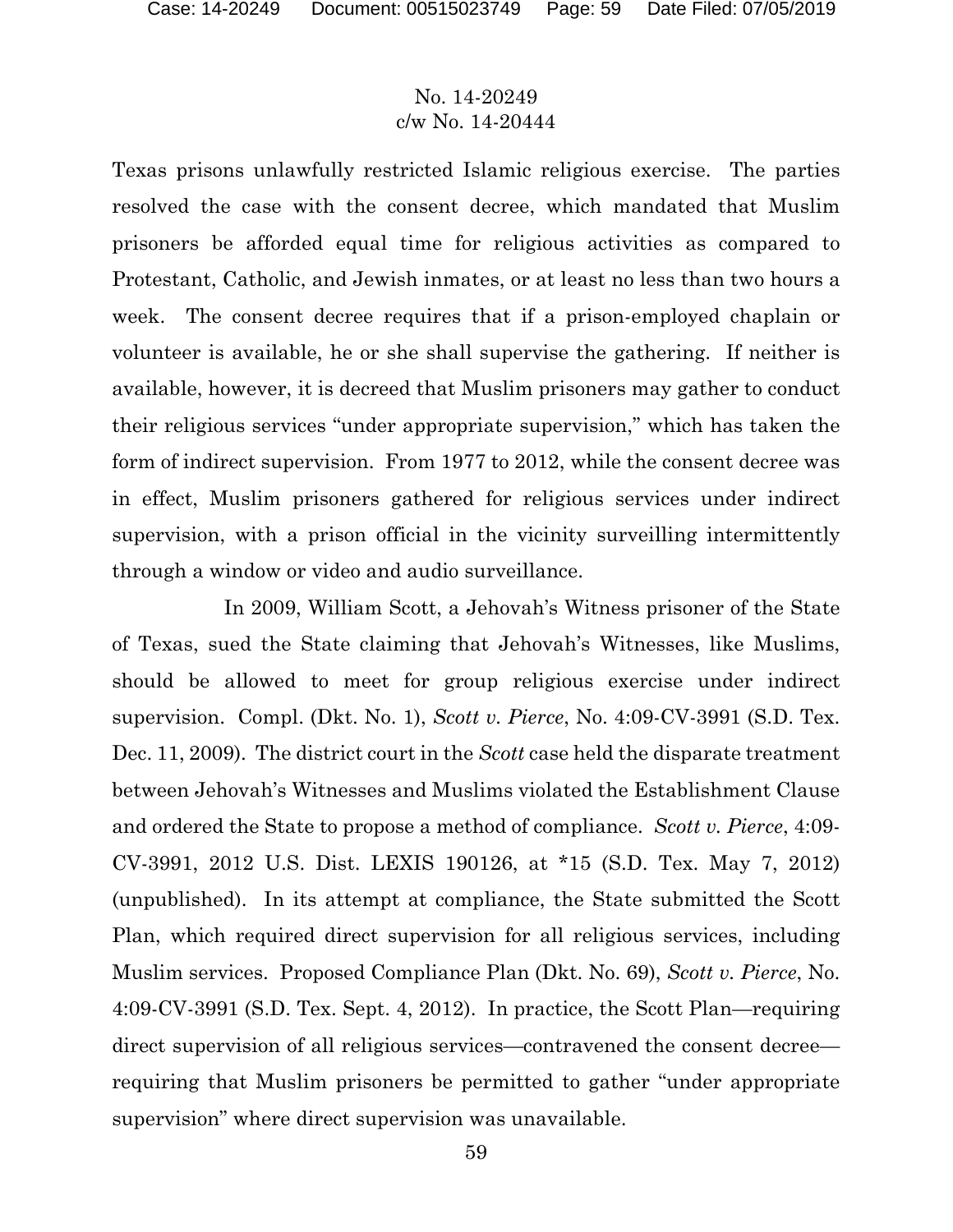$\overline{a}$ 

#### No. 14-20249 c/w No. 14-20444

Because the Scott Plan directly conflicts with the consent decree, the TDCJ moved in August 2012 to terminate the consent decree pursuant to the PLRA.[2](#page-59-0) The district court denied TDCJ's motion, finding that the portions of the consent decree that afford Muslim prisoners the right to equal time for religious exercise as afforded to prisoners of other faiths were necessary to prevent the violation of a federal right. Although TDCJ appeals from that denial, it failed to challenge the district court's underlying factual findings in its opening brief.

#### **II**

The majority holds that the district court erred in finding a continuing violation of RLUIPA. That statute provides that the government shall not "impose a substantial burden on the religious exercise of a person residing in or confined to an institution," unless the government can prove that the substantial burden "(1) is in furtherance of a compelling governmental interest; and (2) is the least restrictive means of furthering that compelling governmental interest." 42 U.S.C. § 2000cc-1. The majority does not dispute the undoubtedly substantial burden imposed on Muslim inmates by the Scott Plan. Instead, the majority holds that any burden placed on Muslim inmates was not, as a matter of law, caused by the TDCJ. In my view, this conclusion is based on an erroneous reading of our case law in this area.

<span id="page-59-0"></span><sup>2</sup> Under the PLRA, the filing of a motion to terminate automatically stays the effectiveness of a consent decree issued pursuant to that statute. 18 U.S.C. § 3626(e). After the district court denied the motion to terminate the consent decree, this court continued the PLRA's stay of the consent decree pending appeal, such that since 2012, the consent decree has not been in effect and Muslim inmates have been subjected to the Scott Plan, under which they are not afforded the opportunity to meet without direct supervision.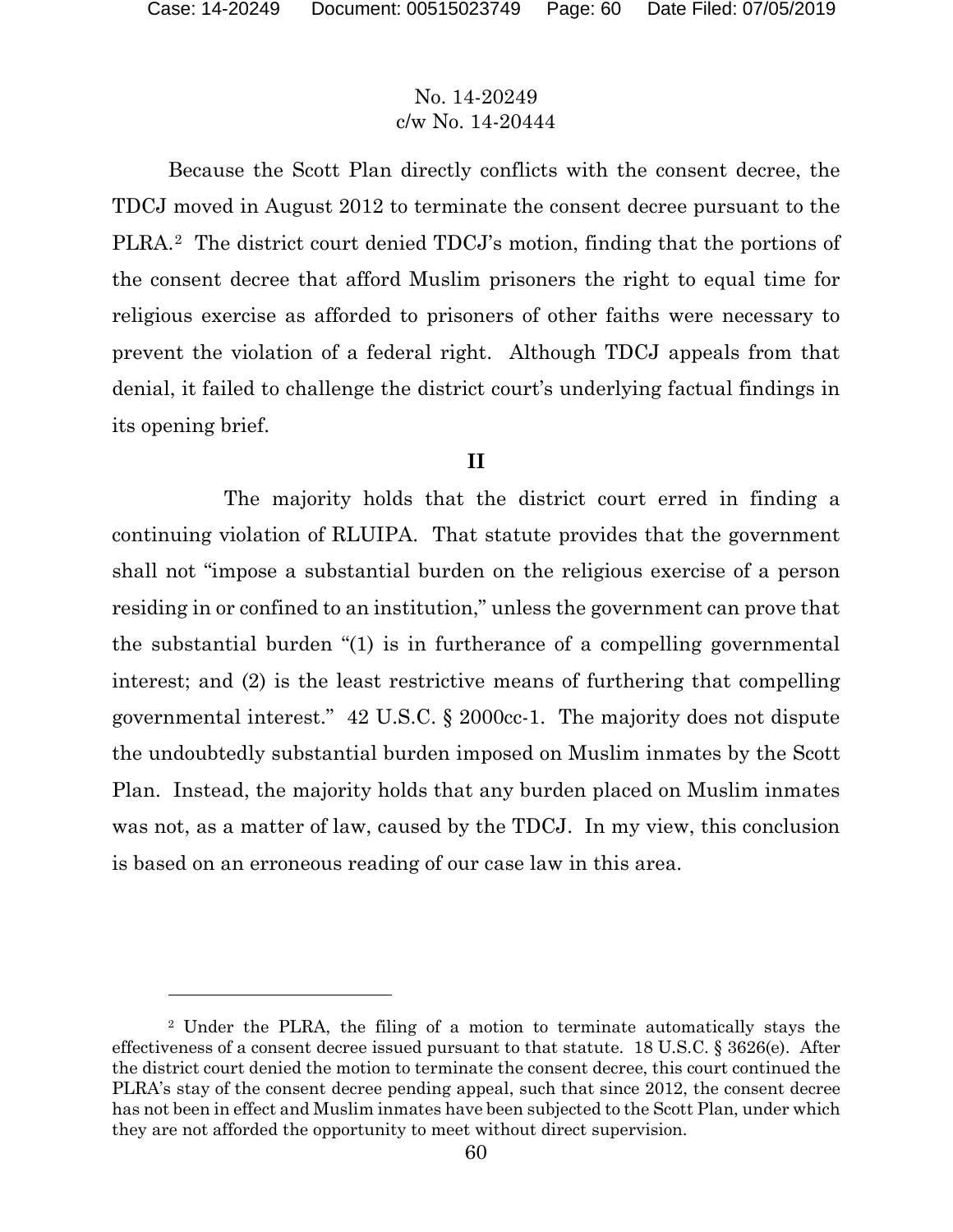#### **A**

The majority opinion's principal conclusion with respect to plaintiffs' RLUIPA claim is that, as a matter of law, the TDCJ did not cause the substantial burden Muslim inmates faced. Instead, the majority reasons, the substantial burden on Muslim inmates was caused by the lack of outside volunteers available to supervise Muslim services. The majority's reasoning draws on a single line from *Adkins v. Kaspar*, in which a panel of this court stated that the burden on the religious exercise of members of the Yahweh Evangelical Assembly (YEA) in Texas prisons "results . . . from a dearth of qualified outside volunteers . . ., not from some rule or regulation that directly prohibits such gatherings." 393 F.3d 559, 571 (5th Cir. 2004). However, the majority ignores *Adkins*'s further admonition that analyzing whether a substantial burden exists under RLUIPA "requires a case-by-case, fact-specific inquiry," because we have not "craft[ed] a bright-line rule." *Id.* at 571. Here, the majority flouts this cautionary language by converting a single sentence in *Adkins* into a bright-line rule that Texas inmates cannot establish causation against TDCJ with respect to the requirement that they be directly supervised for religious services.

Although *Adkins* itself reveals the error in the majority's analysis, this panel is not the first to interpret *Adkins*. In *Mayfield v. Texas Department of Criminal Justice*, 529 F.3d 599 (5th Cir. 2008), we held that the TDCJ violated RLUIPA by applying the direct-supervision rule—the same rule at issue in this case—to Odinist inmates. 529 F.3d at 614–15. *Mayfield* distinguished *Adkins*  because, unlike in *Adkins*, where "the volunteer policy was implemented uniformly," uneven application of the direct-supervision policy in *Mayfield*  "suggest[ed] that the burden [was] at least partially imposed by the TDCJ's disparate application." *Id.* at 614. The majority acknowledges *Mayfield* but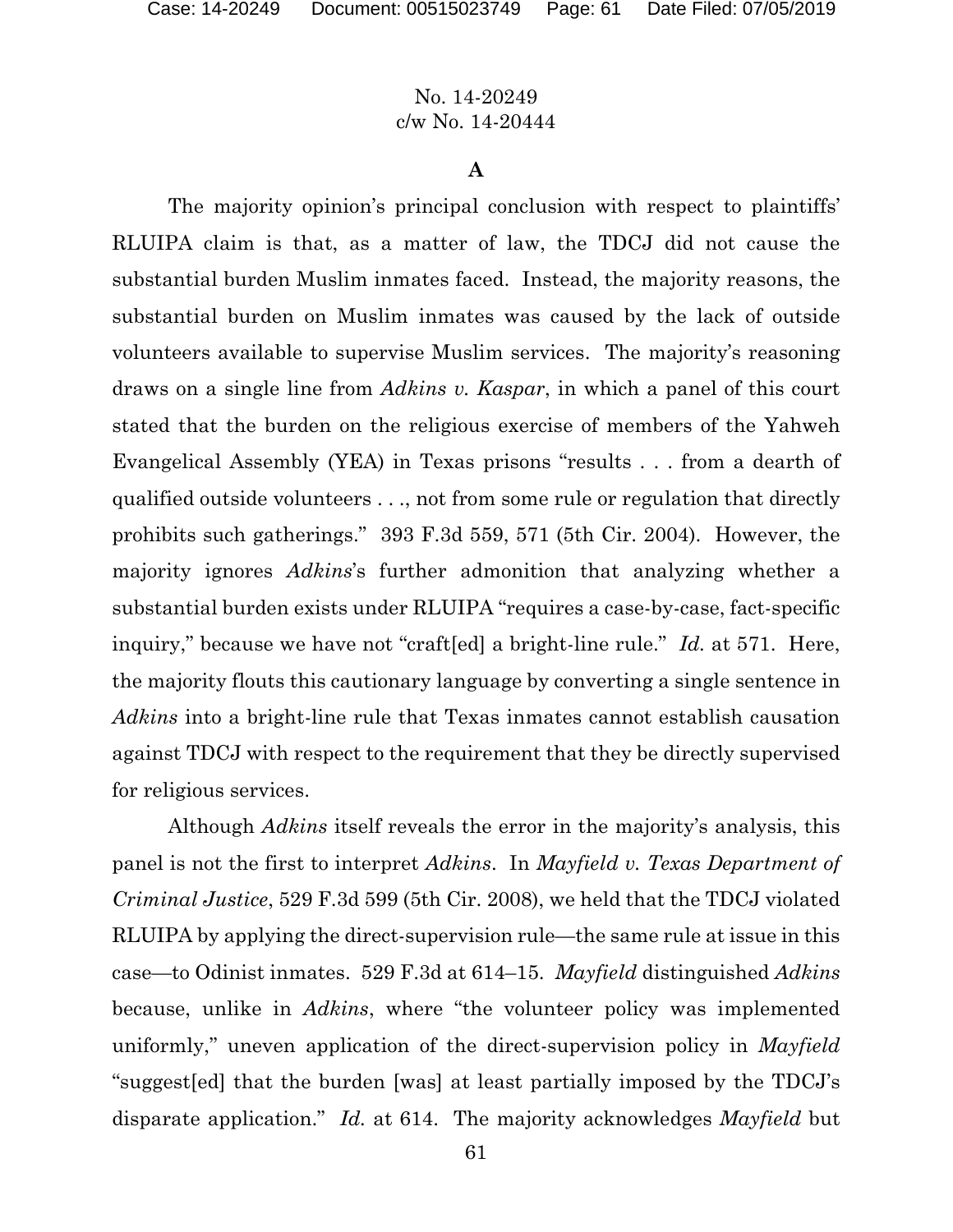$\overline{a}$ 

# No. 14-20249 c/w No. 14-20444

argues that *Adkins* nevertheless controls because "[t]he direct supervision requirement under the Scott Plan has been imposed uniformly, as it was in *Adkins*." *Supra* Part IV. I disagree. *Adkins* is distinguishable for at least two reasons.

First, as in *Mayfield*, there is evidence here that the TDCJ causes different religious groups to be treated differently. The district court explicitly found that "unlike Muslim inmates, Jewish inmates are specifically assigned to units in order that they are closer to prospective volunteers," and "[l]ikewise, Native American inmates are assigned to a specifically designated unit to facilitate access to each other and to enhance Native American religious activities." These factual findings were not challenged on appeal by TDCJ.[3](#page-61-0) This inconsistency between treatment of Muslim inmates versus Native American and Jewish inmates reflects that, although the direct-supervision policy on its face may appear to apply uniformly, the extent of its effects has been intentionally tempered with respect to some, but not other, groups. This, like the evidence in *Mayfield* of inconsistent application of the policy, "suggest[s] that the burden is at least partially imposed by the TDCJ's disparate application." *Mayfield*, 529 F.3d at 614; *see also Newby v. Quarterman*, 325 F. App'x 345, 350 (5th Cir. 2009) (distinguishing *Adkins* and holding that "total lack of approved Buddhist volunteers" and the resulting "preclu[sion of] members of the Buddhist faith . . . from meeting" reflected a substantial burden caused by the State under RLUIPA).

Second, in finding that the TDCJ did not cause the substantial burden suffered by YEA adherents, *Adkins* gave significant weight to the fact that two

<span id="page-61-0"></span><sup>&</sup>lt;sup>3</sup> The TDCJ argues for the first time in its reply brief that the district court made clear errors of fact, but this court does not consider arguments first raised in a reply brief. *See United States v. Prince*, 868 F.2d 1379, 1386 (5th Cir. 1989).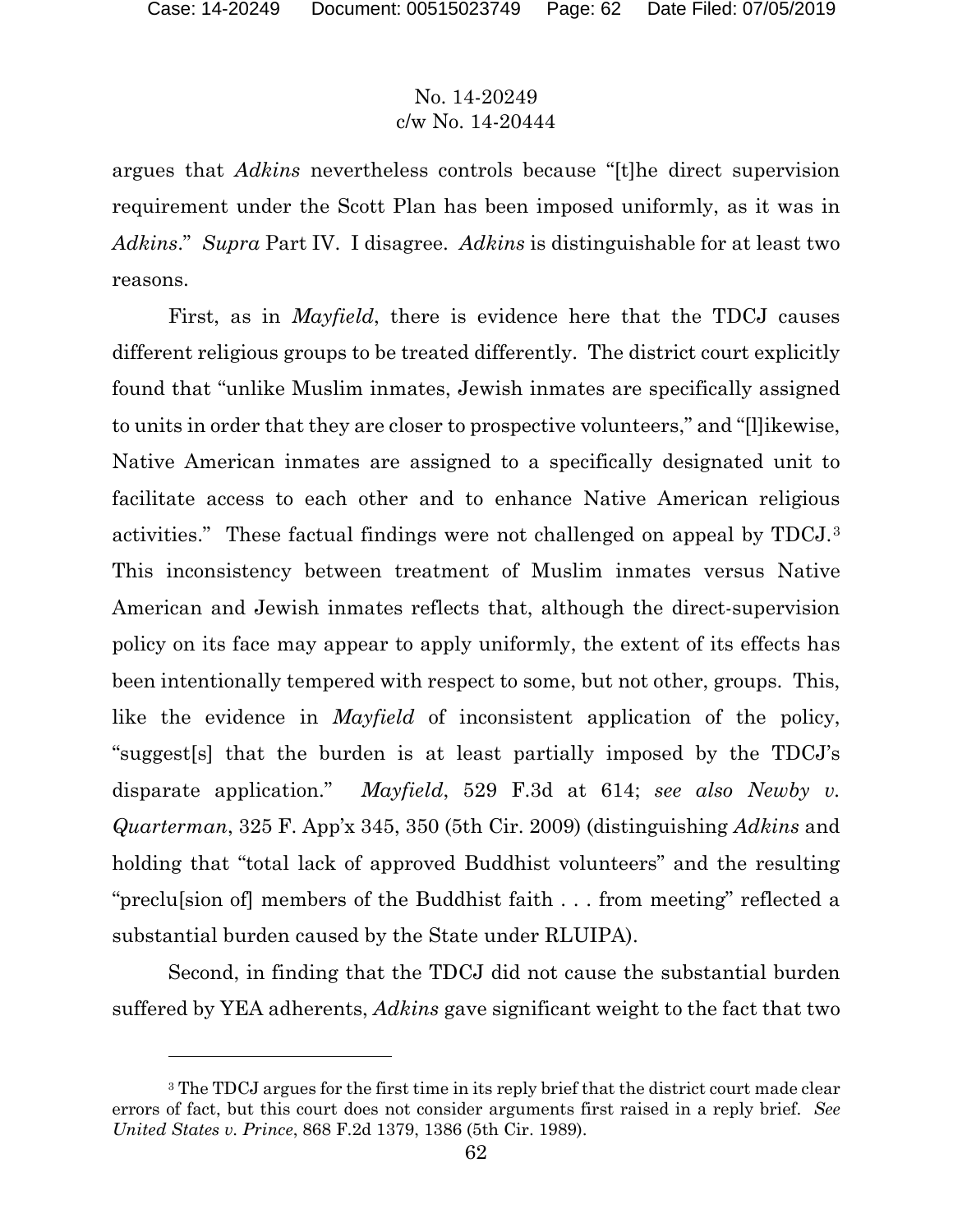additional individuals would soon become volunteers, providing a significant addition of volunteers for the small group of 25 to 30 YEA prisoners at issue in that case. *See* 393 F.3d at 571. The district court's findings indicate no such alleviation will ever occur for Muslim inmates. Contrary to *Adkins*, there is evidently no hope here for future additional Muslim volunteers, because (1) "[a] large number of Muslim inmates are assigned to units that are located predominately in remote areas of the state where few Muslim civilians reside" to serve as volunteers, (2) the Muslim practice of "Jum'ah . . . must occur shortly after midday on Fridays, a day when potential volunteers are at work and unable to travel to prison units to participate" whereas "Protestant services are commonly held on weekends," and (3) unlike the 25 to 30 YEA adherents in *Adkins*, for whom an additional two volunteers would make a meaningful impact, "approximately 6,775 inmates have expressed a religious preference for the Muslim group" in Texas prisons.

Accordingly, the majority's conclusion that the TDCJ did not cause the substantial burden imposed on Muslim inmates is incorrect, and its reliance on *Adkins* to reach that conclusion is misplaced, as *Adkins* is distinguishable. The district court correctly found that the Scott Plan imposed a substantial burden on Muslim inmates' religious exercise, and I would affirm that finding.

#### **B**

Because the majority finds that TDCJ did not cause the substantial burden on Muslim inmates' religious freedom, it finds no continuing RLUIPA violation and does not reach RLUIPA's other elements or the PLRA's requirements for continuing the consent decree. As discussed, I would affirm the district court's finding that the TDCJ created a substantial burden on Muslim inmates through application of the Scott Plan. I will therefore analyze RLUIPA's additional requirements that the substantial burden is in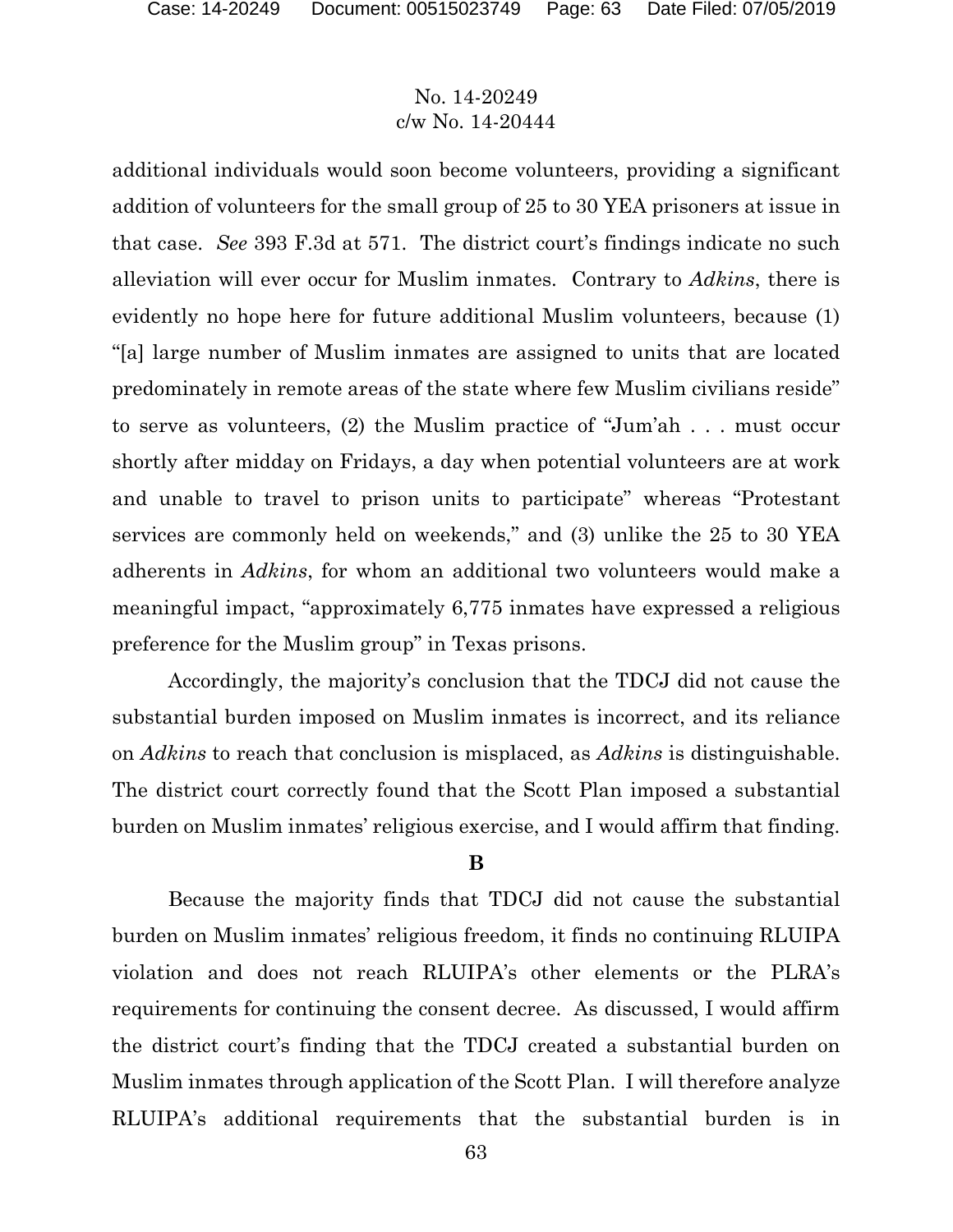l

### No. 14-20249 c/w No. 14-20444

furtherance of a compelling governmental interest and is the least restrictive means of furthering that interest. *See* 42 U.S.C. § 2000cc-1. The Scott Plan violates RLUIPA if the TDCJ fails to meet either prong. And if an RLUIPA violation is found, the PLRA's remaining requirements must be analyzed as they apply to the consent decree—whether the decree extends no further than necessary to correct the RLUIPA violation and is narrowly drawn and the least intrusive means to correct that violation. *See* 18 U.S.C. § 3626(b)(2)-(3). The district court found that (1) the TDCJ failed to demonstrate that the Scott Plan serves a compelling governmental interest or is the least restrictive means for furthering that interest; and (2) the remaining requirements of a PLRA for continuing the consent decree were met. Because the district court was correct on both fronts, I would affirm.

#### **1**

In order to escape an RLUIPA violation once a substantial burden has been established, the TDCJ must show the Scott Plan "is in furtherance of a compelling governmental interest" and "is the least restrictive means of furthering that compelling governmental interest."  $42 \text{ U.S.C.}$  §  $2000 \text{ cc-}1\text{(a)}\text{(1)}$ (2). The TDCJ did not meet either requirement.

As for the first requirement, instead of articulating a specific compelling interest, the TDCJ argues that, as a matter of law and based on security concerns, the direct-supervision policy advances a compelling governmental interest. Such generalized assertions fail to meet the fact-specific and individualized inquiry required by RLUIPA. *See Tagore v. United States*, 735 F.3d 32[4](#page-63-0) (5th Cir. 2013)<sup>4</sup> (substantial burden analysis in "RFRA requires the

<span id="page-63-0"></span><sup>4</sup> The fact that *Tagore* is a RFRA rather than RLUIPA case renders it no less applicable here. *See Cutter v. Wilkinson*, 544 U.S. 709, 717 (2005) ("Congress carried over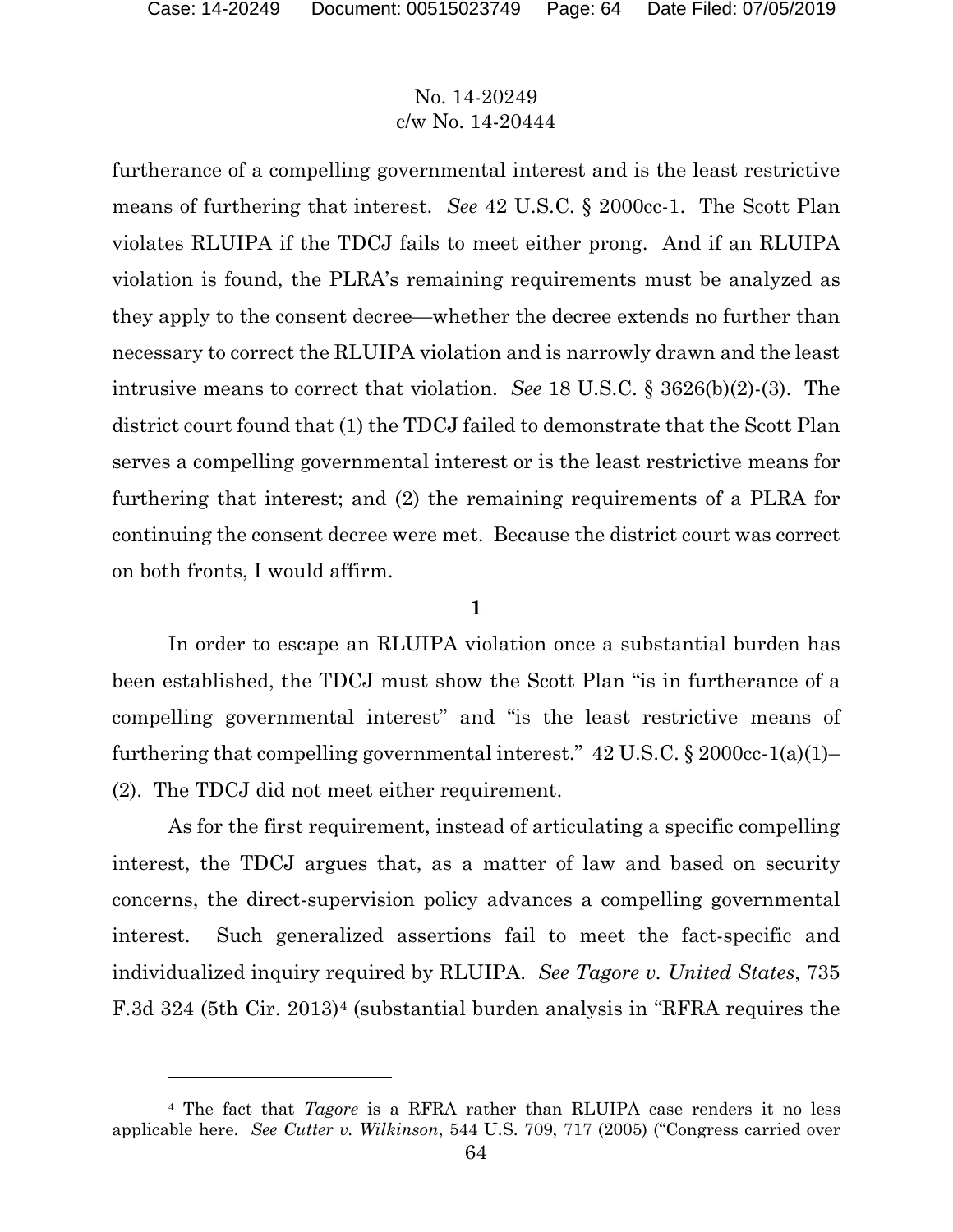$\overline{a}$ 

# No. 14-20249 c/w No. 14-20444

government to explain how applying the [burdensome policy at issue] '*to the person*' whose sincere exercise of religion is being seriously impaired furthers the compelling governmental interest"); *see also McAllen Grace Brethren Church v. Salazar*, 764 F.3d 465, 475 (5th Cir. 2014) ("[T]he governmental interest cannot be 'couched in very broad terms' but must be 'focused' on the particular claimant whose interest is substantially burdened."). Citing to testimony that Muslim inmates and chaplains were not aware of serious disciplinary incidents, as well as the fact that "[t]here are no written disciplinary reports of incidents involving indirectly supervised or inmate-led Muslim religious services," the district court specifically found there was no evidence that inmate-led religious services posed a security risk. The district court found that indirectly-supervised Muslim religious services posed no safety concerns. These fact findings are unchallenged on appeal and are conclusive that, as the district court found, "the TDCJ administrator's contention that the presence of an outside volunteer furthers its compelling state interest in prison security is unfounded and contradicted by the evidence." The TDCJ, then, fails to meet the first requirement that the Scott Plan furthers a compelling government interest. *See* 42 U.S.C. § 2000cc- $1(a)(1)$ .

TDCJ also fails to meet the second requirement. Even assuming some broad compelling interest in safety and security, the Scott Plan is clearly not the least restrictive means to furthering any such interest. *See* 42 U.S.C. § 2000cc-1(a)(2). Taking the district court's findings at face value, as we must, less restrictive means exist. For example, simply allowing Muslim inmates to

from RFRA [to RLUIPA] the 'compelling governmental interest'/'least restrictive means' standard."); *Longoria v. Dretke*, 507 F.3d 898, 904 (5th Cir. 2007).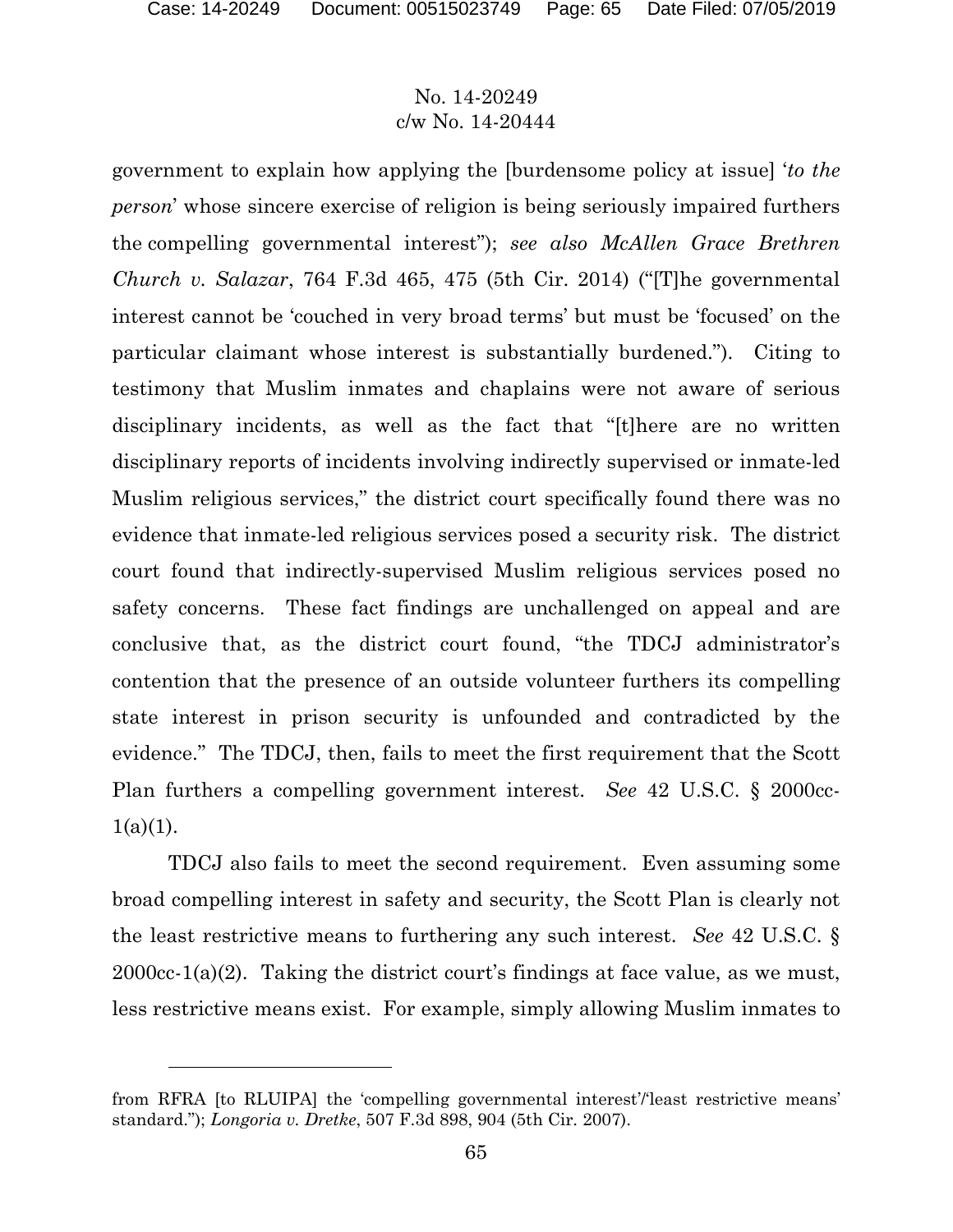continue holding inmate-led services is clearly sufficient to further the government's interest. As the district court pointed out, "TDCJ's experience during the thirty-five years of inmate-led services demonstrates that less restrictive means are available and that they fulfill TDCJ's security concerns while not burdening the Muslim inmates' exercise of their religious practices." The TDCJ, therefore, has failed to establish that the Scott Plan is the least restrictive means of furthering its interest. *See* 42 U.S.C. § 2000cc-1(a)(2).

#### **2**

The PLRA's requirements for continuing the consent decree are also met. The PLRA mandates that the consent decree remain in place if it (1) "remains necessary to correct a current and ongoing violation of the Federal right," (2) "extends no further than necessary to correct the violation of the Federal right," and (3) "is narrowly drawn and the least intrusive means to correct the violation." 18 U.S.C. § 3626(b)(3). As previously explained, the consent decree remains necessary to correct the ongoing violation of Muslim prisoners' rights under RLUIPA, satisfying the first prong. *See id.* Given that the consent decree specifically alleviates the burdens imposed on Muslim inmates by precluding application of a direct-supervision rule to them—the very rule that violates RLUIPA—the consent decree "extends no further than necessary" and "is narrowly drawn and the least intrusive means." *Id.*

For these reasons, I would affirm the district court's continuation of the consent decree to protect Muslim inmates in Texas from a continuing violation of federal law.

#### **III**

Because, in my view, an ongoing violation of federal law justifies the district court's refusal to vacate the entire consent decree as the TDCJ requested, I would not reach the Establishment Clause and Free Exercise